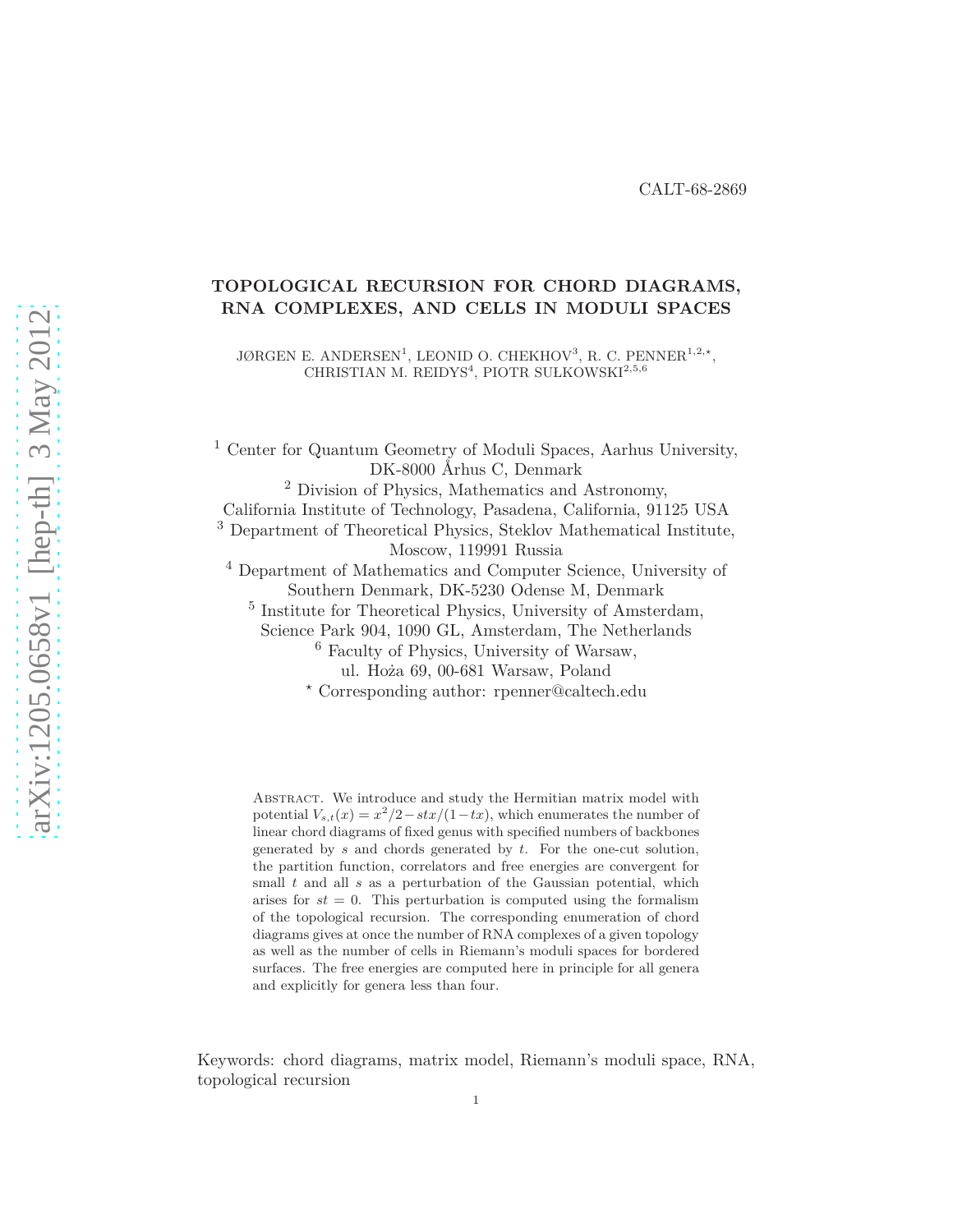### **INTRODUCTION**

Consider a collection of  $b \geq 1$  pairwise disjoint, oriented and labeled intervals lying in the real line  $\mathbb{R} \subset \mathbb{C}$ , each component of which is called a *backbone*. A *chord diagram C* on these backbones is comprised of a collection of  $n \geq 0$  semi-circles called *chords* lying in the upper half plane whose endpoints lie at distinct interior points of the backbones so that the resulting diagram is connected.

This description of *C* with its chords in the upper half plane determines a corresponding *fatgraph*, namely, a graph in the usual sense of the term together with cyclic orderings on each collection of half-edges incident on a common vertex. The fatgraph *C*, in turn, determines an associated *skinny*  $surface \Sigma(C)$  with boundary by replacing each backbone with a rectangle to which are attached further semi-circular rectangles respecting orientation, one for each chord of *C*. In particular,  $\Sigma(C)$  contains *C* as a deformation retract; see Figure [1](#page-1-0) for an example, where the chosen under/overcrossings of the rectangles are immaterial to the fatgraph structure.



<span id="page-1-0"></span>FIGURE 1. From chord diagram to skinny surface.

A chord diagram *C* therefore naturally determines an oriented surface  $\Sigma$ (*C*), which is connected since *C* is assumed to be connected. Thus,  $\Sigma$ (*C*) is characterized up to homeomorphism by its genus  $q \geq 0$  and number  $r \geq 1$ of boundary components, which we may equivalently associate to *C* itself, and the Euler characteristic of *C* or  $\Sigma(C)$  is given by  $b - n = 2 - 2g - r$ . This last relation can be used in particular to find the number of boundary components of the surface  $\Sigma(C)$  by inspection and then infer the genus. For example in Figure [1,](#page-1-0) we have  $b = 2$  backbones,  $n = 4$  chords and  $r = 4$ boundary components, which implies that the corresponding surface has genus  $q=0$ .

Let  $c_{q,b}(n)$  denote the number of isomorphism classes of chord diagrams of genus *g* with *n* chords on *b* labeled backbones whose generating functions

(1) 
$$
C_{g,b}(z) = \sum_{n\geq 0} c_{g,b}(n) z^n, \text{ for } g \geq 0,
$$

are of our central interest here. We shall recursively calculate them using the topological recursion  $[15, 16, 21]$  $[15, 16, 21]$  $[15, 16, 21]$  $[15, 16, 21]$  of a Hermitian one-matrix model

<span id="page-1-1"></span>(2) 
$$
Z = \int DH \ e^{-N \text{tr} V(H)} = \exp \sum_{g=0}^{\infty} N^{2-2g} F_g,
$$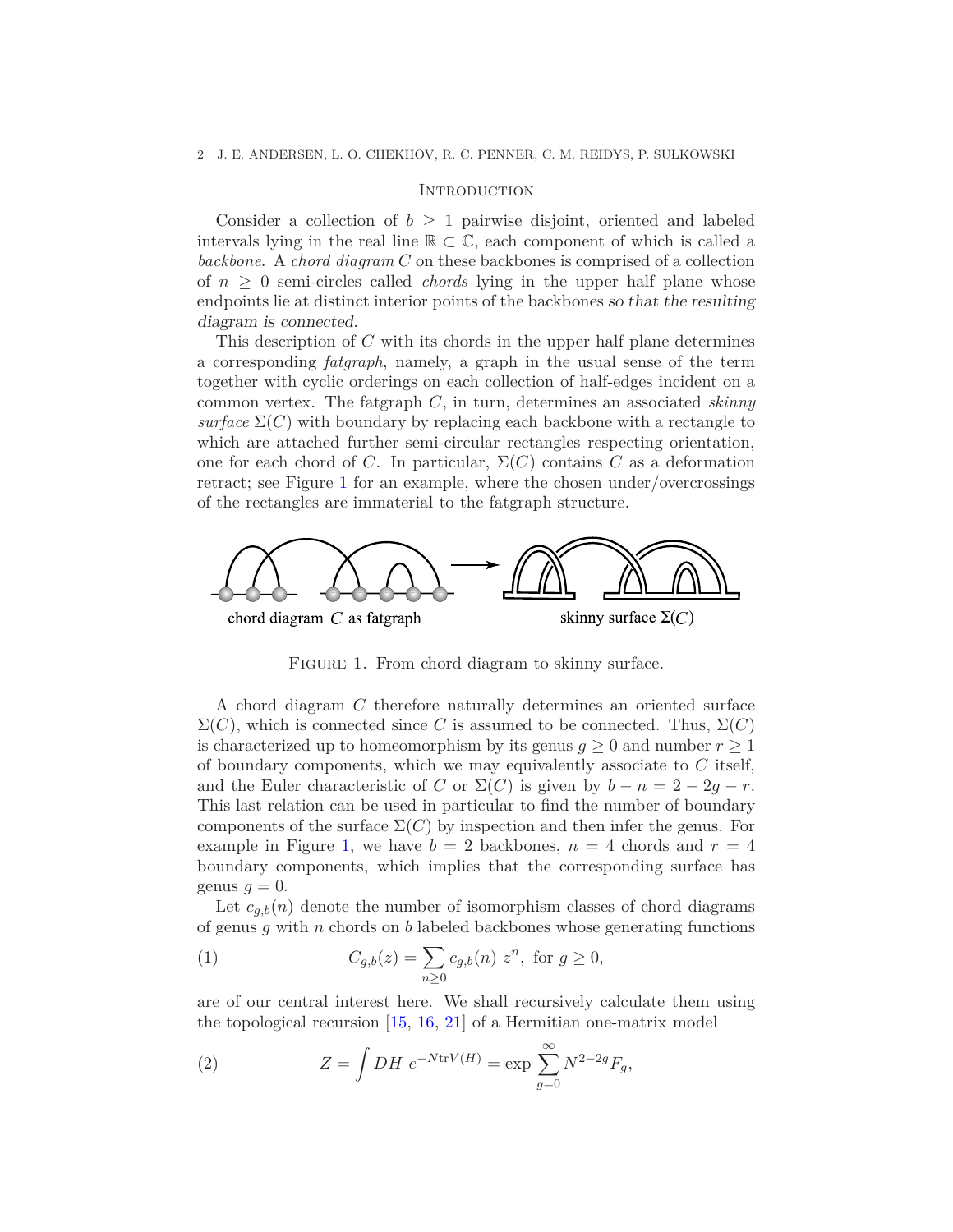where N denotes size of matrices, for a particular potential

<span id="page-2-0"></span>
$$
(3) \t\t V(x) = \frac{x^2}{2} - \frac{stx}{1 - tx}
$$

generalizing the Gaussian for  $st = 0$ . The free energy in genus q, which we compute, is given by

(4) 
$$
F_g(s,t) = const + \sum_{b \ge 1} \frac{s^b}{b!} C_{g,b}(t^2), \text{ for } g \ge 0,
$$

where the constant terms reproduce the Gaussian free energies given by  $\frac{B_{2g}}{2g(2g-2)}$  according to [\[24\]](#page-32-3) in each genus  $g \geq 2$  with appropriate modifications for  $g = 0$  or 1, and where  $B_{2g}$  denote Bernoulli numbers. The extra factor *b*! arises because  $C_{q,b}(n)$  counts chord diagrams with labeled backbones as opposed to unlabeled in the topological recursion, where a permutation of backbones must nevertheless preserve backbone orientations as we will see.

As has long been known, cf. [\[6,](#page-32-4) [35,](#page-33-0) [27\]](#page-33-1), Hermitian matrix models are well suited to various computations of combinatorial fatgraph generating functions which are determined by corresponding potentials. In section [2,](#page-14-0) we derive the specific matrix model potential  $V(x) = \frac{stx}{1 - tx}$  which encodes the solution to our particular combinatorial problem. This is a twoparameter perturbation of the Gaussian, and the parameters *s* and *t* in the expansion of the partition function  $Z_{s,t}$  are essentially generating parameters for the numbers of backbones and chords respectively. The entire solution of the model is encoded in the free energies  $F_q$  in  $(2)$ , which arise in the large *N* expansion of the matrix integral. Provided the 't Hooft parameter *T* is non-zero (and we shall ultimately take it to be  $T = 1$  to restrict to the model of the form  $(2)$ , we show there is a unique continuous one-cut extension of the Gaussian which converges for small *t* and all *s*. It is this solution that we compute here and show reproduces more elementary enumerative results.

Let us explain in more detail what the topological recursion is and how we can use it to determine the solution of the above matrix model. For a general Hermitian matrix model in its formal large *N* expansion, one can write down so-called loop equations, which are Ward identities or Schwinger-Dyson equations for certain multi-linear correlators  $W_n^{(g)}(p_1, \ldots, p_n)$  generalizing the resolvent. The leading order equation among those identities specifies a so-called spectral curve, i.e., an algebraic curve on which the resolvent is well defined. It also turns out that all correlators  $W_n^{(g)}(p_1, \ldots, p_n)$ and loop equations they satisfy can be encoded entirely in terms of this spectral curve. These loop equations can be solved in a recursive way [\[15,](#page-32-0) [16,](#page-32-1) [21\]](#page-32-2), and in this manner, free energies  $F_g$  (for  $g \geq 2$ ) are completely determined by correlators  $W_1^{(g)}$  $T_1^{(g)}(p).$ 

We stress that this entire procedure requires just the knowledge of the spectral curve and not the details of the matrix model from which this curve was derived. An important achievement of Eynard and Orantin [\[21\]](#page-32-2)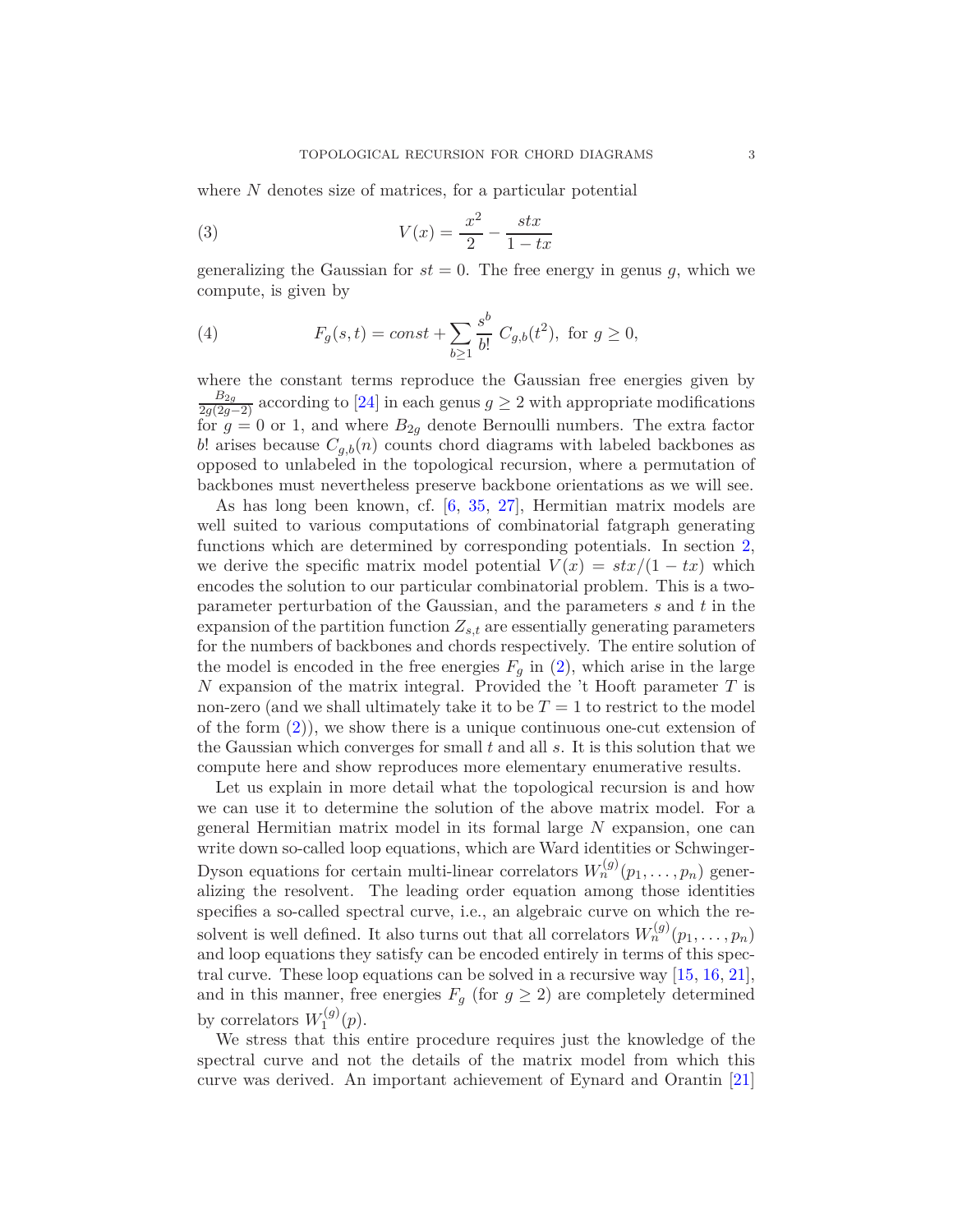was to realize that one can use the recursive solution of loop equations to assign correlators  $W_n^{(g)}(p_1, \ldots, p_n)$  and  $F_g$  to an arbitrary algebraic curve, not necessarily of matrix model origin. On the other hand, it is guaranteed that  $F_g$  computed for the spectral curve of a matrix model reproduce the free energies. For various interesting applications of this topological recursion to other problems related to moduli spaces of Riemann surfaces or algebraic curves, cf. [\[8,](#page-32-5) [9,](#page-32-6) [10,](#page-32-7) [11,](#page-32-8) [13,](#page-32-9) [24,](#page-32-3) [20,](#page-32-10) [21,](#page-32-2) [22,](#page-32-11) [31,](#page-33-2) [32,](#page-33-3) [33,](#page-33-4) [44\]](#page-33-5).

It was already essentially known that in terms of the cut endpoints  $a < b$ , the eigenvalue density  $\rho(x)$  and the spectral curve  $y = M(x)\sqrt{(x-a)(x-b)}$ , one can compute the leading free energies  $F_0$  and  $F_1$  of  $(2)$ , and we follow this procedure for our particular matrix model to derive the multiplicities  $c_{g,b}(n)$  of chord diagrams, for  $g = 0, 1$ , in appendix [A.](#page-27-0) The genus zero free energy can be found from a solution to the variational problem  $[12, 29]$  $[12, 29]$ , which leads to the following form of the effective potential

<span id="page-3-1"></span>(5) 
$$
F_0 = -\frac{T}{2} \Big( \int dx \rho(x) V(x) - \lambda t_0 \Big),
$$

where  $\lambda$  is a Lagrange multiplier enforcing preservation of the number of eigenvalues  $t_0 = \int \rho(x) dx$ . The genus one free energy can be computed as in  $[3]$  (for generalization to more cuts see  $[14]$ ):

<span id="page-3-2"></span>(6) 
$$
F_1 = -\frac{1}{24} \log \left( M(a)M(b)(a-b)^4 \right).
$$

Explicit results for genus zero and one in the model with potential [\(3\)](#page-2-0) are presented in appendix [A.](#page-27-0) These results reproduce known answers (up to three backbones, as given in  $(10)$ ,  $(12)$  and  $(18)$ ), and more importantly provide generating functions for arbitrary numbers of chords and backbones. For example, we determine that generating functions of diagrams in genus zero and one, on four backbones, with an arbitrary number of chords take the form

<span id="page-3-0"></span>(7)  
\n
$$
C_{0,4}(z) = \frac{24z^3(3+18z+8z^2)}{(1-4z)^7} = 72z^3 + 2448z^4 + \dots
$$
\n
$$
C_{1,4}(z) = \frac{24z^5(715+7551z+12456z^2+2096z^3)}{(1-4z)^{10}} = 17160z^5 + \dots
$$

To illustrate the combinatorial complexity of chord diagrams and appreciate precisely the generating functions which we derive, we show in appendix [C](#page-29-0) by explicit enumeration that  $c_{0,4}(3) = 72$  and  $c_{0,4}(4) = 2448$  as predicted by  $(7)$ .

In this paper, apart from the side-note of determining the general  $F_0$  (by saddle-point methods) and  $F_1$  (due to Chekhov [\[14\]](#page-32-14)) and analyzing them for our model in appendix [A,](#page-27-0) our main result is a procedure based on topological recursion for calculating any desired one-cut free energy  $F_g$ , for any  $g \geq 2$ ,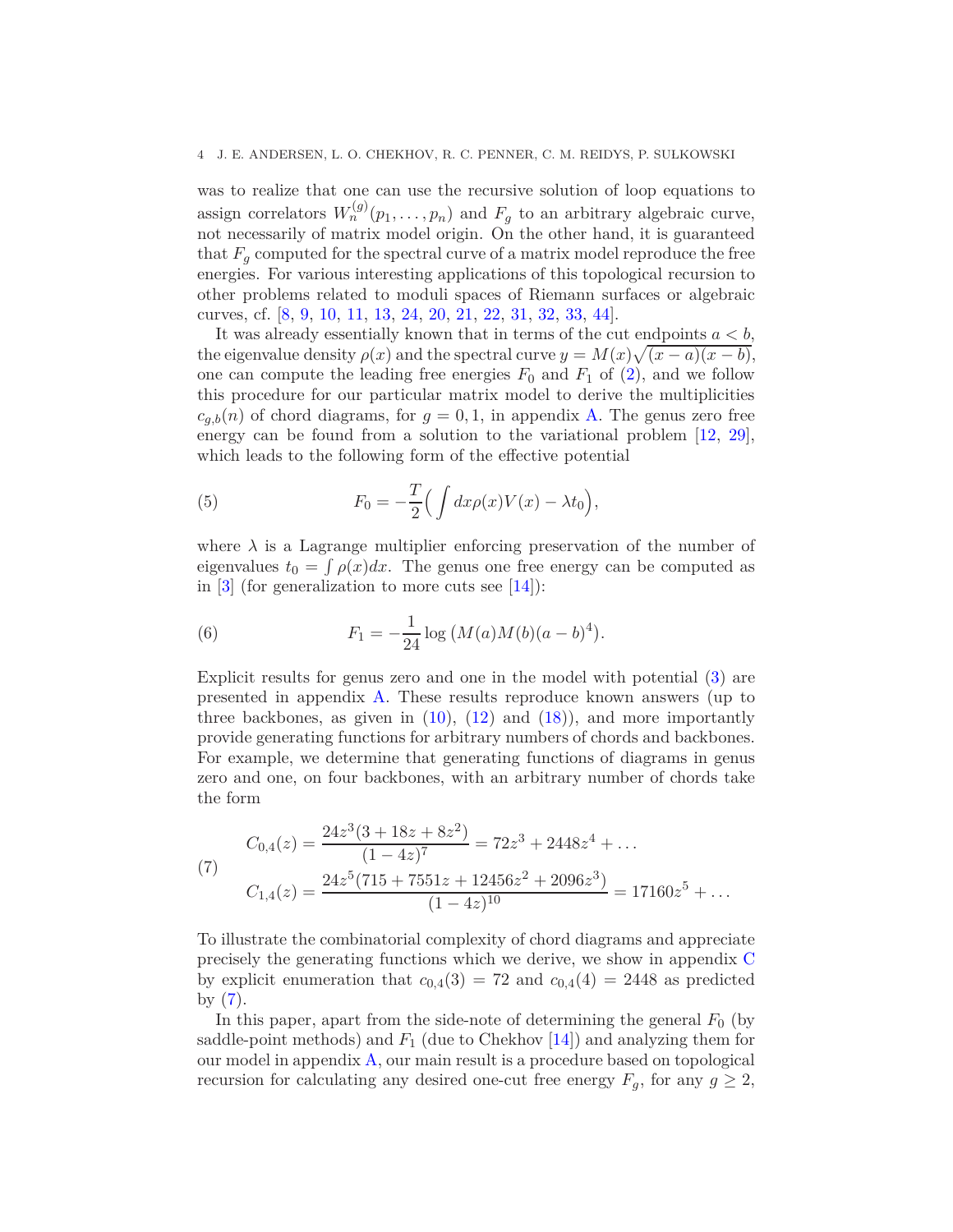on a sufficiently large computer. We implement it to find, for example,

$$
F_2 = -\frac{t^4(1-\sigma)^2}{240\delta^4(1-\delta-4\sigma+3\sigma^2)^5(1+\delta-4\sigma+3\sigma^2)^5} \times
$$
  
\$\times \left(160\delta^4(1-3\sigma)^4(1-\sigma)^6-80\delta^2(1-3\sigma)^6(1-\sigma)^8\$  
\$+16(1-3\sigma)^8(1-\sigma)^{10}+\delta^{10}(-16+219\sigma-462\sigma^2+252\sigma^3)\$  
\$+10\delta^6(1-3\sigma)^2(1-\sigma)^4(-16-126\sigma-423\sigma^2+2286\sigma^3-2862\sigma^4+1134\sigma^5)\$  
\$+5\delta^8(1-\sigma)^2(16+189\sigma-2970\sigma^2+9549\sigma^3-11286\sigma^4+4536\sigma^5)\right),\$

where  $\sigma = t(a + b)/2$  and  $\delta = t(a - b)/2$ . This can be solved exactly in one of *s, t* and perturbatively in the other to extract specific  $C_{q,b}(z)$  as we will explain. These methods of computation apply in all higher genera as well, and our similar but longer expression for  $F_3$  is given in  $(63)$ . We again reproduce known results (up to three backbones, given in [\(12\)](#page-9-0) and [\(18\)](#page-12-0)) and then find generating functions for arbitrary numbers of chords and backbones. For instance as consequences of our computations, we find:

$$
C_{2,4}(z) = \frac{144z^{7}}{(1-4z)^{13}}(38675 + 620648z + 2087808z^{2}
$$
  
+ 1569328z<sup>3</sup> + 134208z<sup>4</sup>),  
\n
$$
C_{3,4}(z) = \frac{48z^{9}}{(1-4z)^{16}}(53416125 + 1194366915z + 6557325096z^{2}
$$
  
+ 10738411392z<sup>3</sup> + 4580024832z<sup>4</sup> + 236239616z<sup>5</sup>),  
\n
$$
C_{2,5}(z) = \frac{144z^{8}}{(1-4z)^{\frac{31}{2}}} (2543625 + 62424520z + 375044396z^{2}
$$
  
+ 671666053z<sup>3</sup> + 314761848z<sup>4</sup> + 18335696z<sup>5</sup>),  
\n
$$
C_{3,5}(z) = \frac{720z^{10}}{(1-4z)^{\frac{37}{2}}} (360380790 + 11275076865z + 95744892585z^{2}
$$
  
+ 282797424880z<sup>3</sup> + 291167707410z<sup>4</sup> + 85497242928z<sup>5</sup>  
+ 3218434848z<sup>6</sup>).

Let us also comment on the profound import and wide scope of these results. The numbers  $c_{q,b}(n)$  are of significance in computational biology because they describe the possible non-trivial topological types of complexes of several interacting RNA molecules as follows. Each backbone is identified with the sugar-phosphate backbone (hence the terminology) of a single RNA molecule oriented from its 5' to 3' end. If two nucleic acids comprising the *b* RNA molecules participate in a Watson-Crick basepair, then we add a corresponding chord taking care that chord endpoints in each backbone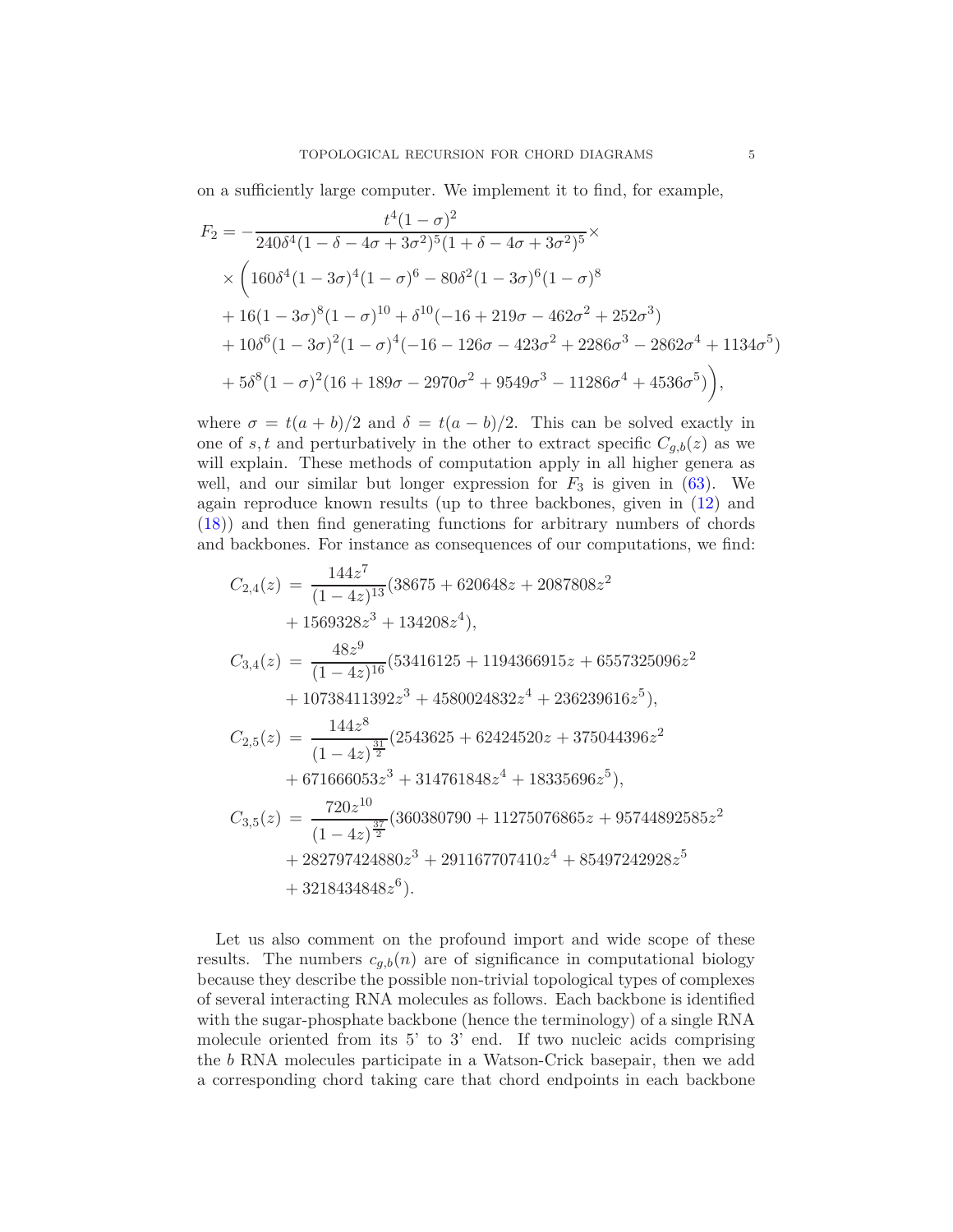occur in the correct order corresponding to the primary structure, i.e., the word in the four-letter alphabet of nucleic acids that determines the RNA molecule. In this way, a complex of interacting RNA molecules determines a chord diagram, and we demand that it is connected in order to guarantee an appropriate non-triviality of the interaction. Note in particular that nucleotides not participating in basepairs play no role in this model, i.e., there are no isolated vertices.

The genus of the diagram determines the topological complexity of the interaction. This genus filtration has been profitably employed in a number of studies [\[34,](#page-33-7) [38,](#page-33-8) [42,](#page-33-9) [7,](#page-32-15) [23,](#page-32-16) [18\]](#page-32-17) as well as in folding algorithms [\[41,](#page-33-10) [39\]](#page-33-11) in the special case of a single RNA molecule (i.e.,  $b = 1$ ), which will be further discussed in section [1.2.](#page-8-0) Likewise, a folding algorithm for two interacting RNA molecules (i.e.,  $b = 2$ ) pertinent to antisense RNA for instance has been studied in [\[4\]](#page-32-18).

At the same time, a simple transform of these numbers  $c_{q,b}(n)$  count a sub-class of chord diagrams called "shapes". These are discussed in the next section and give the number of cells in the ideal cell decomposition [\[37\]](#page-33-12) of Riemann's moduli space for a surface of genus  $g \geq 0$  with  $b \geq 1$  boundary components provided  $2g + b > 2$ .

The numbers computed here using the topological recursion are therefore at once of significance in computational biology and in geometry thus representing a remarkable confluence of biology, mathematics and physics.

This paper is organized as follows. There is background material in the next section including computations with the Gaussian potential itself for chord diagrams on at most three backbones. In section [2,](#page-14-0) we introduce our new model and determine the form of its potential [\(3\)](#page-2-0). In order to solve this model, we first review some general relevant properties of matrix models in section [3](#page-15-0) and introduce the formalism of topological recursion in section [4.](#page-17-0) Finally in section [5,](#page-20-0) we solve the matrix model [\(2\)](#page-1-1) with the potential [\(3\)](#page-2-0): we begin by determining its spectral curve and then compute the correlators  $W_n^{(g)}(p_1, \ldots, p_n)$  and free energies  $F_g$  assigned to it through the topological recursion formalism. As the potential [\(3\)](#page-2-0) depends on parameters *s* (which generates numbers of backbones) and *t* (which generates numbers of chords), also the spectral curve, and then correlators and free energies depend on these two parameters as well. In appendix  $A$ , we present the computations of  $F_0$  and  $F_1$ , which are performed independently of the topological recursion, and in appendix [B,](#page-29-1) we write down the (perturbative) solution of the equations determining cut endpoints in our model. In the final appendix [C,](#page-29-0) we directly enumerate particular classes of chord diagrams just to confirm that indeed  $c_{0,4}(3) = 72$  and  $c_{0,4}(4) = 2448$ . This enumeration also gives a sense of the simplest cases of objects we are counting here and can be read first if desired.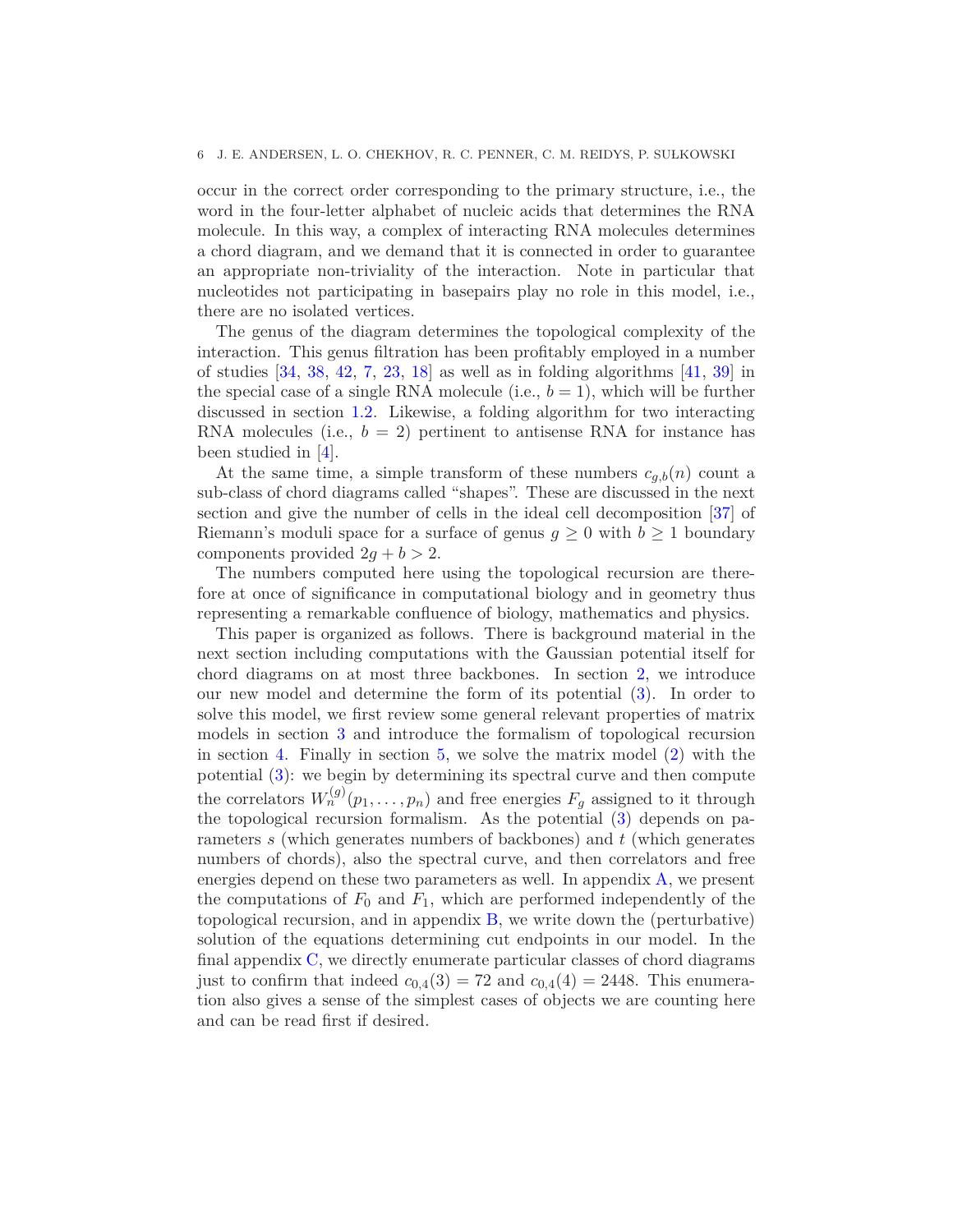## 1. Background

1.1. **Chord diagrams, seeds and shapes.** Two chords  $\gamma$  and  $\gamma'$  in a chord diagram *C* with respective endpoints  $x, y$  and  $x', y'$  are said to be *parallel* if *x, x*′ , as well as *y, y*′ , lie in a common backbone with no chord endpoints in between, where  $x < x'$  and  $y' < y$ . Parallelism generates an equivalence relation whose equivalence classes are called *stacks*.

Suppose the endpoints  $x, y$  of a chord  $\gamma$  lie in a common backbone  $\beta$ . If there are no chord endpoints between  $x, y$ , then  $\gamma$  is called a *pimple* on  $\beta$ , and if all chord endpoints in *β* lie between *x* and *y*, then *γ* is called a *rainbow* on *β*.

A *seed* is a chord diagram where every stack has cardinality one so that each pimple is a rainbow, and a seed is a *shape* provided every backbone has a rainbow. In particular for a chord diagram of genus zero, an innermost chord with both endpoints on a single backbone is necessarily a pimple, so for example, the only seeds of genus zero on one backbone are the empty diagram with no chords and the diagram with a single chord given by the rainbow, and only the latter is also a shape.



Figure 2. Stacks, pimples, rainbows, shapes, seeds.

<span id="page-6-0"></span>**Proposition 1.1.** *Other than the case*  $g = 0, b = 1$  *(which was just discussed), a seed of genus g on b backbones with n chords must satisfy the inequalities*  $2g + b - 1 \le n \le 6g - 6 + 5b$ *, and these constraints are sharp.* 

**Proof.** The lower bound on *n* follows from the fact that  $2g+b-1 \leq n+1-r$ according to Euler characteristic considerations together with the obvious constraint that  $r \geq 1$ . Conversely, a seed which saturates this lower bound necessarily has  $r = 1$ .

If the skinny surface associated to a seed has more than one boundary component, then there must be a chord with different boundary components on its two sides; removing this chord decreases *r* by exactly one while preserving *g* again from Euler characteristic considerations. Define the "length" of a boundary component to be the number of chords it traverses counted with multiplicity. If there are  $\nu_{\ell}$  boundary components of length  $\ell$ , then  $2n =$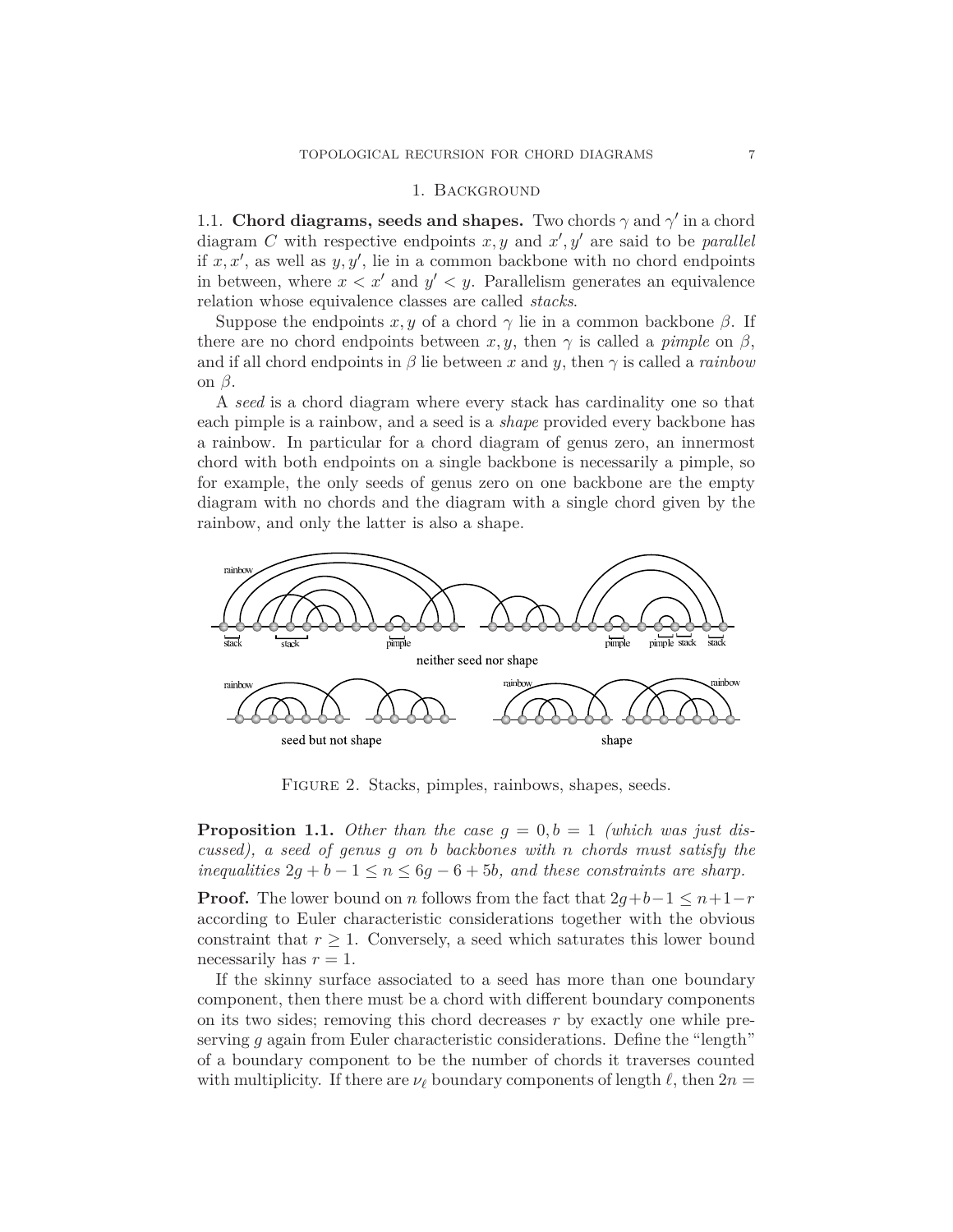$\sum_{\ell} \ell \nu_{\ell}$  since each side of each chord is traversed exactly once in the boundary. It follows that  $2n = 2(b+r+2g-2) \ge \nu_1 + 2\nu_2 + 3(r - \nu_1 - \nu_2) \ge 3r - 2b$ since  $2\nu_1 + \nu_2 \leq 2b$  (except in the excluded case for which  $2\nu_1 + \nu_2 \leq 4b$ ), so  $4(b+g-1) \geq r$ . There can thus be at most  $4g+4b-5$  such removals of chords to produce a seed with  $r = 1$  proving the upper bound on *n*. chords to produce a seed with  $r = 1$  proving the upper bound on *n*.

Let  $c_{g,b}(n)$ ,  $s_{g,b}(n)$  and  $t_{g,b}(n)$ , respectively, denote the number of isomorphism classes of (connected) chord diagrams, seeds and shapes of genus  $g \geq 0$  with  $n \geq 0$  chords on  $b \geq 1$  backbones. In each alphabetic case of  $X = C, S, T$ , we define corresponding generating functions

(8) 
$$
X_{g,b}(z) = \sum_{n\geq 0} x_{g,b}(n) z^n,
$$

and let

$$
(9) \t\t X_g(z) = X_{g,1}(z).
$$

Note that whereas  $C_{g,b}(z)$  is a formal power series,  $S_{g,b}(z)$  and  $T_{g,b}(z)$  are polynomials by Proposition [1.1.](#page-6-0)

In particular,  $C_0(z)$  is the generating function for the Catalan numbers, i.e.,  $c_0(n) = c_{0,1}(n)$  is the number of triangulations of a fixed polygon with  $n+2$  sides. They evidently satisfy  $c_0(n+1) = \sum_{i=0}^n c_0(i)c_0(n-i)$  with basis  $c_0(n) = 1$ , which gives  $C_0(z) = 1 + z[C_0(z)]^2$ , whence

(10) 
$$
C_0(z) = \frac{1 - \sqrt{1 - 4z}}{2z}
$$

<span id="page-7-1"></span>**Theorem 1.2.** *The generating functions for seeds and chord diagrams are related by*

*.*

<span id="page-7-0"></span>
$$
C_{g,b}(z) = [C_0(z)]^b S_{g,b}\left(\frac{C_0(z) - 1}{2 - C_0(z)}\right),
$$
  

$$
S_{g,b}(z) = \left[\frac{z + 1}{1 + 2z}\right]^b C_{g,b}\left(\frac{z(1 + z)}{(1 + 2z)^2}\right).
$$

*Furthermore, the generating functions for seeds and shapes are related by*

$$
(1+z)^{b} T_{g,b}(z) = z^{b} S_{g,b}(z).
$$

**Proof.** Writing simply  $C_0$  for  $C_0(z)$  and using  $C_0 - 1 = zC_0^2$ , we find

$$
\frac{C_0 - 1}{2 - C_0} = \frac{C_0 - 1}{1 - (C_0 - 1)} = zC_0^2 \sum_{i \ge 0} (zC_0^2)^i = \sum_{j \ge 1} (zC_0^2)^j.
$$

As an argument of  $S_{q,b}$ , the *j*th term in the sum corresponds to inflating a single arc in a seed to a stack of cardinality  $j \geq 1$  as well as inserting a genus zero diagram immediately preceding each of the resulting 2*j* chord endpoints. There is yet another factor  $C_0$  arising from the insertion of a genus zero diagram following the last endpoint of the seed on each backbone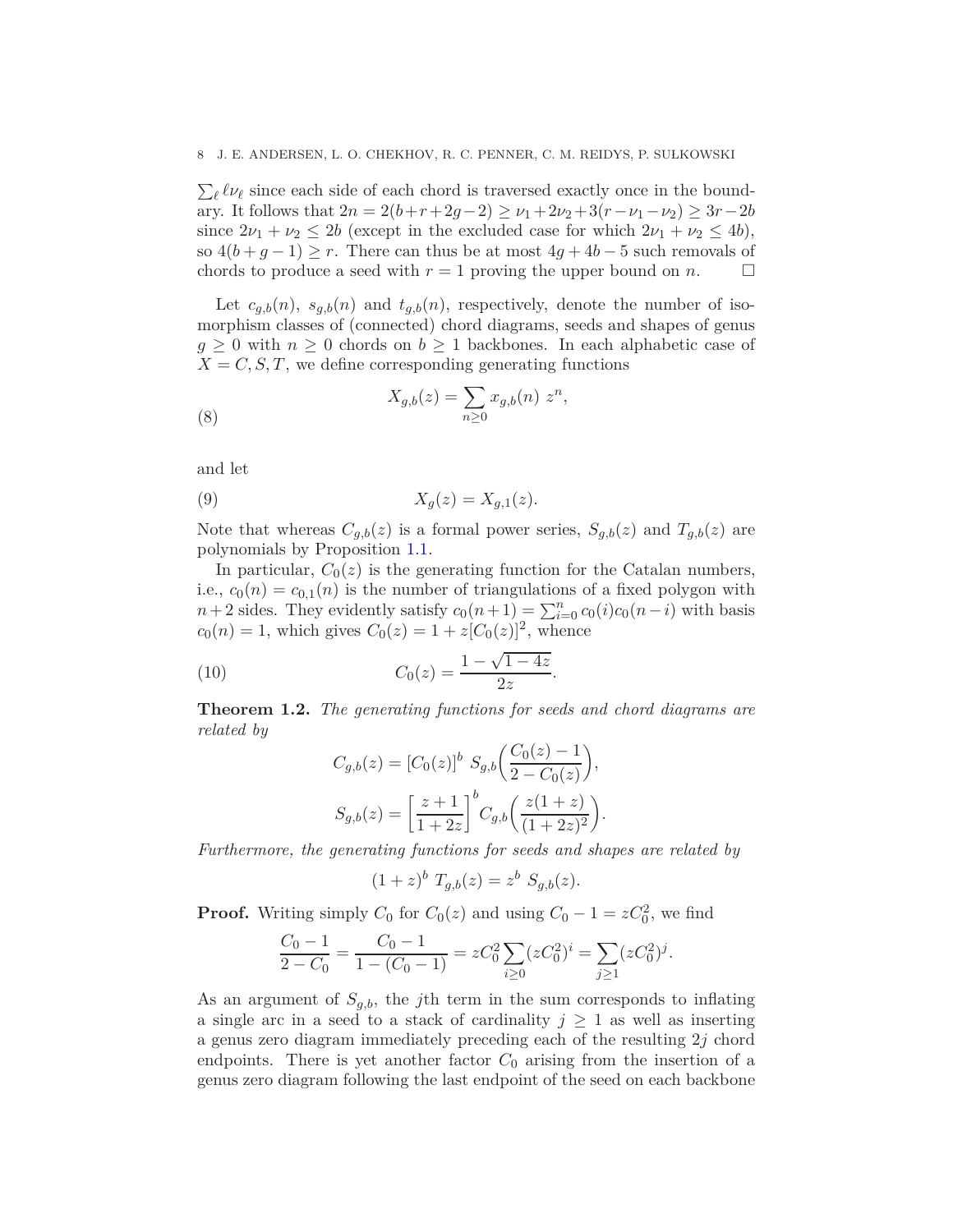accounting for the further factor  $C_0^b$ . The resulting chord diagram is connected if and only if the seed itself is connected, and this proves the first formula.

For the second formula, direct calculation shows that  $z = \frac{u(1+u)}{(1+2u)^2}$  $\frac{u(1+u)}{(1+2u)^2}$  inverts the expression  $u = \frac{C_0(z)-1}{2-C_0(z)} = \frac{1-\sqrt{1-4z}}{2\sqrt{1-4z}}$ , so the first formula reads

$$
S_{g,b}(u) = \left[C_0 \left(\frac{u(1+u)}{(1+2u)^2}\right)\right]^{-b} C_{g,b} \left(\frac{u(1+u)}{(1+2u)^2}\right).
$$

Further direct computation substituting  $z = \frac{u(1+u)}{(1+2u)^2}$  $\frac{u(1+u)}{(1+2u)^2}$  into  $C_0(z) = \frac{1-\sqrt{1-4z}}{2z}$ shows that  $C_0\left(\frac{u(1+u)}{(1+2u)^2}\right) = \frac{1+2u}{1+u}$ , and the expression for  $S_{g,b}$  follows.

The third formula is truly elementary since a shape is by definition simply a seed together with a rainbow on each backbone.

Seeds are useful insofar as chord diagrams as well as their generalizations allowing isolated vertices which arise in practice can be enumerated from them, cf. [\[41,](#page-33-10) [40\]](#page-33-13) for instance. Shapes are important because of the following fundamental observation from [\[5,](#page-32-19) [37\]](#page-33-12):

**Theorem 1.3.** Provided  $2g + b > 2$ , the set of shapes of genus  $g \geq 0$  on  $b \geq 1$  *backbones with its natural partial order under inclusion is isomorphic to the ideal cell decomposition of Riemann's moduli space of a surface of genus g with b boundary components.*

**Proof.** Collapsing each backbone to a distinct vertex produces from a shape a fatgraph where each vertex has a loop connecting consecutive halfedges arising from the rainbow. The dual fatgraph of this fatgraph arises by interchanging the roles of vertices and boundary components. The collection of duals of shapes of genus *g* on *b* backbones gives precisely those fatgraphs that arise in the Penner-Strebel ideal cell decomposition of the associated Riemann moduli space, where the collapsed rainbows are dual to the tails discussed in [\[37\]](#page-33-12). Removal of chords corresponds to contraction of dual fatgraph edges.

In light of Theorem [1.2,](#page-7-1) the explicit calculation of the generating function for chord diagrams we perform here thus gives as a consequence also the numbers of cells of given dimension in Riemann's moduli spaces of bordered surfaces.

<span id="page-8-0"></span>1.2. **The special case of one backbone.** For one backbone, there is the remarkable formula of Harer-Zagier [\[26\]](#page-33-14), which we discuss here, that arose in the calculation of the virtual Euler characteristics of Riemann moduli spaces for punctured surfaces and in principle solves for the various  $c_g(n) = c_{g,1}(n)$ . In effect, the Penner matrix model [\[35\]](#page-33-0) directly computed the former without recourse to the latter. There is a large literature on the Harer-Zagier formula, cf. [\[28\]](#page-33-15) and the references therein including several derivations of it. Here is this beautiful and striking formula: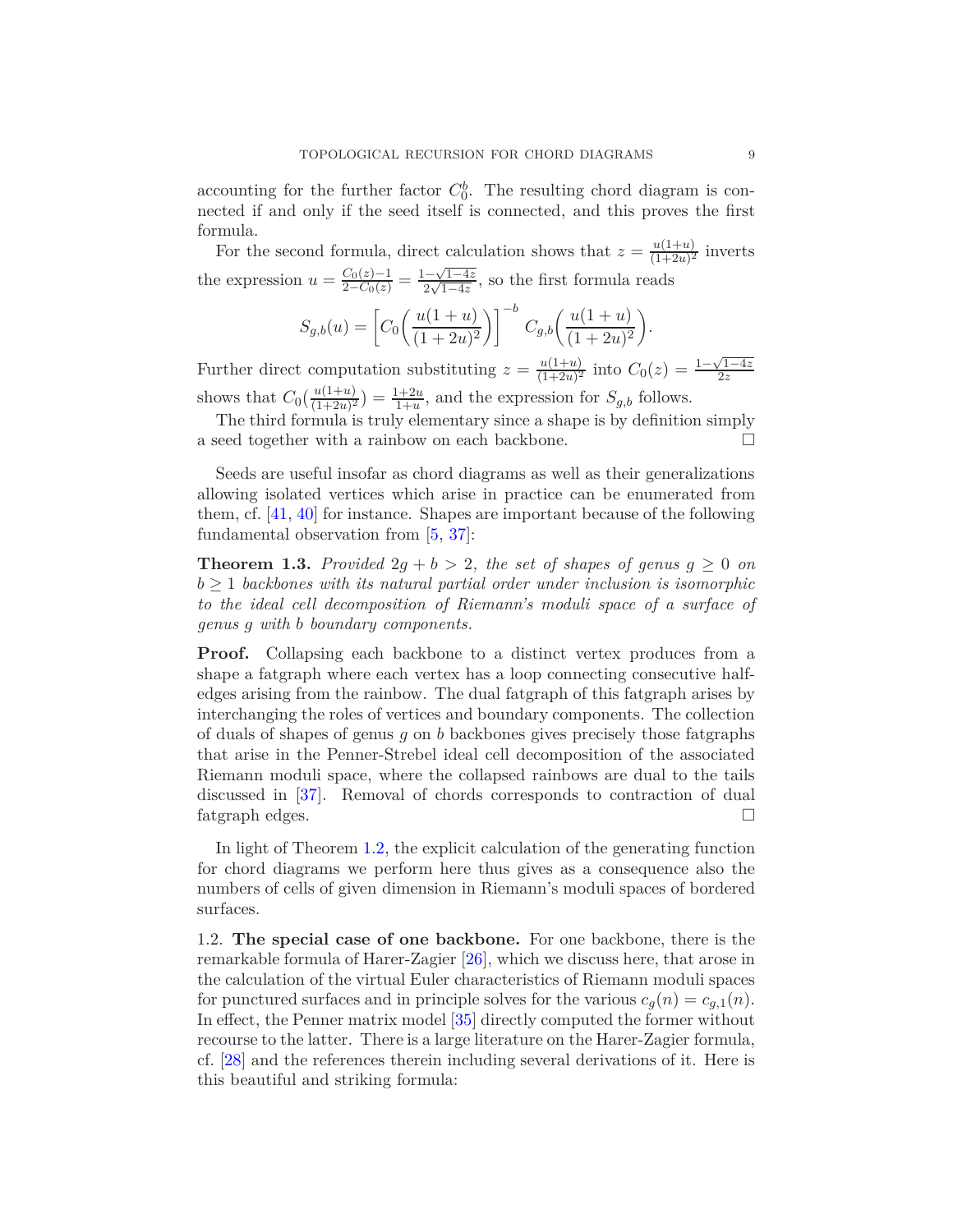<span id="page-9-2"></span>**Theorem 1.4.** *We have the identity*

$$
1 + 2 \sum_{n \ge 0} \sum_{2g \le n} \frac{c_g(n) N^{n+1-2g}}{(2n-1)!!} z^{n+1} = \left(\frac{1+z}{1-z}\right)^N.
$$

*Furthermore, the*  $c_g(n)$  *satisfy the recursion* 

$$
(n+1)c_g(n) = 2(2n-1)c_g(n-1) + (2n-1)(n-1)(2n-3)c_{g-1}(n-2).
$$

<span id="page-9-1"></span>This recursion directly translates into the ODE

(11) 
$$
z(1-4z)\frac{d}{dz}C_g(z) + (1-2z)C_g(z) = \Phi_{g-1}(z),
$$

where

$$
z^{-2}\Phi_{g-1}(z) = 4z^3 \frac{d^3}{dz^3}C_{g-1}(z) + 24z^2 \frac{d^2}{dz^2}C_{g-1}(z) + 27z \frac{d}{dz}C_{g-1}(z) + 3C_{g-1}(z)
$$

with initial condition  $C_g(0) = 0$ . From the ODE [\(11\)](#page-9-1) and direct calculation follow several results:

**Corollary 1.5.** For any  $g \geq 1$ , the generating function  $C_g(z)$  is expressed *as*

<span id="page-9-0"></span>(12) 
$$
C_g(z) = \frac{P_g(z)}{(1-4z)^{3g-\frac{1}{2}}},
$$

*where*  $P_g(z)$  *is an integral polynomial divisible by*  $z^{2g}$  *but no higher power and of degree at most*  $(3g - 1)$  *with*  $P_g(1/4) \neq 0$ .

The first few  $P_g(z)$  are given as follows:

$$
P_1(z) = z^2,
$$
  
\n
$$
P_2(z) = 21z^4 (z + 1)
$$
  
\n
$$
P_3(z) = 11z^6 (158z^2 + 558z + 135),
$$
  
\n
$$
P_4(z) = 143z^8 (2339z^3 + 18378z^2 + 13689z + 1575),
$$
  
\n
$$
P_5(z) = 88179z^{10} (1354z^4 + 18908z^3 + 28764z^2 + 9660z + 675).
$$

It is natural to speculate that the polynomials  $P_g(z)$  themselves solve an enumerative problem and that there may be a purely combinatorial topological proof of Theorem [1.4](#page-9-2) based on a construction that in some way "inflates" these structures using genus zero diagrams, to wit

$$
C_g(z) = P_g(z)(\sqrt{1-4z})^{1-6g}
$$
  
=  $P_g(z)\left(\frac{C_0(z)}{2-C_0(z)}\right)^{6g-1}$   
=  $P_g(z)(C_0(z))^{6g-1}\left(1+(C_0(z)-1)+(C_0(z)-1)^2+\cdots\right)^{6g-1}$   
=  $P_g(z)(C_0(z))^{6g-1}\left(1+z(C_0(z))^2+z^2(C_0(z))^4+\cdots\right)^{6g-1}$ .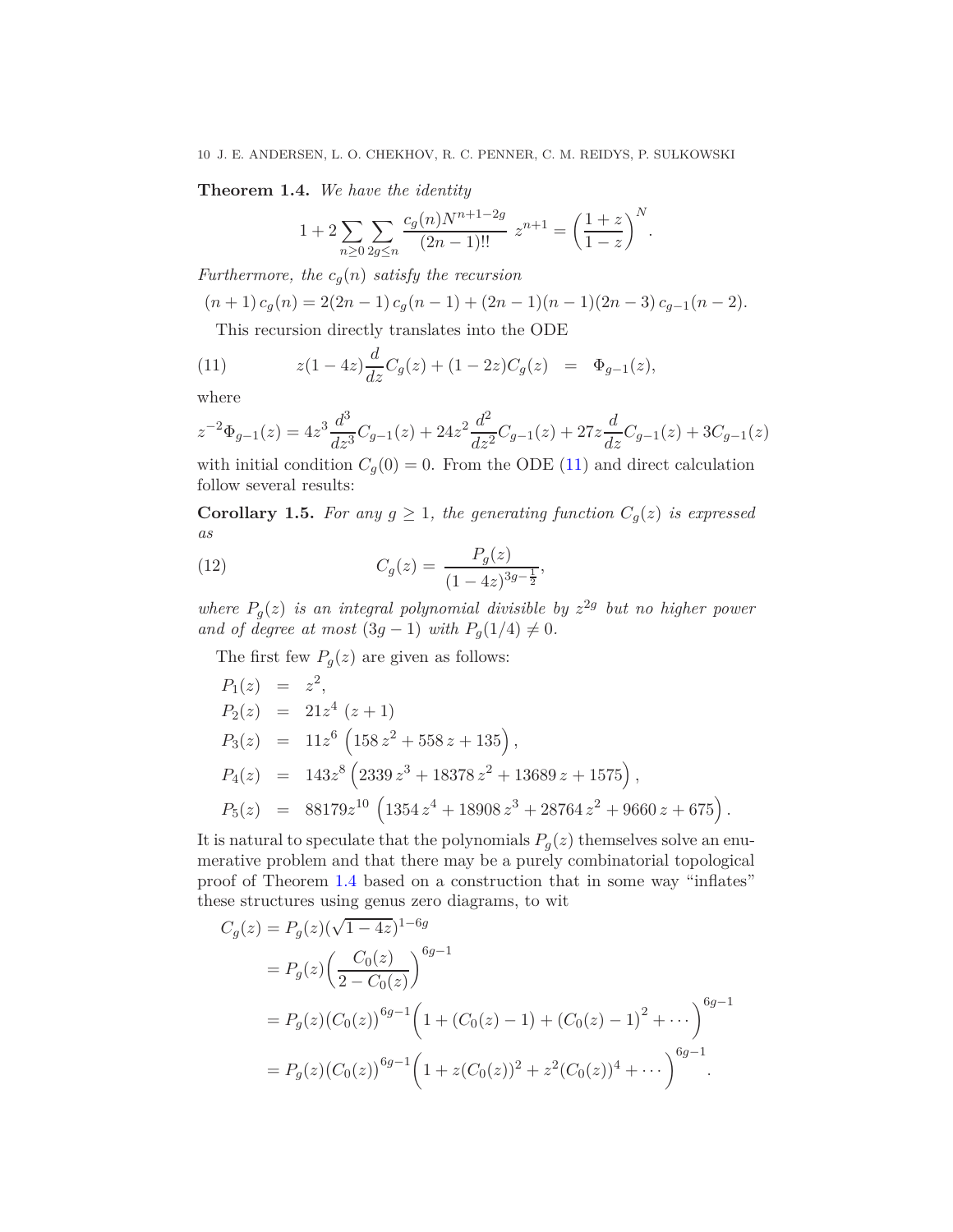Another calculational consequence of the ODE [\(11\)](#page-9-1) is an explicit recursion for the numbers of seeds:

**Corollary 1.6.** We have  $S_1(z) = z^2 + 3z^3 + 3z^4 + z^5$ , and for any  $g > 1$ , *the following five-term recursion for the number of seeds:*

(13) 
$$
(n+1) s_g(n) = \sum_{h=2}^{6} g_h(n) s_{g-1}(n-h), \text{ where}
$$

$$
g_2(n) = (2n-1)(n-1)(2n-3)
$$

$$
g_3(n) = 2(4n-11)(n-1)(2n-3)
$$

$$
g_4(n) = (24n^3 - 180n^2 + 411n - 285)
$$
  
\n
$$
g_5(n) = (16n^3 - 156n^2 + 464n - 414)
$$
  
\n
$$
g_6(n) = 4(n-2)(n-4)(n-6).
$$

The first few seed polynomials are thus given by:

$$
S_2(z) = 21 z4 + 210 z5 + 840 z6 + 1785 z7 + 2205 z8 + 1596 z9
$$
  
+630 z<sup>10</sup> + 105 z<sup>11</sup>

$$
S_3(z) = 1485 z6 + 28413 z7 + 225379 z8 + 1006929 z9 + 2862783 z10
$$
  
+5496645 z<sup>11</sup> + 7325703 z<sup>12</sup> + 6812289 z<sup>13</sup> + 4348344 z<sup>14</sup>  
+1819818 z<sup>15</sup> + 450450 z<sup>16</sup> + 50050 z<sup>17</sup>

$$
S_4(z) = 225225 z^8 + 6687252 z^9 + 83809440 z^{10} + 605300410 z^{11} + 2867032740 z^{12} + 9542753220 z^{13} + 23243924704 z^{14} + 42438380985 z^{15} + 58817592405 z^{16} + 62093957640 z^{17} + 49660516620 z^{18} + 29612963952 z^{19} + 12768025270 z^{20} + 3763479720 z^{21} + 678978300 z^{22} + 56581525 z^{23}
$$

$$
S_5(z) = 59520825 z^{10} + 2458871415 z^{11} + 43395443091 z^{12} + 447114000333 z^{13}
$$
  
+3067654998408 z<sup>14</sup> + 15065930976096 z<sup>15</sup> + 55383949540920 z<sup>16</sup>  
+156912145081692 z<sup>17</sup> + 349331909457531 z<sup>18</sup> + 618798832452801 z<sup>19</sup>  
+878354703383157 z<sup>20</sup> + 1001499812704755 z<sup>21</sup> + 915317216039226 z<sup>22</sup>  
+665807616672198 z<sup>23</sup> + 380384810323518 z<sup>24</sup> + 166997907962886 z<sup>25</sup>  
+54384464384250 z<sup>26</sup> + 12376076963250 z<sup>27</sup> + 1756856351250 z<sup>28</sup>  
+117123756750 z<sup>29</sup>

**Remark 1.7.** [\[25\]](#page-32-20) With further work starting from this recursion, one can show that the number of seeds is log concave, i.e., for  $2g + 1 \le n \le 6g - 2$ , we have

$$
s_g(n)^2 \ge s_g(n+1) \, s_g(n-1).
$$

In particular, it follows that the sequence  $s_g(2g)$ ,  $s_g(2g + 1)$ , . . . ,  $s_g(6g - 1)$ is unimodal.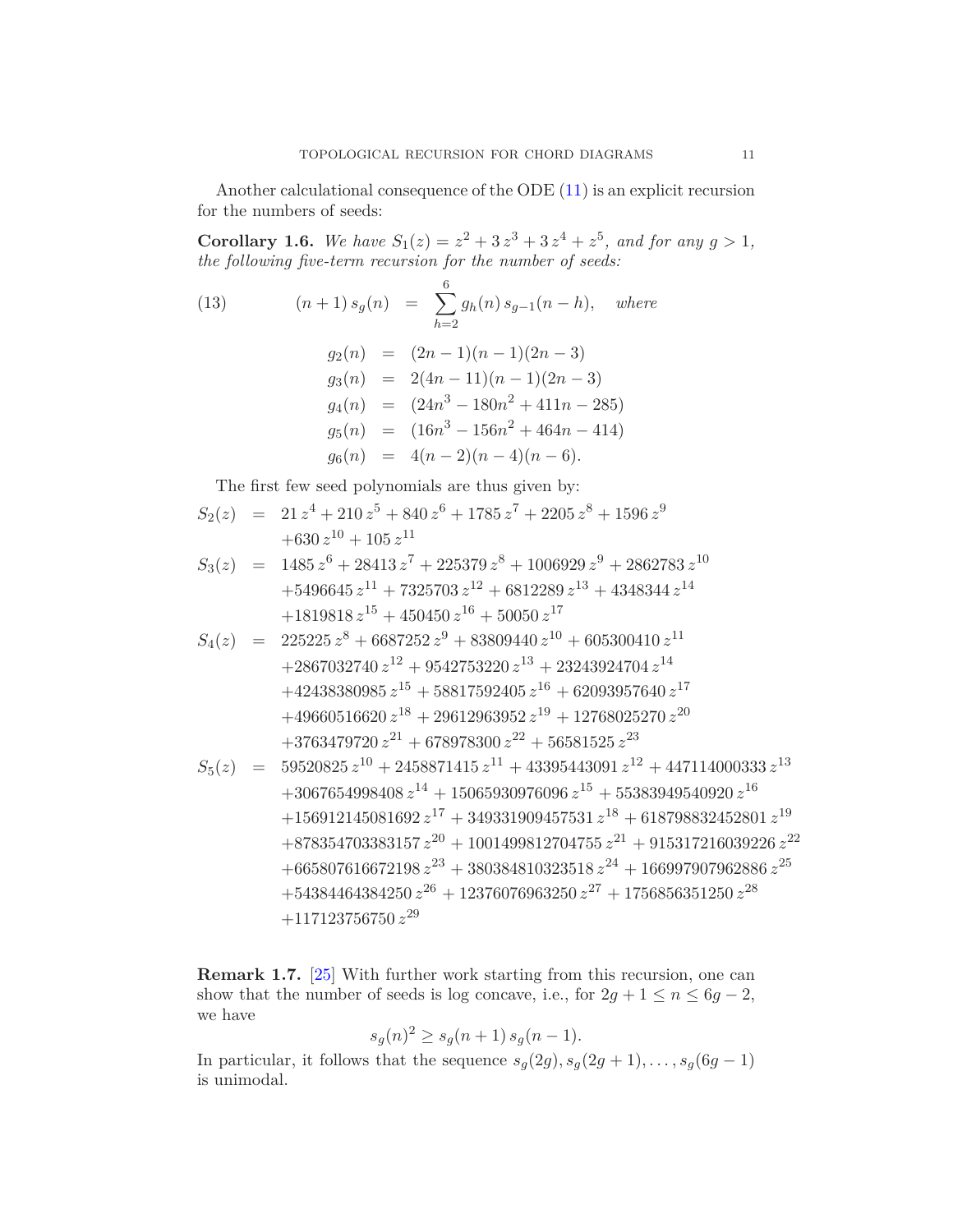1.3. **The Gaussian resolvents for at most 3 backbones.** Provided the number *b* of backbones is less than four, the loop equations [\[2,](#page-32-21) [19\]](#page-32-22) for the Gaussian potential permit the computation of the  $c_{a,b}(n)$  in terms of  $c_q(n)$ as we discuss here. This in part explains an important aspect of the computations of the previous section. See also [\[30\]](#page-33-16).

For any  $s \geq 1$ , the *s*-resolvent or *s*-point function of the potential  $V(x)$  is defined to be

(14) 
$$
\omega_s(x_1,\ldots,x_s) = N^{s-2} \langle \text{tr} \frac{1}{x_1 - H} \cdots \text{tr} \frac{1}{x_s - H} \rangle_{\text{conn}},
$$

where  $\langle \Phi \rangle_{conn}$  denotes the part of the correlator  $\frac{1}{Z} \int DH \ e^{-NtrV(H)} \Phi(H)$ arising via Wick's Theorem from connected diagrams computed as a formal power series using tr  $\frac{1}{x-H} = \sum_{k\geq 0} \text{tr} \frac{H^k}{x^{k+1}}$ , where the integral is over the  $N \times N$  Hermitian matrices with their Haar measure

<span id="page-11-1"></span>(15) 
$$
DH = \left(\Lambda_{1 \leq i < j \leq N} \ dRe H_{ij} \wedge dIm H_{ij}\right) \wedge \left(\Lambda_{i=1}^n dH_{ii}\right)
$$

and with the partition function  $Z = \int DH \ e^{-N \text{tr}V(H)}$ .

For a polynomial potential  $V(x) = \sum_{k=1}^{d} t_k x^k$  for convenience (our methods apply more generally whenever the potential has rational derivative), we find that

$$
\omega_s(x_1, \dots, x_s) = \sum_{g \ge 0} N^{-2g} \sum_{n_1, \dots, n_s \ge 0} \frac{1}{x_1^{n_1+1} \cdots x_s^{n_s+1}}
$$

$$
\sum_{\ell_1, \ell_3, \dots, \ell_d \ge 0} \prod_{k=1, k \ne 2}^d (-t_k)^{\ell_k} \omega_{n_1, \dots, n_s}^{(g)}(\{\ell_1, \ell_3, \dots, \ell_d\})
$$

$$
= \sum_{g\geq 0} N^{-2g} \omega_s^{(g)}(x_1,\ldots,x_s),
$$

where  $\omega_{n_1,\dots,n_s}^{(g)}(\{\ell_1,\ell_3,\dots,\ell_d\})$  denotes the number of isomorphism classes of connected chord diagrams of genus *g* on *s* labeled oriented backbones, with respective numbers  $n_1, \ldots, n_s$  of incident half-chords, plus  $\ell_k$  unlabeled oriented backbones with *k* incident half-chords, for  $k \geq 1$ .

Now specializing to the Gaussian potential  $V(x) = \frac{1}{2}x^2$  and letting  $\omega_s(x) =$  $\omega_s(x,\ldots,x)$  for convenience, we find

$$
\omega_s(x) = \sum_{g \ge 0} N^{-2g} \omega_s^{(g)}(x) = x^{-s} \sum_{g \ge 0} N^{-2g} C_{g,s}(x^{-2})
$$

in the earlier notation since  $C_{g,b}(z^{-2}) = z^s \omega_b^{(g)}$  $b^{(g)}(z)$ . The first Schwinger-Dyson equation or Ward identity with equal arguments in this case reads  $\omega_1^2(x) - x\omega_1(x) + 1 + N^{-2} \omega_2(x) = 0$ , from which we solve for the 2-point function with equal arguments in terms of the 1-point function:

<span id="page-11-0"></span>(16) 
$$
\omega_2(x) = N^2 \{x\omega_1(x) - \omega_1^2(x) - 1\}.
$$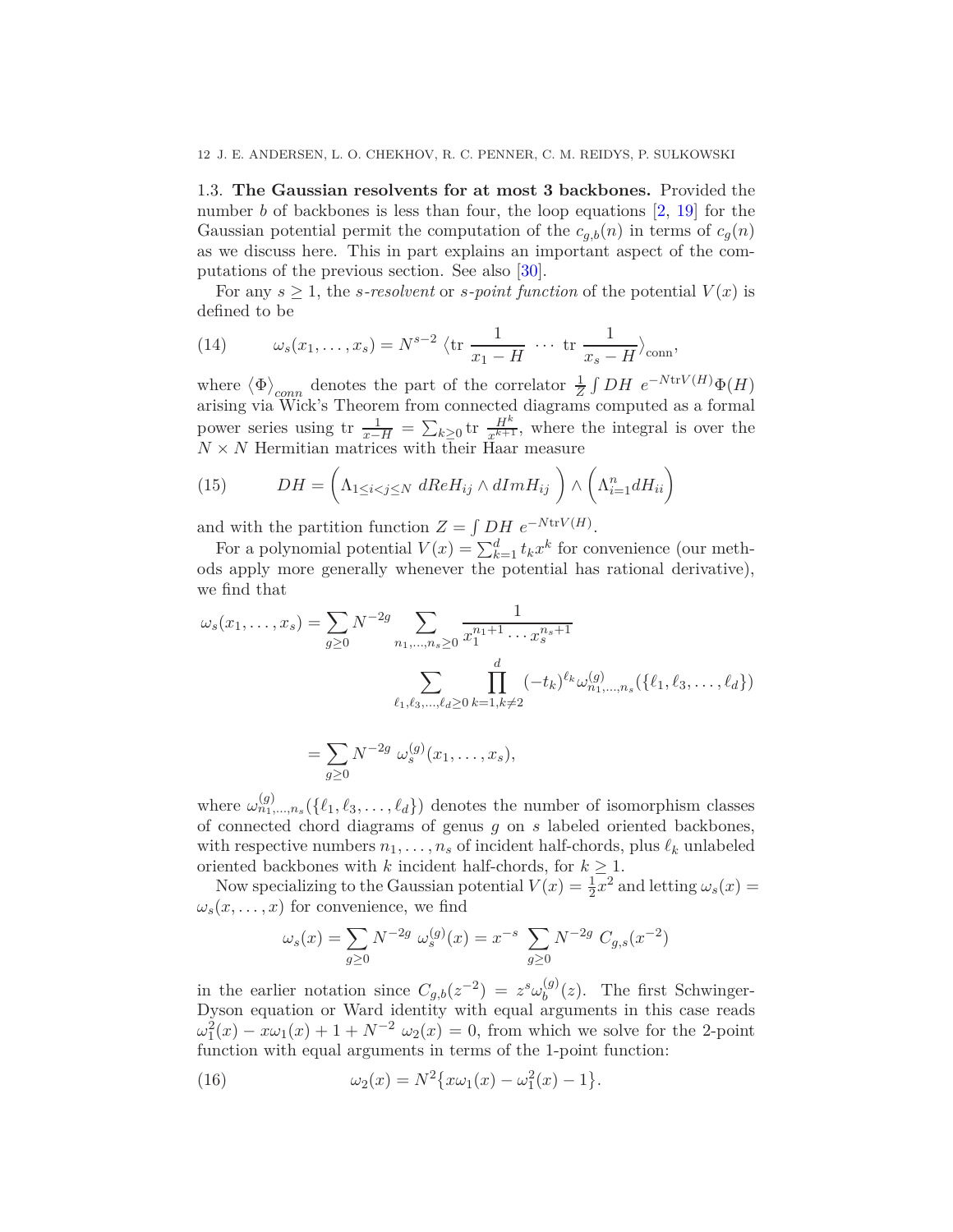Likewise,  $x\omega_2(x) = 2\omega_1(x)\omega_2(x) + \frac{1}{2}\omega_1''(x) + N^{-2}\omega_3(x)$  gives the 3-point function with equal arguments

<span id="page-12-1"></span>(17) 
$$
\omega_3(x) = N^2 \{ x \omega_2(x) - \frac{1}{2} \omega_1''(x) - 2 \omega_1(x) \omega_2(x) \}
$$

in terms of  $\omega_1(x)$  and its derivatives.

**Remark 1.8.** One cannot continue this recursion to express higher resolvents  $\omega_s(x)$ , for  $s \geq 4$ , with equal arguments in terms of  $\omega_1(x)$  alone because higher Schwinger-Dyson equations include products of traces (for example,  $\omega_4(x)$  involves  $\langle \text{tr} \frac{1}{(x-H)^3} \text{tr} \frac{1}{x-H} \rangle_{conn}$  which cannot be evaluated in this manner. We wonder if this is perhaps related to the behavior [\[36\]](#page-33-17) of posets of chord diagrams: in the case of genus zero for *s* backbones with  $s = 1, 2, 3$ , the geometric realization of this poset is homeomorphic to a sphere; for  $s = 4$ , it is homeomorphic to a simply connected manifold which is not a sphere; and for  $s > 4$ , it is an increasingly singular non-manifold.

**Theorem 1.9.** *For any*  $g \geq 0$ *, we have* 

(18) 
$$
C_{g,2}(x) = \frac{P_{g,2}(x)}{(1-4x)^{3g+2}} \text{ and } C_{g,3}(x) = \frac{P_{g,3}(x)}{(1-4x)^{3g+5-\frac{1}{2}}},
$$

*where*

<span id="page-12-0"></span>
$$
P_{g,2}(x) = x^{-1}P_{g+1}(x) - \sum_{h=1}^{g} P_h(x)P_{g+1-h}(x) \text{ and}
$$
  
\n
$$
P_{g,3}(x) = x^{-1}P_{g+1,2}(x) - 2\sum_{h=1}^{g+1} P_h(x)P_{g+1-h,2}(x)
$$
  
\n
$$
-P_{g+1}(x)\left[1 + (42 + 60g)x + (96 + 336g + 288g^2)x^2\right]
$$
  
\n
$$
-P'_{g+1}(x)(1 - 4x)\left[5x + (20 + 48g)x^2\right]
$$
  
\n
$$
-P''_{g+1}(x)(1 - 4x)^2\left[2x^2\right].
$$

**Proof.** It follows from [\(16\)](#page-11-0) that  $\omega_2(z)$  is given by

$$
\sum_{g\geq 0} N^{-2g} \omega_2^{(g)}(z) = N^2 \bigg\{ z \sum_{g\geq 0} N^{-2g} \omega_1^{(g)}(z) - \big[ \sum_{g\geq 0} N^{-2g} \omega_1^{(g)}(z) \big]^2 - 1 \bigg\}.
$$

Extracting the coefficient of  $N^{-2g}$ , we conclude that

$$
\omega_2^{(g)}(z) = z\omega_1^{(g+1)}(z) - \sum_{h=0}^{g+1} \omega_1^{(h)}(z)\omega_1^{(g+1-h)}(z),
$$

i.e.,

$$
z^{-2}C_{g,2}(z^{-2}) = zz^{-1}C_{g+1}(z^{-2}) - \sum_{h=0}^{g+1} z^{-2}C_h(z^{-2})C_{g+1-h}(z^{-2}).
$$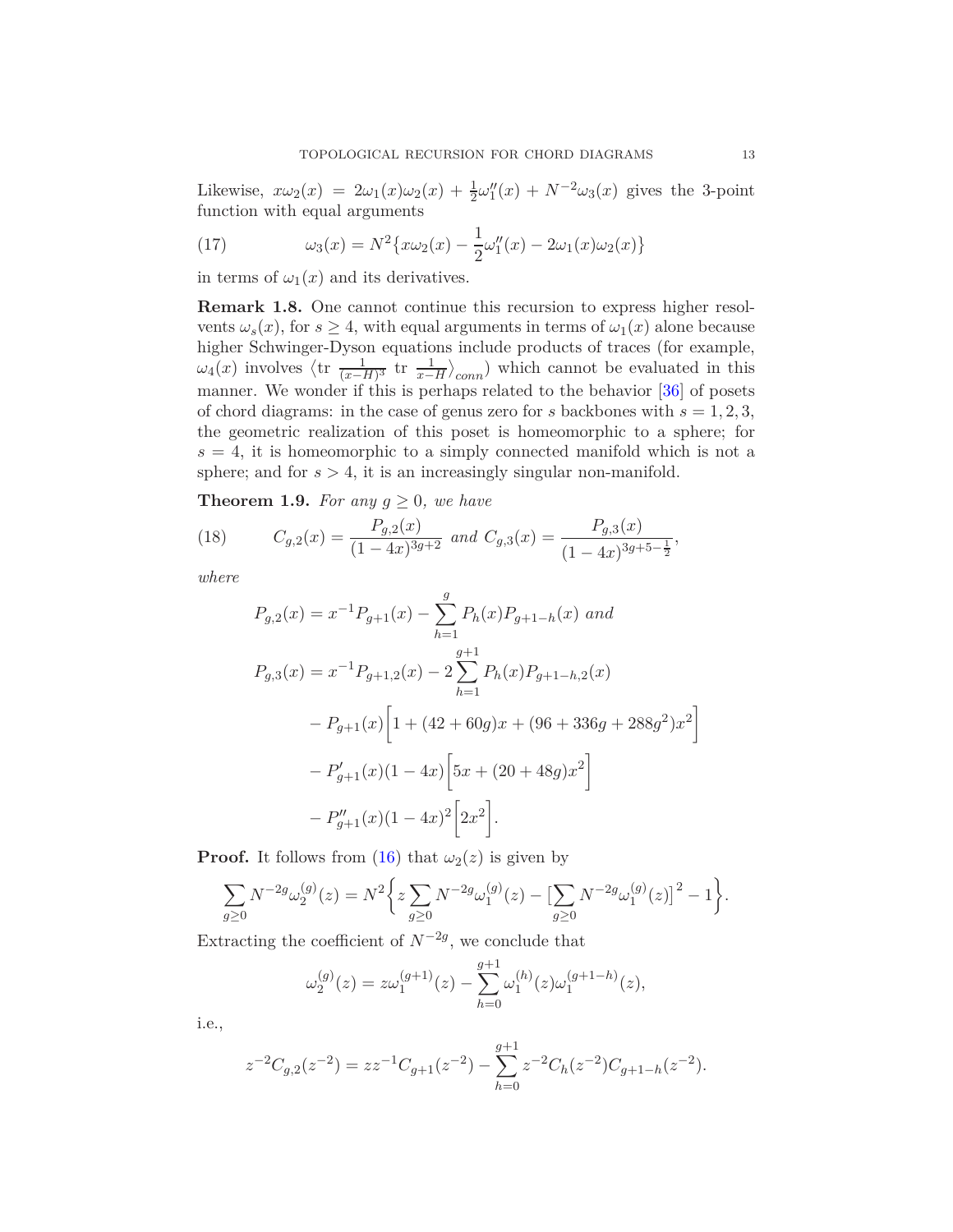14 J. E. ANDERSEN, L. O. CHEKHOV, R. C. PENNER, C. M. REIDYS, P. SUŁKOWSKI Setting  $x = z^{-2}$ , we find

$$
C_{g,2}(x) = x^{-1}C_{g+1}(x) - \sum_{h=0}^{g+1} C_h(x)C_{g+1-h}(x)
$$
  
=  $x^{-1}C_{g+1}(x) - \sum_{h=1}^{g} C_h(x)C_{g+1-h}(x) - 2C_0(x)C_{g+1}(x),$ 

and rewriting this using [\(12\)](#page-9-0) gives

$$
C_{g,2}(x) = \left\{ \frac{1}{x} - \frac{1 - \sqrt{1 - 4x}}{x} \right\} \frac{P_{g+1}(x)}{(1 - 4x)^{3g+3 - \frac{1}{2}}} - \frac{1}{(1 - 4x)^{3g+2}} \sum_{h=1}^{g} P_h(x) P_{g+1-h}(x)
$$

$$
= \frac{P_{g,2}(x)}{(1 - 4x)^{3g+2}}
$$

as was claimed.

Starting from [\(17\)](#page-12-1), the analogous but slightly more involved computation produces the asserted expression for  $C_{g,3}(x)$ .

For later comparison to our one-cut solution, we here record the first several such polynomials on two or three backbones in low genus:

$$
P_{0,2}(x) = x,
$$
  
\n
$$
P_{1,2}(x) = x^3(20x + 21),
$$
  
\n
$$
P_{2,2}(x) = x^5(1696x^2 + 6096x + 1485),
$$
  
\n
$$
P_{3,2}(x) = x^7(330560x^3 + 2614896x^2 + 1954116x + 225225),
$$
  
\n
$$
P_{0,3}(x) = 2x^2(3 + 4x),
$$
  
\n
$$
P_{1,3}(x) = 12x^4(45 + 207x + 68x^2),
$$
  
\n
$$
P_{2,3}(x) = 6x^6(15015 + 137934x + 197646x^2 + 27592x^3),
$$
  
\n
$$
P_{3,3}(x) = 8x^8(3132675 + 46335375x + 143262162x^2 + 98362965x^3 + 7468348x^4),
$$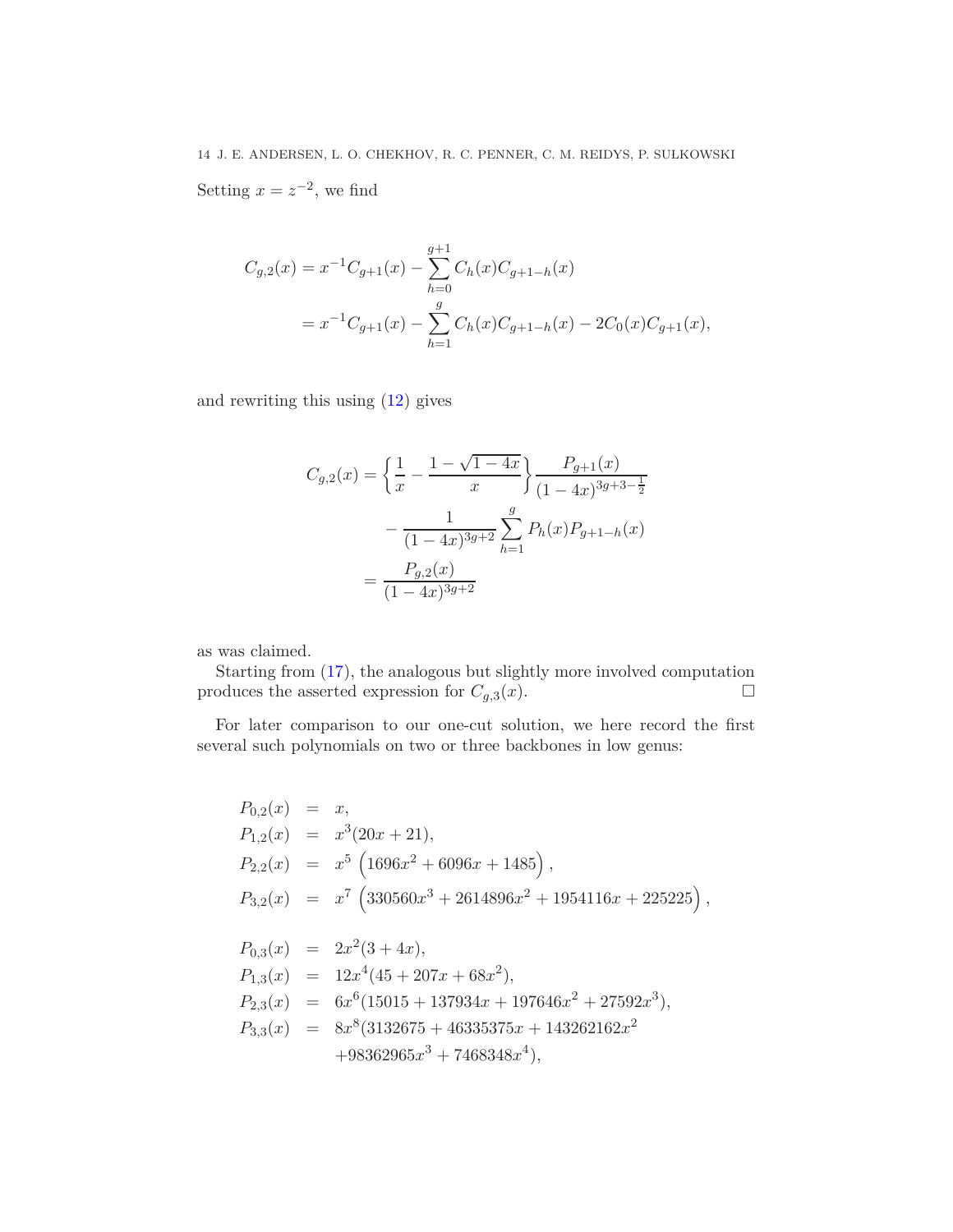# 2. THE POTENTIAL  $V(s,t,x)$

<span id="page-14-0"></span>If *C* is a disjoint union of chord diagrams, then let

*b*(*C*) denote its number of backbones*,*

- *n*(*C*) denote its number of chords*,*
- *r*(*C*) denote its number of boundary cycles*,*
- *Aut*(*C*) denote its automorphism group
	- permuting oriented backbones*,* and
	- $g(C)$  denote the sum of genera of its components.

Furthermore, set  $\mu_N = 2^{N/2} \pi^{N^2/2}$  and for any tuple  $v_1, v_2, \dots, v_K$  of nonnegative integers, define

$$
P_{v_1,\dots,v_K}(s,t,N) = \frac{1}{\mu_N} \frac{1}{\prod_k v_k!} \int e^{-\text{tr } H^2/2} \prod_k \left(s \text{ tr } (tH)^k\right)^{v_k} DH
$$

for the integral as before over the  $N \times N$  Hermitian matrices with respect to the Haar measure *DH* given in [\(15\)](#page-11-1).

**Lemma 2.1.** For any tuple  $v_1, \ldots, v_K$ , parameters s, t and natural number *N, we have*

$$
P_{v_1,\dots,v_K}(s,t,N) = \sum \frac{N^{r(C)} s^{b(C)} t^{2n(C)}}{\#Aut(C)},
$$

*where the sum is over all isomorphism classes of disjoint unions of chord diagrams with*  $v_k$  *backbones having k incident half-chords, for*  $k = 1, \ldots, K$ *.* 

**Proof.** The special case  $s = t = 1$  is entirely analogous to that of Theorem 2.1 of [\[35\]](#page-33-0), where the replacement of  $\frac{1}{k}$  tr  $H^k$  there by tr  $H^k$  here corresponds to replacing fatgraphs there by chord diagrams here, i.e., distinguishing one sector at each vertex of the fatgraph to represent the location of the backbone in the chord diagram kills the cyclic permutations about the vertices. The general case then follows easily since  $\bar{b}(C) = \sum_k v_k$  and  $2n(C) = \sum_k k v_k$ .  $\Box$ 

A standard computation as on p. 49 of [\[35\]](#page-33-0) thus gives

**Theorem 2.2.** For  $Z(s,t,N) = \frac{1}{\mu_N} \int e^{-N \text{ tr } V(s,t,H)} D H$  with potential

(19) 
$$
V(s,t,H) = \frac{1}{2}H^2 - \frac{stH}{1-tH} = \frac{1}{2}H^2 - s\sum_{k\geq 1} (tH)^k,
$$

*we have*

<span id="page-14-1"></span>
$$
log Z(s, t, N) = \sum \frac{N^{2-2g(C)} s^{b(C)} t^{2n(C)}}{\#Aut(C)},
$$

*where the sum is over all (connected) chord diagrams C.*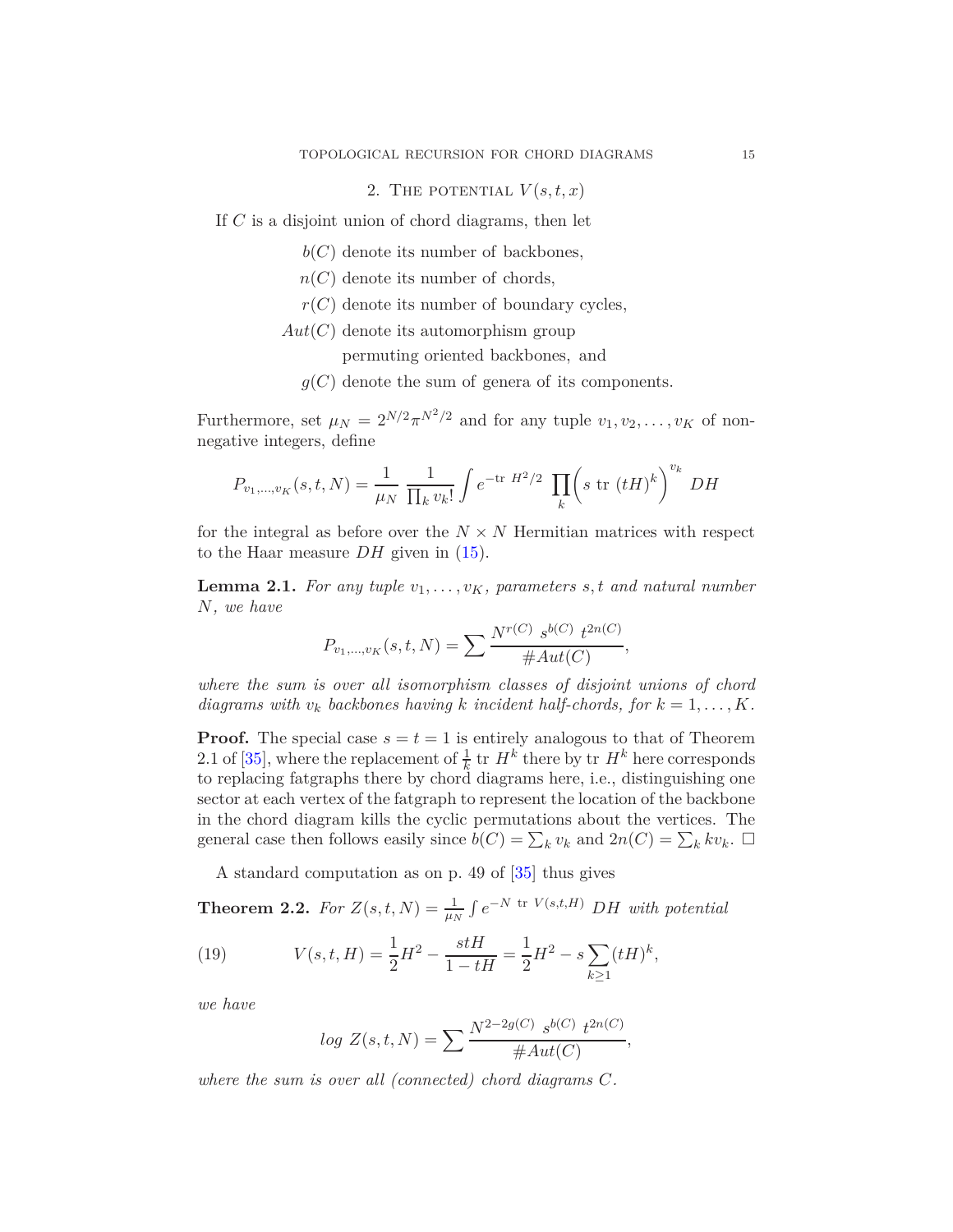#### 16 J. E. ANDERSEN, L. O. CHEKHOV, R. C. PENNER, C. M. REIDYS, P. SUŁKOWSKI

An amusing point, which however does not help with computations, is that the derivative of the logarithmic potential from [\[35\]](#page-33-0)

$$
\frac{d}{dx}\left(x + \log(1 - x)\right) = 1 + \frac{1}{x - 1} = \frac{x}{x - 1}
$$

agrees with our potential here up to the Gaussian factor for  $s = t = 1$ . Let us also emphasize that the partition function in this section enumerates chord diagrams with unlabeled backbones in contrast to the considerations in section [1.2.](#page-8-0) (Vertices from insertions are labeled whereas vertices from the potential are not in Wick's Theorem.)

### 3. Matrix models and spectral curves: generalities

<span id="page-15-0"></span>As we sketched in the introduction, the main idea of this paper is to solve the problem of counting chord diagrams (or RNA complexes or cells in Riemann's moduli space) using matrix model techniques and the topological recursion. We present this general formalism in this and the next section. We will apply it in section [5](#page-20-0) to find the free energy expansion of the one-cut Hermitian matrix model with the potential given in [\(19\)](#page-14-1).

<span id="page-15-1"></span>Let us consider a general Hermitian matrix model

(20) 
$$
Z = \int DH \ e^{-\frac{1}{\hbar} \text{tr} V(H)} = \exp \sum_{g=0}^{\infty} \hbar^{2g-2} F_g,
$$

with the measure *DH* introduced in [\(15\)](#page-11-1). This model is slightly more general than [\(2\)](#page-1-1) as we replaced the explicit size of matrices *N* in the exponents by  $1/\hbar$ . In this section, we present how to find a spectral curve of such a model in the large *N* limit, with the so-called 't Hooft coupling

$$
(21) \t\t T = \hbar N = const
$$

kept fixed. In the next section, we will explain how, from the knowledge of the spectral curve, one can use the topological recursion to determine free energies  $F_q$ . For a matrix model such as  $(20)$ , the spectral curve and in consequence the  $F_q$  depend on *T*. To solve the combinatorial enumeration problem in  $(2)$ , we can simply set  $T = 1$ .

The spectral curve arises from the leading order loop equation of a matrix model, and it can be characterized as a curve on which the resolvent is welldefined. The (all-order) resolvent is defined as a correlator

<span id="page-15-2"></span>(22) 
$$
\omega_1(x) = \hbar \langle \text{Tr} \frac{1}{x - M} \rangle = \sum_{g=0}^{\infty} \hbar^{2g} \omega_1^{(g)}(x).
$$

The leading order term in this expansion  $\omega_1^{(0)}$  $1^{(0)}(x)$  is often referred to simply as the *resolvent*. It is simply related to the density of eigenvalues  $\rho(x)$  which becomes continuous in large *N* limit and has the following asymptotics for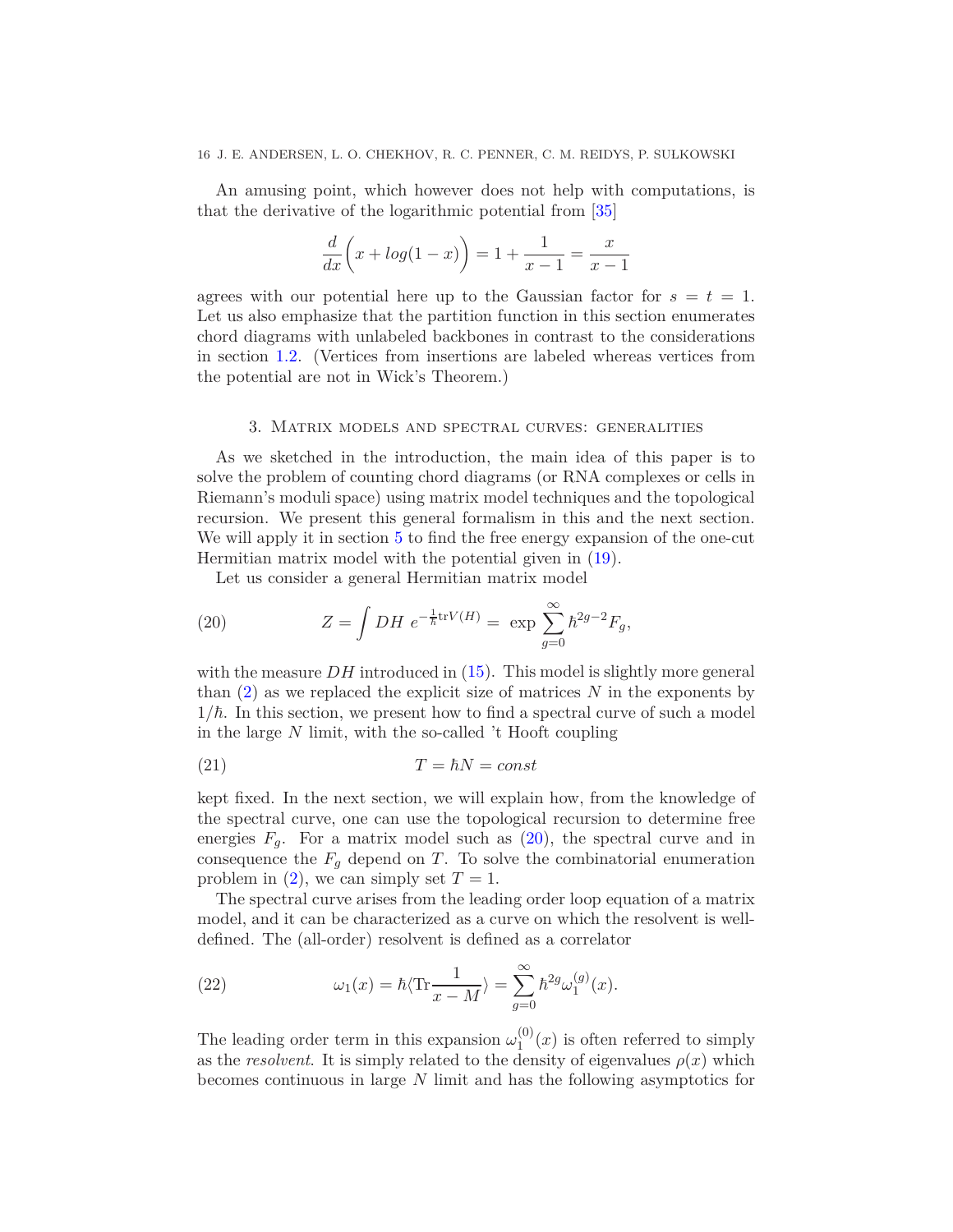large *x*

<span id="page-16-0"></span>(23) 
$$
\omega_1^{(0)}(x) = \frac{1}{t_0} \int \frac{\rho(x')}{x - x'} dx' \underset{x \to \infty}{\sim} \frac{1}{x},
$$

where

<span id="page-16-4"></span>(24) 
$$
t_0 = \int \rho(x) dx.
$$

In this large *N* limit, the eigenvalues are distributed along compact intervals called cuts, along which in particular the above integrals are performed. Moreover, an inverse relation determines the density of eigenvalues as a discontinuity

(25) 
$$
\rho(x) = \frac{1}{2\pi i} \Big( \omega_1^{(0)}(x - i\epsilon) - \omega_1^{(0)}(x + i\epsilon) \Big)
$$

in the resolvent along these cuts. The consistency of the above relations requires that

<span id="page-16-1"></span>(26) 
$$
\omega_1^{(0)}(x - i\epsilon) + \omega_1^{(0)}(x + i\epsilon) = \frac{V'(x)}{T}.
$$

The conditions [\(23\)](#page-16-0) and [\(26\)](#page-16-1) determine the resolvent  $\omega_1^{(0)}$  $j_1^{(0)}(x)$  completely, and it is often possible to guess its form by requiring that these conditions are met. Equivalently, one can find the resolvent using the so-called Migdal formula. In case there is a single cut with endpoints denoted *a* and *b*, this formula reads

<span id="page-16-3"></span>(27) 
$$
\omega_1^{(0)}(x) = \frac{1}{2T} \oint_C \frac{dz}{2\pi i} \frac{V'(z)}{x - z} \frac{\sqrt{(x - a)(x - b)}}{\sqrt{(z - a)(z - b)}},
$$

where the contour  $\mathcal C$  encircles the cut. Moreover, expanding the resulting expression around infinity and imposing the condition [\(23\)](#page-16-0) provides a relation between 't Hooft coupling *T* and the cut endpoints. This one-cut resolvent will be sufficient for our computations in this paper, however, it is not hard to generalize the above formula to the case with many cuts having endpoints  $a_i$  and  $b_i$ ; in this case, one only needs to replace the radicals in numerator and denominator of the integrand respectively by  $\prod_i (x - a_i)(x - b_i)$  and  $\prod_i (z - a_i)(z - b_i).$ 

It is also convenient to encode the information about the resolvent  $\omega^{(0)}(x)$ in a new variable

<span id="page-16-2"></span>(28) 
$$
y = \frac{1}{2}V'(x) - T\omega(x) = \frac{T}{2}(\omega_1^{(0)}(x - i\epsilon) - \omega_1^{(0)}(x + i\epsilon)),
$$

which turns out to be related to *x* by a polynomial equation

$$
(29) \t\t A(x,y) = 0.
$$

This equation therefore defines an algebraic curve, which is called a spectral curve of a matrix model. As we will review below in the context of the topological recursion, one in fact needs to provide a parametric form of this equation, i.e., to represent it in terms of two functions  $x = x(p)$  and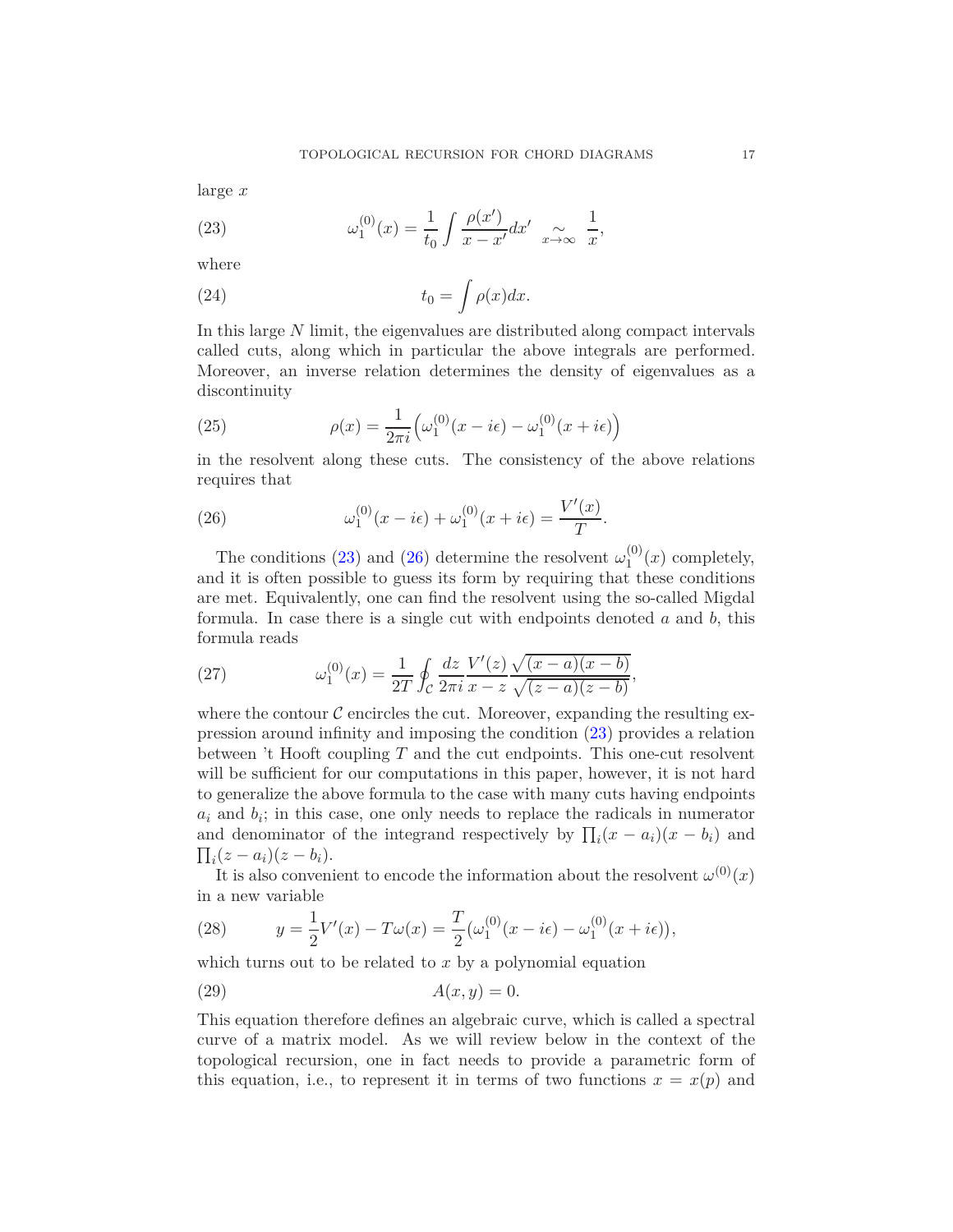$y = y(p)$  of a parameter *p* living on the Riemann surface such that the equation  $A(x(p), y(p)) = 0$  is satisfied identically. For the one-cut solution, the functions  $x(p)$  and  $y(p)$  are rational, while equation [\(28\)](#page-16-2) takes the form

<span id="page-17-1"></span>(30) 
$$
y = M(x)\sqrt{(x-a)(x-b)},
$$

where  $M(x)$  is a rational function.

<span id="page-17-2"></span>**Example 3.1.** Let us consider the Gaussian model with the potential  $V(x) = \frac{1}{2}x^2$ . The Migdal formula [\(27\)](#page-16-3) results in

(31) 
$$
\omega_1^{(0)}(x) = \frac{1}{2T} \left( x - \sqrt{(x-a)(x-b)} \right) =
$$

(32) 
$$
= \frac{a+b}{4T} + \frac{(a-b)^2}{16Tx} + \mathcal{O}(x^{-2}),
$$

and from the first line, it is clear that [\(26\)](#page-16-1) is satisfied. The expansion in the second line together with the condition [\(23\)](#page-16-0) then imply that

<span id="page-17-4"></span>(33) 
$$
a = -2\sqrt{T}, \qquad b = 2\sqrt{T}.
$$

Also, introducing *y* as in [\(28\)](#page-16-2), we find the following equation for the spectral curve

(34) 
$$
y^2 = \frac{1}{4}(x-a)(x-b).
$$

Comparing with [\(30\)](#page-17-1), we see that  $M(x) = \frac{1}{2}$  in this case, and a parametric form of this algebraic curve can be given for example as follows

(35) 
$$
\begin{cases} x(p) = \frac{a+b}{2} + \frac{a-b}{4} (p + \frac{1}{p}) = -\sqrt{T} (p + \frac{1}{p}), \\ y(p) = \frac{a-b}{8} (\frac{1}{p} - p) = \frac{\sqrt{T}}{2} (p - \frac{1}{p}). \end{cases}
$$

## <span id="page-17-5"></span><span id="page-17-3"></span>4. Topological recursion

<span id="page-17-0"></span>The topological recursion introduced in [\[15,](#page-32-0) [16,](#page-32-1) [21\]](#page-32-2) can be used to assign to an algebraic curve  $A(x, y) = 0$  a series of multi-linear differentials  $W_n^{(g)}(p_1, \ldots, p_n)$  and functions  $F_g$  called free energies. Free energies  $F_g$  are symplectic invariants, i.e., they are invariant with respect to transformations which preserve the two-form  $dx \wedge dy$  up to a sign. The multi-differentials transform in an appropriate way under symplectic transformations, and they depend on a particular parametrization  $x = x(p)$ ,  $y = y(p)$  of the algebraic curve. The differentials  $W_n^{(g)}(p_1, \ldots, p_n)$  are defined recursively by equations which, by definition, coincide with loop equations of a Hermitian matrix model [\[2\]](#page-32-21); as shown in [\[19\]](#page-32-22), all details of these equations depend only on the form of its underlying algebraic curve  $A(x, y) = 0$ . Thus, applying the topological recursion to the curve which is a spectral curve of some particular Hermitian matrix model such as  $(20)$ , reproduces free energies  $F_q$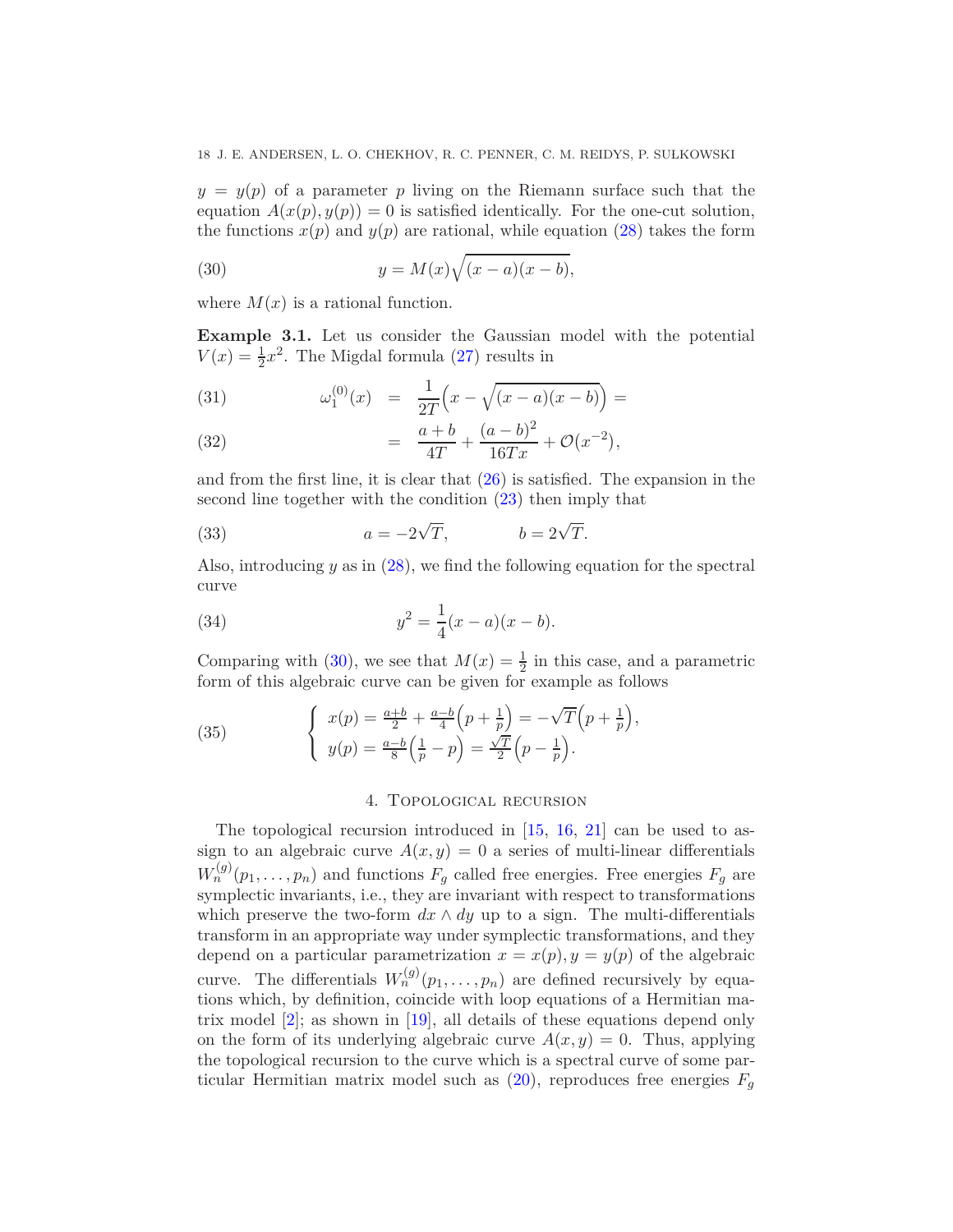and correlators  $W_n^{(g)}(p_1, \ldots, p_n)$ . From the matrix model viewpoint, these correlators are defined as

$$
\left\langle \text{tr}\Big(\frac{1}{x(p_1)-M}\Big)\cdots\text{tr}\Big(\frac{1}{x(p_k)-M}\Big)\right\rangle_{\text{conn}} = \sum_{g=0}^{\infty}\hbar^{2g-2+n}\frac{W_n^{(g)}(p_1,\ldots,p_n)}{dx(p_1)\ldots dx(p_n)},
$$

which generalizes the resolvent introduced in  $(22)$ , and in particular,  $W_1^{(g)}$  $f_1^{(g)}(x) =$  $\omega_1^{(g)}$  $\int_1^{(g)}(x)dx$ . For  $\hbar = N^{-1}$ , the functional part of  $W_n^{(g)}$  also agrees with  $\omega_n^{(g)}$ introduced in [\(1.3\)](#page-11-1).

The recursion relations for multilinear differentials  $W_n^{(g)}$  are defined in terms of the following quantities. Firstly, these relations are expressed in terms of residues around the branch points

$$
(36) \t\t dx(p_i^*) = 0.
$$

For a point  $p$  in the neighborhood of a branch point  $p_i^*$  there is a unique conjugate point  $\bar{p}$ , defined as

$$
(37) \t x(p) = x(\bar{p}).
$$

Two other important ingredients are the differential 1-form

(38) 
$$
\omega(p) = (y(\bar{p}) - y(p))dx(p)
$$

and the Bergman kernel  $B(p,q)$ . The Bergman kernel  $B(p,q)$  is defined as the unique meromorphic differential two-form with exactly one pole, which is a double pole at  $p = q$  with no residue, and with vanishing integral over  $A_I$ -cycles  $\oint_{A_I} B(p, q) = 0$  (in a canonical basis of cycles  $(A_I, B^I)$ ). For curves of genus zero as arise from the one-cut solution, the Bergman kernel takes the form

(39) 
$$
B(p,q) = \frac{dp dq}{(p-q)^2}.
$$

A closely related quantity is a 1-form

<span id="page-18-1"></span><span id="page-18-0"></span>
$$
dE_q(p) = \frac{1}{2} \int_q^{\bar{q}} B(\xi, p) \, .
$$

defined in a neighborhood of a branch point  $q_i^*$  in terms of which we may express the recursion kernel

(40) 
$$
K(q,p) = \frac{dE_q(p)}{\omega(q)}.
$$

With the above ingredients, we can now present the topological recursion. This recursion determines higher-degree meromorphic differentials  $W_n^{(g)}(p_1,\ldots,p_n)$  from those of lower degree. The initial data for the recursion are the following one- and two-point correlators of genus zero

(41) 
$$
W_1^{(0)}(p) = 0, \qquad W_2^{(0)}(p_1, p_2) = B(p_1, p_2),
$$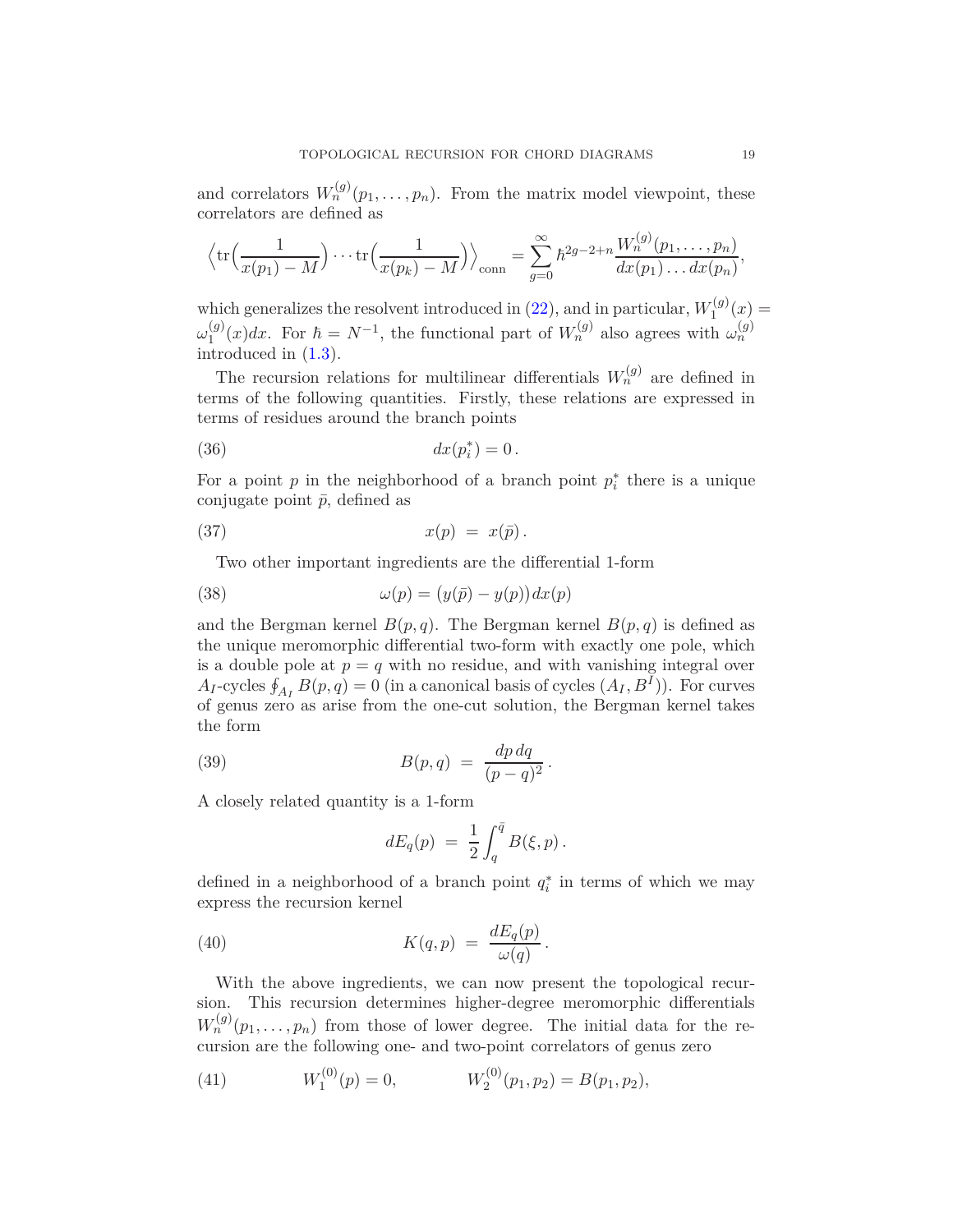with  $W_n^{(g)} = 0$ , for  $g < 0$ , by definition. For two sets of indices *J* and  $N = \{1, \ldots, n\}$ , let us now respectively denote  $\vec{p}_J = \{p_i\}_{i \in J}$ , and  $\vec{p}_N =$  $\{p_1, \ldots, p_n\}$ . The multi-linear correlators are then defined recursively as

(42)  
\n
$$
W_{n+1}^{(g)}(p, \vec{p}_N) = \sum_{q_i^*} \operatorname{Res}_{q \to q_i^*} K(q, p) \Big( W_{n+2}^{(g-1)}(q, \bar{q}, \vec{p}_N) + \\ + \sum_{m=0}^g \sum_{J \subset N} W_{|J|+1}^{(m)}(q, \vec{p}_J) W_{n-|J|+1}^{(g-m)}(\bar{q}, \vec{p}_{N/J}),
$$

where  $\sum_{J\subset N}$  denotes a sum over all subsets *J* of *N*. In particular, the lowest order correlators determined by the recursion are

$$
W_1^1(p) = \sum_{q_i^*} \operatorname{Res}_{q \to q_i^*} K(q, p) W_2^0(q, \bar{q})
$$

and then [\[1,](#page-32-23) [17\]](#page-32-24)

$$
W_3^0(p, p_1, p_2) = \sum_{q_i^*} \text{Res}_{q \to q_i^*} K(q, p) \Big( W_2^0(q, p_1) W_2^0(\bar{q}, p_2) + W_2^0(\bar{q}, p_1) W_2^0(q, p_2) \Big).
$$

Finally, we can define the free energies  $F_g$  in genus *g*. For  $g \geq 2$ , they come from the corresponding  $W_1^{(g)}$  $\frac{1}{1}^{(g)}$ :

<span id="page-19-0"></span>(43) 
$$
F_g = \frac{1}{2g-2} \sum_{q_i^*} \operatorname{Res}_{q \to q_i^*} \phi(q) W_1^{(g)}(q),
$$

where  $\phi(q) = \int^q y(p) dx(p)$ . The expressions  $F_0$  and  $F_1$ , given in [\(5\)](#page-3-1) and [\(6\)](#page-3-2), can be found independently as discussed, e.g., in [\[14,](#page-32-14) [21\]](#page-32-2).

<span id="page-19-1"></span>**Example 4.1.** Let us apply the formalism of the topological recursion to Example [3.1,](#page-17-2) i.e., the algebraic curve  $y^2 = \frac{1}{4}$ 4 (*x*−*a*)(*x*−*b*) with a parametriza-tion given in [\(35\)](#page-17-3). We find two branch points  $p^* = \pm 1$  and a global expression for the conjugate point (valid around both of these branch points)  $\bar{p} = p^{-1}$ . As the Gaussian curve represents the one-cut solution on the genus zero spectral curve, the relevant Bergman kernel is simply given by [\(39\)](#page-18-0), and the recursion kernel  $(40)$  takes the form

<span id="page-19-2"></span>(44) 
$$
K(q,p) = \frac{8q^3}{(a-b)^2(q^2-1)(p-q)(qp-1)}.
$$

Computing the correlators, we find for instance

<span id="page-19-3"></span>(45)  
\n
$$
W_1^{(1)}(p) = -\frac{16p^3 dp}{(a-b)^2(p^2-1)^4},
$$
\n
$$
W_3^{(0)}(p_1, p_2, p_3) = \frac{8dp_1dp_2dp_3}{(a-b)^2}((p_1+1)^{-2}(p_2+1)^{-2}(p_3+1)^{-2} - (p_1-1)^{-2}(p_2-1)^{-2}(p_3-1)^{-2}),
$$
\n
$$
W_1^{(2)} = -\frac{86016dp}{(a-b)^6} \frac{p^7 + 3p^9 + p^{11}}{(p^2-1)^{10}}.
$$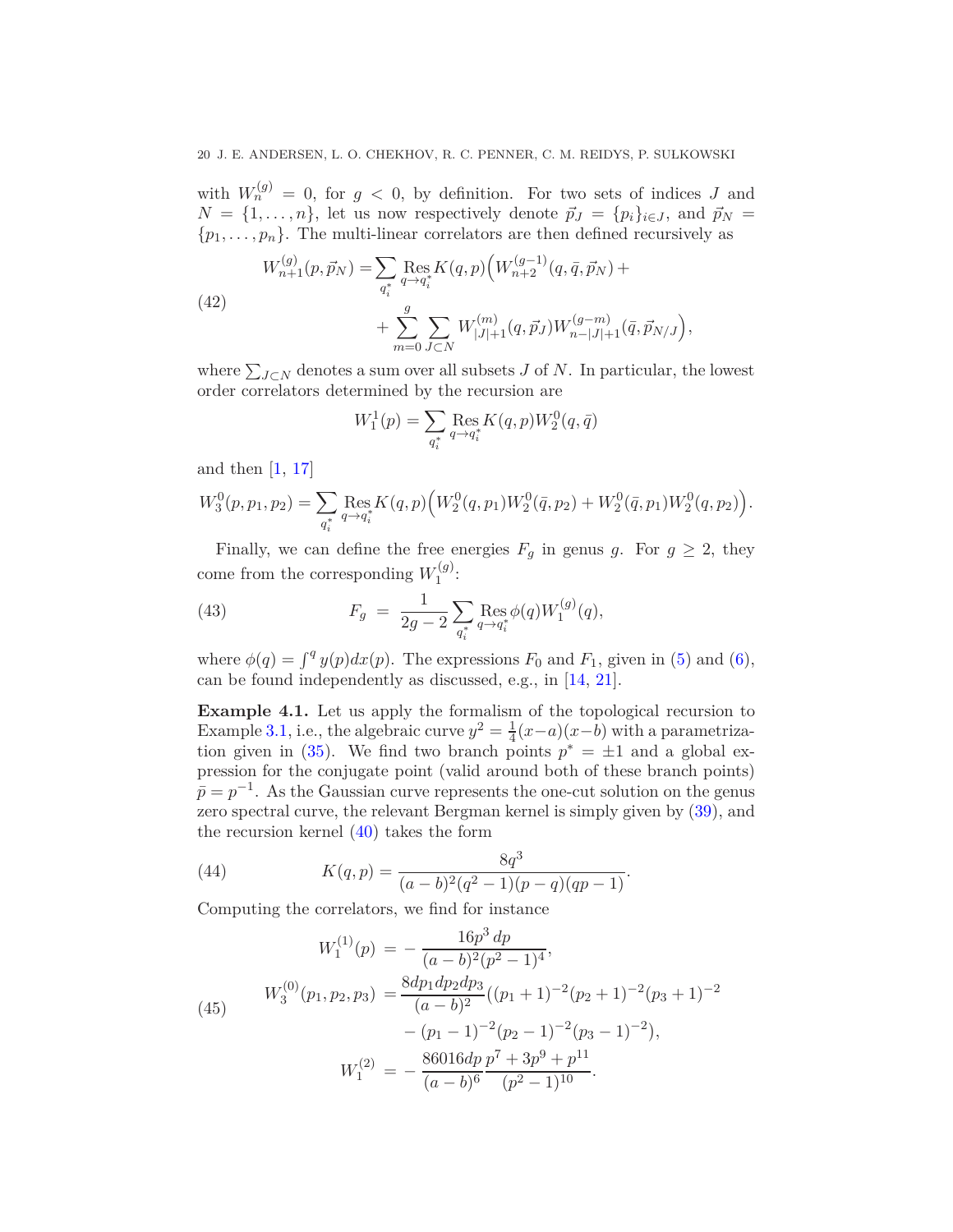Finally, the genus-two free energy following from the definition [\(43\)](#page-19-0) reads

(46) 
$$
F_2 = -\frac{16}{15(a-b)^4}.
$$

Substituting  $a, b = \pm 2\sqrt{T}$  according to [\(33\)](#page-17-4) we find

(47) 
$$
F_2 = -\frac{1}{240T^2}.
$$

Computing higher order free energies, we find [\[24\]](#page-32-3) well-known expressions for the Euler characteristics [\[26,](#page-33-14) [35\]](#page-33-0) of moduli spaces of closed Riemann surfaces of genus *g* generalizing the above result for genus two, namely,

<span id="page-20-0"></span>(48) 
$$
F_g = \frac{B_{2g}}{2g(2g-2)} \frac{1}{T^{2g-2}}.
$$

# <span id="page-20-1"></span>5. Solution of the model

In this section, we derive a formal large *N* expansion and find free energies  $F_q$  of the matrix model  $(20)$ 

(49) 
$$
Z = \int DH \ e^{-\frac{1}{\hbar} \text{tr} V(H)} = \exp \sum_{g=0}^{\infty} \hbar^{2g-2} F_g,
$$

with the potential given in [\(19\)](#page-14-1), i.e.,  $V(H) = \frac{1}{2}H^2 - \frac{stH}{1-tH}$ . The potential in this model is a function of parameter *s* which generates the number of backbones and *t* which generates the number of chords. Thus, the  $F_q$  are also functions of these two parameters. Expanding  $F_q$  as a series in *s* and *t* we obtain multiplicities labeled by the genus, number of backbones and number of chords, which provide the solution of our model. In fact, free energies depend also on 't Hooft coupling  $T = \hbar N$ , however, this dependence is rather simple, and all the information we seek can be obtained by setting  $T = 1$ . To solve this matrix model, we follow the steps explained in previous sections: we find a parametrization of the spectral curve and then apply the formalism of the topological recursion to derive associated multi-linear correlators  $W_n^{(g)}(p_1, \ldots, p_n)$  and free energies  $F_g$ . Finally, we present explicit expressions for free energies for small values of *g* and show that they indeed encode the  $c_{a,b}(n)$  discussed in the introduction, i.e., the numbers of chord diagrams for various small genera and numbers of backbones.

5.1. **Spectral curve.** We begin by determining a specific spectral curve. Let us note that the potential  $(19)$  is in fact not bounded below, and there is a singularity as  $x \to t^{-1}$ . Nonetheless, this singularity does not pose a problem in the formal expansion of the free energy as we will see. Also for this reason, we treat the parameters *s* and *t* in the potential [\(19\)](#page-14-1) as generating parameters for powers of *x*, and so we effectively consider the behavior of eigenvalues only in the vicinity of the perturbed Gaussian minimum even though there are three critical points of the potential, i.e., we are studying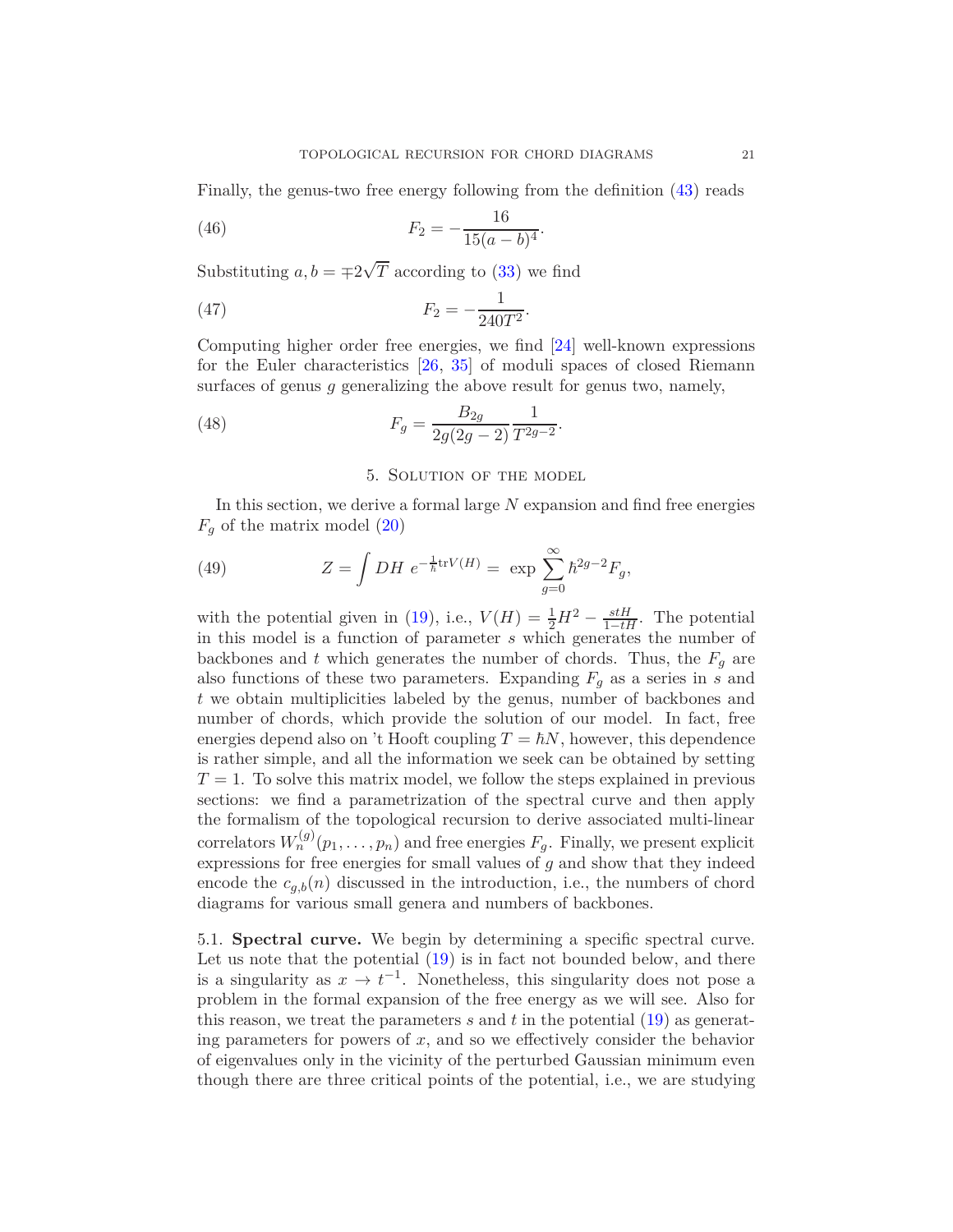# 22 J. E. ANDERSEN, L. O. CHEKHOV, R. C. PENNER, C. M. REIDYS, P. SUŁKOWSKI

the one-cut solution of the model. We can therefore determine the one-cut semiclassical resolvent  $\omega_1^{(0)}$  $1^{(0)}(x)$  using the Migdal integral [\(27\)](#page-16-3) leading to

<span id="page-21-1"></span>(50)  

$$
\omega_1^{(0)}(x) = \frac{x(xt-1)^2 - st}{2T(xt-1)^2} + \frac{\sqrt{(x-a)(x-b)}}{2T} \times \times \left( \frac{st^2(4 + (xt^2 - 3t)(a+b) - 2xt + 2abt^2)}{2(xt-1)^2((at-1)(bt-1))^{3/2}} - 1 \right),
$$

where *a* and *b* denote cut endpoints. Expanding this expression for large *x* we find that it has a form  $\omega_1^{(0)}$  $f_1^{(0)}(x) = c_1 + c_2 x^{-1} + \mathcal{O}(x^{-2})$ . However, imposing the asymptotics given in [\(23\)](#page-16-0) requires that  $c_1 = 0$  and  $c_2 = 1$ . These two equations take the following form

<span id="page-21-0"></span>(51) 
$$
\begin{cases} 0 = a + b + \frac{st(at+bt-2)}{((at-1)(bt-1))^{3/2}}, \\ 16T = (a-b)^2 + \frac{4s((2-\frac{(a+b)t}{2})(at+bt-2)+2abt^2-3t(a+b)+4)}{((at-1)(bt-1))^{3/2}}. \end{cases}
$$

In principle, one could now solve [\(51\)](#page-21-0) for *a* and *b* and substitute these values back into [\(50\)](#page-21-1) to get the exact formula for the resolvent, but we know of no closed-form solution. However, one can determine perturbative expansion of *a* and *b* in *s* and *t*, and such a representation is sufficient at least as far as perturbative expansion of free energies is concerned. For example, we find that the perturbative expansions in  $s$  (with exact dependence on  $t$ ) start as

<span id="page-21-2"></span>(52) 
$$
\begin{cases} a = a(s,t) = -2T^{1/2} + st \frac{(1-4t^2T)^{-1/2}}{1+2tT^{1/2}} + \dots, \\ b = b(s,t) = 2T^{1/2} + st \frac{(1-4t^2T)^{-1/2}}{1-2tT^{1/2}} + \dots \end{cases}
$$

and an analogous expansion in *t* (with exact dependence on *s*) can be determined.

It is convenient to introduce half the sum and difference of the cut endpoints *a, b*

*.*

<span id="page-21-4"></span>(53) 
$$
S = \frac{a+b}{2}, \qquad D = \frac{a-b}{2}
$$

Taking the square of the first equation in [\(51\)](#page-21-0) as well as determining the denominator  $((at-1)(bt-1))^{-3/2}$  from both equations in [\(51\)](#page-21-0) leads to the following pair of equations

<span id="page-21-3"></span>(54) 
$$
\begin{cases} 4s^2t^4(3D^2 - 4T)^6 = D^2(D^2 - 4T)^2(4D^2 - t^2(3D^2 - 4T)^2)^3, \\ S = \frac{D^2 - 4T}{t(3D^2 - 4T)}. \end{cases}
$$

The first equation is a polynomial equation for *D* which can be solved perturbatively to any accuracy in *s* or *t*, and then the second equation immediately determines *S*. In appendix [B,](#page-29-1) we present a perturbative expansion of *S* and *D* in *s* with exact dependence on *t*; from this one can easily find higher order terms in the expansion [\(52\)](#page-21-2).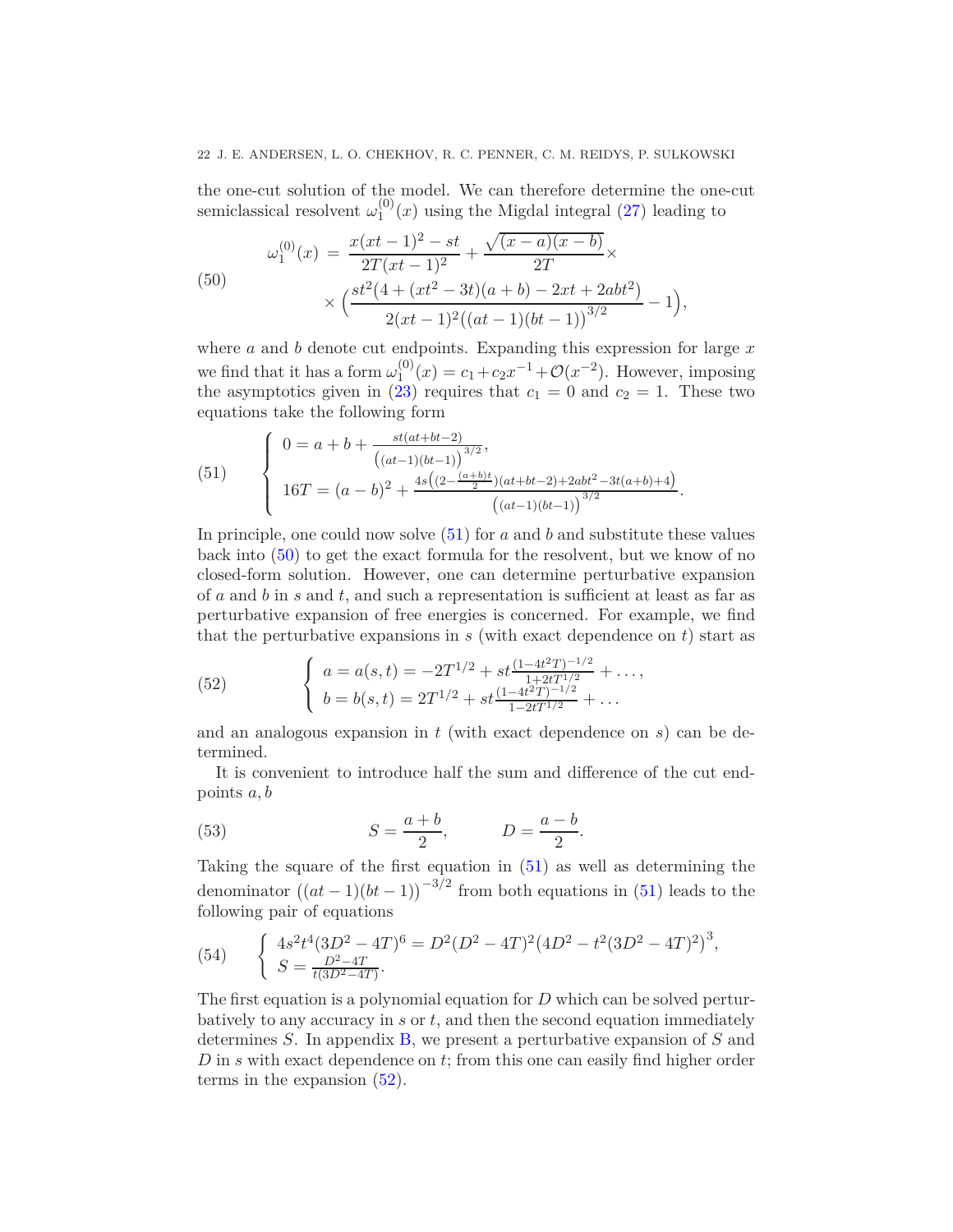<span id="page-22-1"></span>**Theorem 5.1.** *Provided the 't Hooft parameter*  $T \neq 0$ *, there is a unique continuous extension of the Gaussian to a solution of*  $(54)$ *. In fact, the extension is smooth in t and converges for all s and small t, and it furthermore*  $satisfies a(s, -t) = -b(s, t).$ 

**Proof.** Consider the polynomial  $q_{s,t}(S, D)$  given by the difference of the left- from right-hand side of the first equation [\(54\)](#page-21-3). Direct computation shows that  $\frac{\partial q_{s,t}(S,D)}{\partial D}$  $t_{t=0} = 512 D^{15} (8T - 3D^4) (4T - D^4)$ . Provided this is non-vanishing, the Implicit Function Theorem applies to provide the unique smooth and convergent one-cut solution. Meanwhile for the Gaussian with  $t = 0$ , we have cut endpoints  $\pm 2\sqrt{T}$ , so  $S = 0$  and  $D = 2\sqrt{T}$ . Thus,  $T \neq 0$  implies  $D \neq 0$ , and  $D^4 = 16T$  further implies that the factors  $(8t - 3D<sup>4</sup>) = -8T$  and  $(4T - D<sup>4</sup>) = -12T$  are also non-zero as required.

The asserted symmetry  $a(s,t) = -b(s,-t)$  is equivalent to the statement that *S* is an odd and *D* an even function of *t*. Meanwhile, the first equation in [\(54\)](#page-21-3) involves only even powers of *t* so the smooth solution from the Implicit Function Theorem must be an even function of *t*. Insofar as *T* is independent of *t*, it is even as well, so the second equation in [\(54\)](#page-21-3) displays *S* as an odd function of  $t$ .

In what follows, we will work with general expressions for the resolvent and ultimately derive exact expressions for  $F_q$  in terms of  $S$  and  $D$ . Substituting the above expansions, we will then find perturbative expansions of  $F_g$  in *s* and *t*. Let us therefore proceed to find the spectral curve in terms of parameters *a* and *b* or equivalently *S* and *D*. This curve is to be expressed in terms of variables *x* and *y* defined as in [\(28\)](#page-16-2). In particular, only expressions involving square roots  $\sqrt{(x-a)(x-b)}$ , given in the second line of [\(50\)](#page-21-1), will enter the formula for *y*. Moreover, note that the second line of [\(50\)](#page-21-1) involves one non-rational expression  $((at-1)(bt-1))^{3/2}$ , which however can be replaced by a rational function using the first equation in [\(51\)](#page-21-0). In consequence, the equation for the spectral curve takes form

<span id="page-22-0"></span>(55) 
$$
y = \frac{1}{2}\sqrt{(x-a)(x-b)}\frac{(tx-1+\frac{(a+b)t}{4})^2+\gamma}{(tx-1)^2},
$$

so that comparing with [\(30\)](#page-17-1) we find

<span id="page-22-3"></span>(56) 
$$
M(x) = \frac{(tx - 1 + \frac{(a+b)t}{4})^2 + \gamma}{2(tx - 1)^2}.
$$

The entire dependence in [\(55\)](#page-22-0) on *x* and *y* is given explicitly, and  $\gamma$  is a rational function of *a*, *b* and *t* given below. If we square this equation we obtain an algebraic equation for the spectral curve. In fact, notice that all factors of *t* in this equation multiply *a* and *b*, and if we rescale also *x* and *y* by *t*, then the entire dependence on *t* can be encoded in rescaled variables

<span id="page-22-2"></span>(57) 
$$
\xi = xt, \quad \eta = yt, \quad \alpha = at, \quad \beta = bt, \quad \sigma = St, \quad \delta = Dt.
$$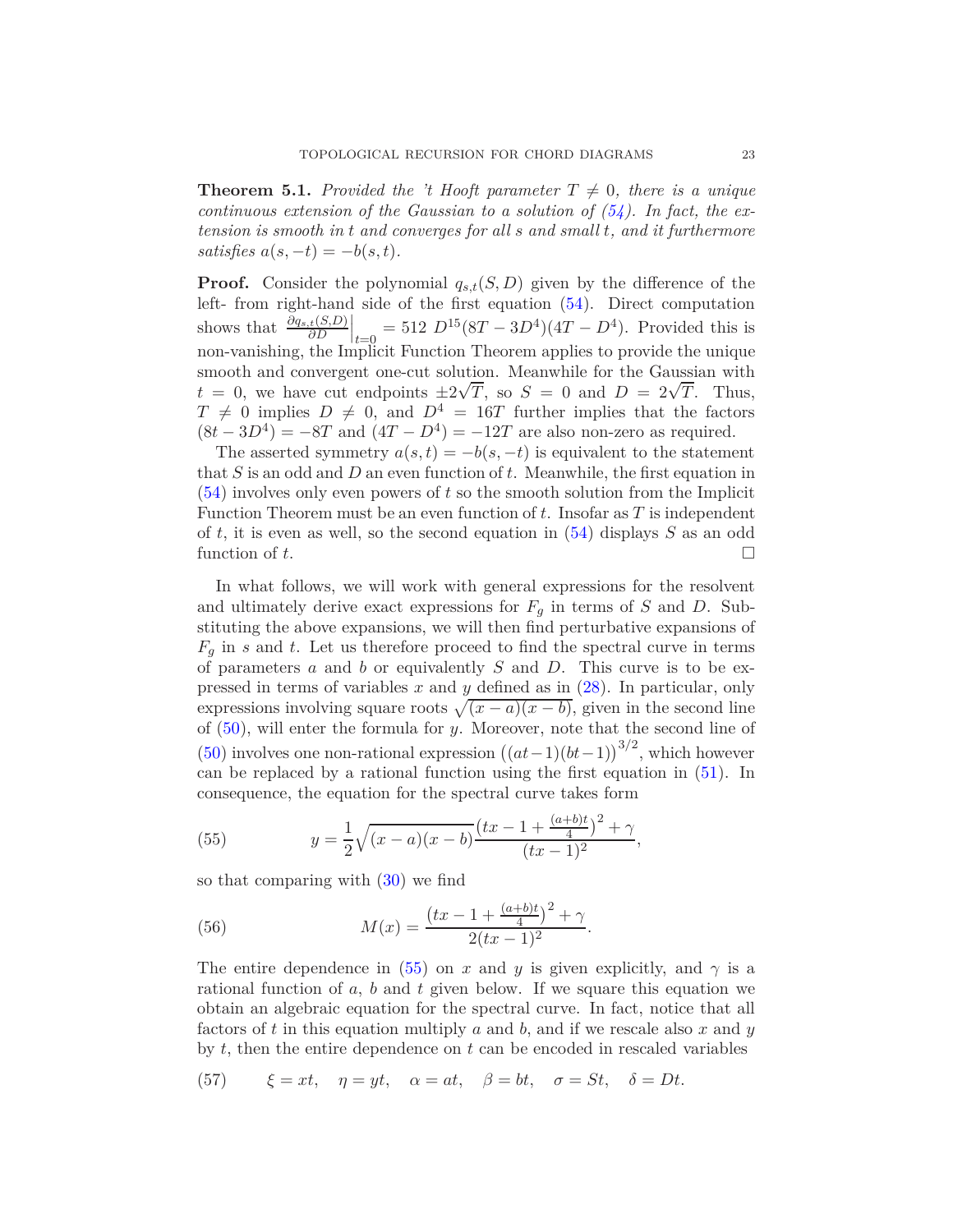#### 24 J. E. ANDERSEN, L. O. CHEKHOV, R. C. PENNER, C. M. REIDYS, P. SUŁKOWSKI

In particular in terms of variables introduced above, the expression for *γ* takes the form

(58) 
$$
\gamma = -\frac{(\alpha + \beta)(\alpha^2 + \beta^2 + 14(\alpha + \beta - \alpha \beta) - 16)}{16(\alpha + \beta - 2)} = \frac{\sigma(4 - 4\delta^2 - 7\sigma + 3\sigma^2)}{4(\sigma - 1)}.
$$

Finally in these rescaled variables, the remaining equation reads

<span id="page-23-0"></span>(59) 
$$
(\xi - 1)^4 \eta^2 = \frac{1}{4} (\xi - \alpha) (\xi - \beta) \Big[ (\xi - 1 + \frac{\alpha + \beta}{4})^2 + \gamma \Big]^2.
$$

This is our desired expression for the spectral curve. In order to apply the topological recursion, we must further find a parametric form of this equation. To this end, note that the square root of the above equation, or equivalently the equation [\(55\)](#page-22-0), is a modification of the Gaussian curve  $y=\frac{1}{2}$  $\frac{1}{2}\sqrt{(x-a)(x-b)}$  given in [\(34\)](#page-17-5) by a rational function in *x*. The essence of the parametrization of the Gaussian curve given in [\(35\)](#page-17-3) was to take care of this square root and devise a function  $x = x(p)$  such that  $\frac{1}{4}(x-a)(x-b)$  is a complete square of a rational function in *p*, which is then identified with *y*. We can therefore borrow this aspect of the Gaussian parametrization [\(35\)](#page-17-3) and just modify the form of *y* by multiplying it by this additional rational function of x in the present case. This leads to the following parametric form of the spectral curve

<span id="page-23-1"></span>(60) 
$$
\begin{cases} \xi(p) = \frac{\alpha+\beta}{2} + \frac{\alpha-\beta}{4}\left(p+\frac{1}{p}\right) = \sigma + \frac{\delta}{2}\left(p+\frac{1}{p}\right), \\ \eta(p) = \frac{\alpha-\beta}{8}\left(\frac{1}{p}-p\right)\frac{\left(\xi-1+\frac{\alpha+\beta}{4}\right)^2 + \gamma}{(\xi-1)^2} = \frac{\delta}{4}\left(\frac{1}{p}-p\right)\frac{\left(\xi-1+\frac{\sigma}{2}\right)^2 + \gamma}{(\xi-1)^2}.\end{cases}
$$

With this parametrization of the spectral curve, we are prepared to compute the free energies using the topological recursion.

5.2. **Free energies.** We can now determine free energies  $F_g$ , for genus  $g \geq 2$ , of the spectral curve given in [\(59\)](#page-23-0) as parametrized by [\(60\)](#page-23-1). This curve has genus zero, so the Bergman kernel takes the form [\(39\)](#page-18-0). As the parametrization of the  $\xi$  variable is the same as in the Gaussian case [\(35\)](#page-17-3), we find the same branch points  $p = \pm 1$  and globally conjugate points  $\bar{p} = p^{-1}$ as given in Example [3.1.](#page-17-2) Nonetheless, all other quantities which depend also on  $\eta$  have of course a much more complicated form than in the Gaussian case. In particular, the recursion kernel takes the form

<span id="page-23-2"></span>(61) 
$$
K(q,p) = \frac{2q^3}{(q^2-1)(p-q)(qp-1)\delta^2} \frac{\left((q^{-1}+q)\delta + 2\sigma - 2\right)^2}{4\gamma + \left((q^{-1}+q)\delta + 3\sigma - 2\right)^2}.
$$

With these ingredients, we can compute multi-linear correlators  $W_n^{(g)}$ . They are given by rather complicated and not very enlightening formulas, which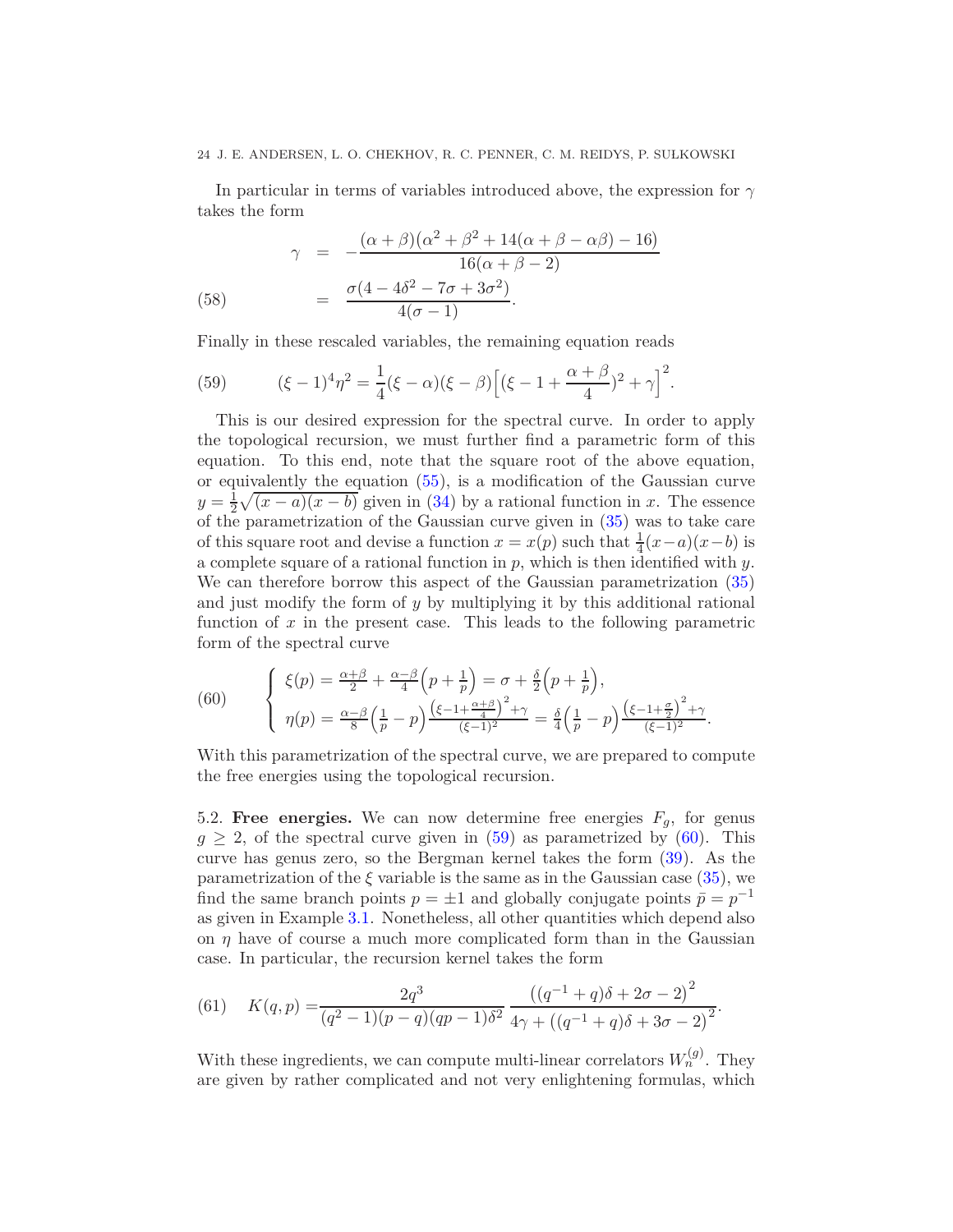are too lengthy to write down here. However, just to present the simplest example, let us give the formula for  $W_3^{(0)}$  $\frac{1}{3}^{(0)}$ :

<span id="page-24-0"></span>(62)  

$$
W_3^{(0)}(p_1, p_2, p_3) = 2dp_1dp_2dp_3 \frac{\sigma - 1}{\sigma^2} \times \frac{\sigma - \delta - 1}{(p_1 + 1)^2 (p_2 + 1)^2 (p_3 + 1)^2 (1 + \delta - 4\sigma + 3\sigma^2)} - \frac{\sigma + \delta - 1}{(p_1 - 1)^2 (p_2 - 1)^2 (p_3 - 1)^2 (1 - \delta - 4\sigma + 3\sigma^2)}.
$$

At this stage viz. Theorem [5.1,](#page-22-1) we can also confirm that all our results are consistent with the Gaussian model discussed in Examples [3.1](#page-17-2) and [4.1.](#page-19-1) The potential  $(19)$  reduces to the Gaussian potential when  $st = 0$ . In both cases  $s = 0$  and  $t = 0$ , the system  $(51)$  simplifies so that the first equation implies  $a = -b$ , and then the second equation leads to the result [\(33\)](#page-17-4) also in agreement with the expansion [\(52\)](#page-21-2). For  $a = -b$ , we also find that  $\gamma = 0$ , and the curve [\(59\)](#page-23-0) reduces to the Gaussian curve [\(34\)](#page-17-5). Furthermore, the recursion kernel [\(61\)](#page-23-2) and all correlators and [\(62\)](#page-24-0) in particular reduce respectively to  $(44)$  and  $(45)$ .

Finally with Mathematica [\[43\]](#page-33-18), we compute genus two and genus three free energies. As these are the free energies of the curve  $(60)$ , which involves variables  $x$  and  $y$  rescaled by  $t$ , let us denote them by  $F_2$  and  $F_3$ . We find they are given by the following exact expressions

$$
\tilde{F}_2 = -\frac{(1-\sigma)^2}{240\delta^4 (1-\delta-4\sigma+3\sigma^2)^5 (1+\delta-4\sigma+3\sigma^2)^5} \times \times \left(160\delta^4 (1-3\sigma)^4 (1-\sigma)^6 - 80\delta^2 (1-3\sigma)^6 (1-\sigma)^8 \right. \left. + 16(1-3\sigma)^8 (1-\sigma)^{10} + \delta^{10} (-16+219\sigma-462\sigma^2+252\sigma^3) \right. \left. + 10\delta^6 (1-3\sigma)^2 (1-\sigma)^4 (-16-126\sigma-423\sigma^2+2286\sigma^3-2862\sigma^4+1134\sigma^5) \right. \left. + 5\delta^8 (1-\sigma)^2 (16+189\sigma-2970\sigma^2+9549\sigma^3-11286\sigma^4+4536\sigma^5) \right)
$$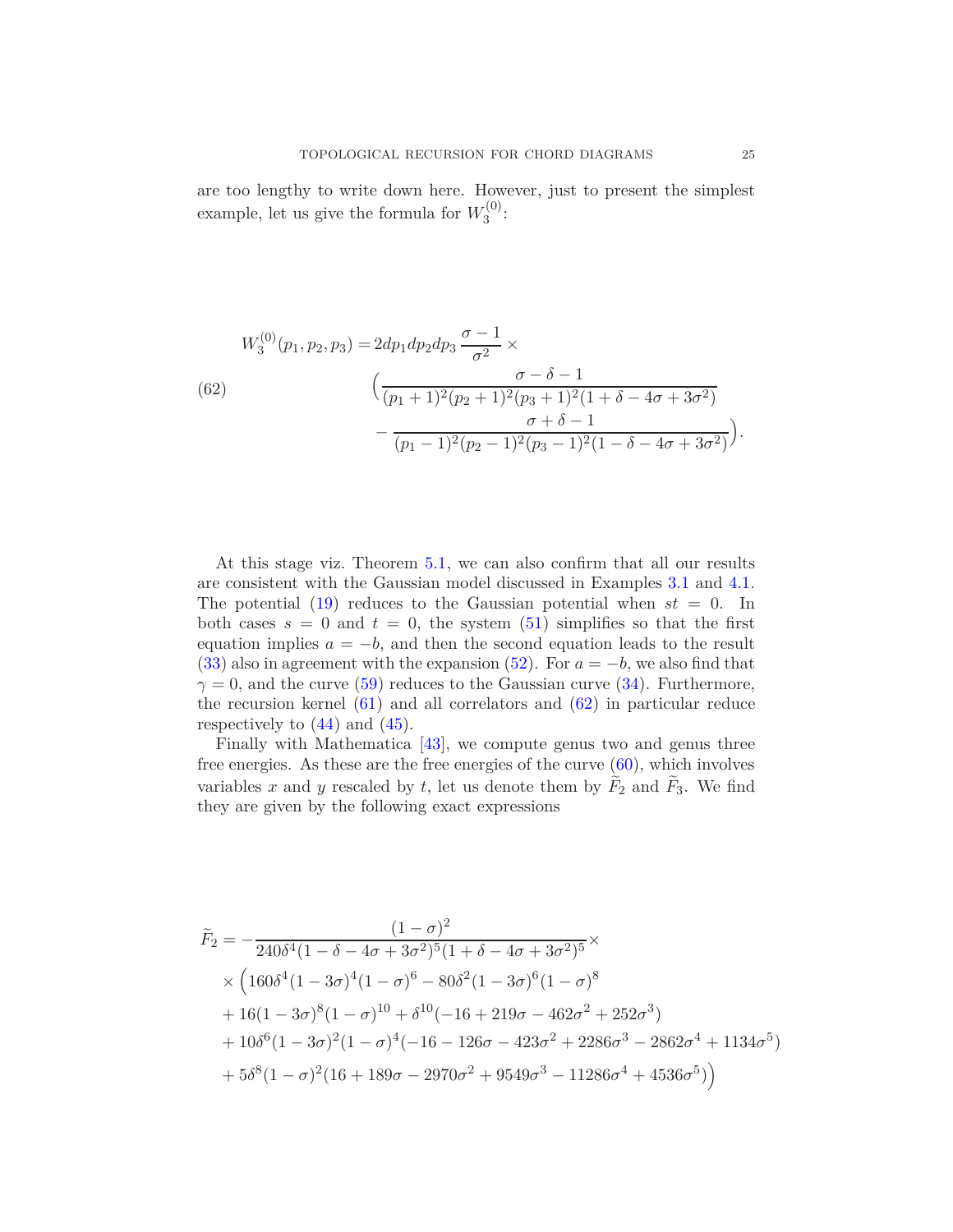26 J. E. ANDERSEN, L. O. CHEKHOV, R. C. PENNER, C. M. REIDYS, P. SUŁKOWSKI

$$
\tilde{F}_3 = \frac{(1-\sigma)^4}{2016\delta^8(1-\delta-4\sigma+3\sigma^2)^{10}(1+\delta-4\sigma+3\sigma^2)^{10}} \times \left(107520\delta^8(1-3\sigma)^8(1-\sigma)^{12}-61440\delta^6(1-3\sigma)^{10}(1-\sigma)^{14} \right.\\ \left. + 23040\delta^4(1-3\sigma)^{12}(1-\sigma)^{16}-5120\delta^2(1-3\sigma)^{14}(1-\sigma)^{18}+512(1-3\sigma)^{16}(-1+\sigma)^{20} \right.\\ \left. + \delta^{20}(512-48603\sigma+471708\sigma^2-1645251\sigma^3+2623320\sigma^4-1957284\sigma^5+555660\sigma^6) \right.\\ \left. + \delta^{18}(1-\sigma)^2(-5120-639867\sigma+20457090\sigma^2-177935466\sigma^3+697802346\sigma^4 \right.\\ \left. - 1439492067\sigma^5+1623708828\sigma^6-948940272\sigma^7+225042300\sigma^8) \right.\\ \left. + 252\delta^{10}(1-3\sigma)^6(1-\sigma)^{10}(-512+2970\sigma+70785\sigma^2-3780\sigma^3-1030050\sigma^4 \right.\\ \left. + 2252880\sigma^5-1077300\sigma^6-1682100\sigma^7+2417850\sigma^8-1129950\sigma^9+178605\sigma^{10}) \right.\\ \left. + 84\delta^{12}(1-3\sigma)^4(1-\sigma)^8(1280-17523\sigma+256203\sigma^2+5113206\sigma^3-22143348\sigma^4+2780703\sigma^5 \right.\\ \left. + 124222086\sigma^6-273630879\sigma^7+26598360\sigma^8-126660105\sigma^9+24111675\sigma^{10
$$

The free energies  $F_g$  in our model are closely related to these results. Indeed, the original curve is written in terms of *x* and *y* while the above free energies are computed for the curve in rescaled variables [\(57\)](#page-22-2). In general, rescaling a variable *x* or *y* by *t* results in rescaling of the genus *g* free energy by  $t^{2g-2}$ . Because we rescale both *x* and *y*, this means that the free energies are rescaled by  $t^{2(2g-2)}$ . The genus two and three free energies, with dependence on *t* reintroduced, are thus given as

<span id="page-25-0"></span>(63) 
$$
F_2 = t^4 \widetilde{F}_2, \qquad F_3 = t^8 \widetilde{F}_3.
$$

Note that the entire dependence on *t* arises upon substituting  $\sigma$  and  $\delta$  according to  $(57)$ .

The expressions [\(63\)](#page-25-0) are our desired results, and all we need do is substitute the expressions for  $\sigma$  and  $\delta$  or in fact  $a$  and  $b$  given in principle by solving the equations  $(51)$ . In practice however, what we can do is to substitute the series expansion of  $a$  and  $b$  in terms of  $s$  and  $t$  given in  $(52)$  or to better accuracy in appendix [B.](#page-29-1) This finally leads to the ultimate expansion of  $F_2$  and  $F_3$  in  $s$  and  $t$  which we seek. Let us present results after setting

<span id="page-25-1"></span>(64) 
$$
T = 1 \text{ and } z = t^2.
$$

We can consider the perturbative expansion of  $F_q$  in *s* with exact dependence on *t* or the perturbative expansion in *t* with exact dependence on *s*. In the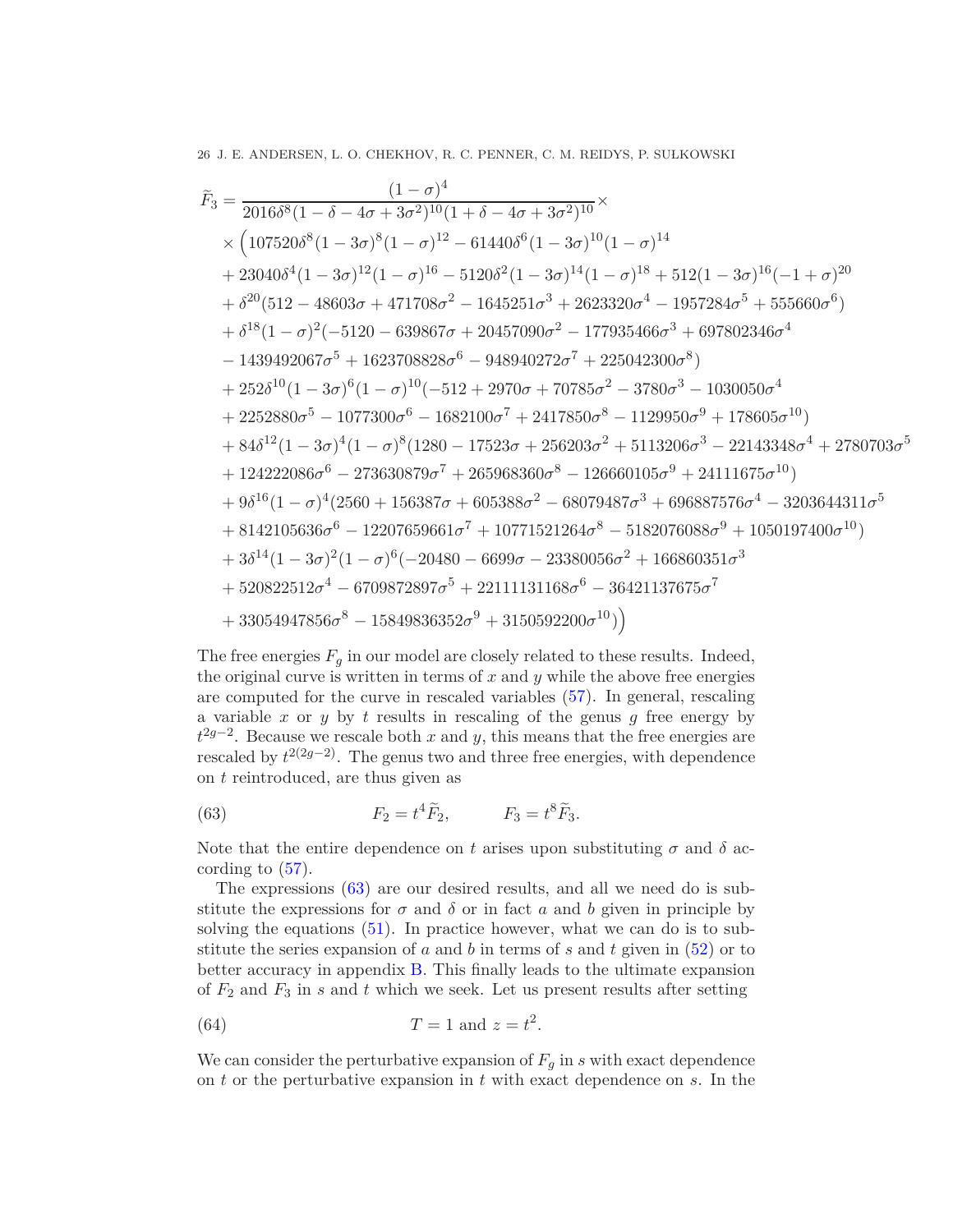former case, we find

(65)  

$$
F_2(s,t) = -\frac{1}{240} + \sum_{b\geq 1} \frac{s^b}{b!} C_{2,b}(t^2),
$$

$$
F_3(s,t) = \frac{1}{1008} + \sum_{b\geq 1} \frac{s^b}{b!} C_{3,b}(t^2),
$$

with the constant terms −1*/*240 and 1*/*1008 reproducing the free energies of the Gaussian model [\(48\)](#page-20-1) in accordance with the fact that our model reduces to the Gaussian one for  $st = 0$ .

We find that indeed  $C_{2,1}(z) \equiv C_2(z)$  and  $C_{3,1}(z) \equiv C_3(z)$  reproduce  $C_g(z)$  given in [\(12\)](#page-9-0), and  $C_{2,b}(z)$  and  $C_{3,b}(z)$ , for  $b=2,3$ , reproduce generating functions given in [\(18\)](#page-12-0). This confirms that our model correctly reproduces these known results for  $b = 1, 2, 3$  backbones in genera two and three. Moreover, we can easily perform expansions to higher order in *s* revealing generating functions for more backbones. For example for four backbones, we find

$$
C_{2,4}(z) = \frac{144z^7}{(1-4z)^{13}} (38675 + 620648z + 2087808z^2
$$
  
+ 1569328z<sup>3</sup> + 134208z<sup>4</sup>),  

$$
C_{3,4}(z) = \frac{48z^9}{(1-4z)^{16}} (53416125 + 1194366915z + 6557325096z^2
$$
  
+ 10738411392z<sup>3</sup> + 4580024832z<sup>4</sup> + 236239616z<sup>5</sup>),

and for five backbones, we find

$$
C_{2,5}(z) = \frac{144z^8}{(1-4z)^{31/2}} (2543625 + 62424520z + 375044396z^2
$$
  
+ 671666053z<sup>3</sup> + 314761848z<sup>4</sup> + 18335696z<sup>5</sup>),  

$$
C_{3,5}(z) = \frac{720z^{10}}{(1-4z)^{37/2}} (360380790 + 11275076865z + 95744892585z^2
$$
  
+ 282797424880z<sup>3</sup> + 291167707410z<sup>4</sup> + 85497242928z<sup>5</sup> + 3218434848z<sup>6</sup>).

We can also determine the perturbative expansion in *t* with exact dependence on *s*. Again scaling variables as in [\(64\)](#page-25-1) and now expanding up to seven chords, i.e., to order *z* 7 , we find

$$
F_2 = -\frac{1}{240} + 21sz^4 + (483s + 1485\frac{s^2}{2})z^5 + (6468s + 26808s^2 + 15015s^3)z^6
$$
  
+  $(66066s + 526064s^2 + 768564s^3 + 232050s^4)z^7 + \mathcal{O}(z^8),$   

$$
F_3 = \frac{1}{1008} + 1485sz^6 + (56628s + 225225\frac{s^2}{2})z^7 + \mathcal{O}(z^8),
$$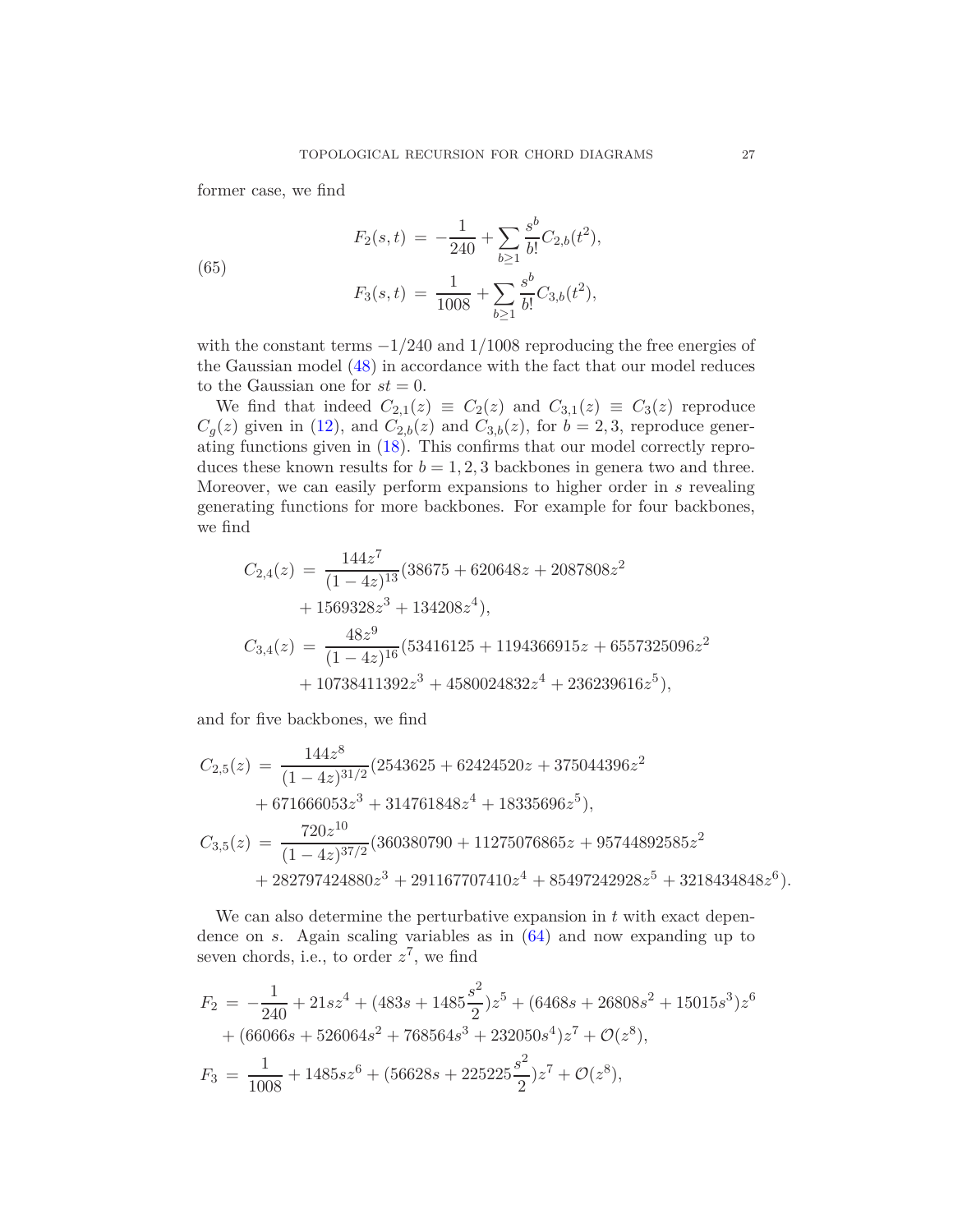These expansions provide the numbers of configurations with a fixed number of chords and arbitrary numbers of backbones in accordance with Proposition [1.1.](#page-6-0) For example, for genus two with seven chords, there are at most four backbones, and for genus three with seven chords, there are at most two backbones. We can easily continue the above expansions to higher powers of *s* and *t*.

## Appendix A. Genera zero and one free energies

<span id="page-27-0"></span>In this appendix, we determine free energies for genus zero and one, i.e., compute  $F_0$  and  $F_1$  in general in notation introduced in section [3,](#page-15-0) and ultimately substitute to derive results for our model in section [5.](#page-20-0)

A.1. **Genus zero.** The genus zero free energy for the matrix model given in [\(20\)](#page-15-1) can be written in a saddle point approximation [\[12,](#page-32-12) [29\]](#page-33-6) as

<span id="page-27-4"></span>
$$
F_0 = -T \int dx \rho(x) V(x) + T^2 \int dx dy \rho(x) \rho(y) \log |x - y| +
$$

$$
+T\lambda \Big( \int \rho(x) dx - t_0 \Big)
$$
  
(66) 
$$
= -\frac{T}{2} \Big( \int dx \rho(x) V(x) - \lambda t_0 \Big).
$$

In this variational problem, it is crucial to impose the condition preserving the number of eigenvalues, which is fixed by  $(24)$ . This can be done by introducing and subsequently determining the Lagrange multiplier  $\lambda$ , where the rest of the notation in the above equation is the same as in section [3.](#page-15-0) The Lagrange multiplier can be determined from the asymptotic condition on  $y(x)$  which (for the one-cut solution) leads to the formula

(67) 
$$
\lambda = \lim_{\Lambda} \left( 2 \int_b^{\Lambda} y(x) dx - V(\Lambda) - t_0 \log \Lambda \right),
$$

which is finite as singular terms from the upper integration limit must be canceled by  $V(\Lambda)$  and  $t_0$  log  $\Lambda$  in the limit of large  $\Lambda$ . Substituting the results found in section [5,](#page-20-0) we find (68)

<span id="page-27-1"></span>
$$
\lambda = \frac{tD^2 + S(3t^2D^2 + 2tS(5 - 3tS) - 4) + 2tD^2(3tS - 1)\log(-D/2)}{8t(tS - 1)},
$$

and  $t_0$  defined in  $(24)$  takes form

<span id="page-27-2"></span>(69) 
$$
t_0 = \frac{(a-b)^2(3(a+b)t-2)}{16T((a+b)t-2)} = \frac{D^2(3tS-1)}{4T(tS-1)}.
$$

Moreover, we find the following integral (70)

<span id="page-27-3"></span>
$$
\int dx \rho(x) V(x) = -\frac{1}{64t^3 T(tS-1)} \Big( f_1 + \frac{f_2}{\sqrt{(tS+tD-1)(tS-tD-1)}} \Big),
$$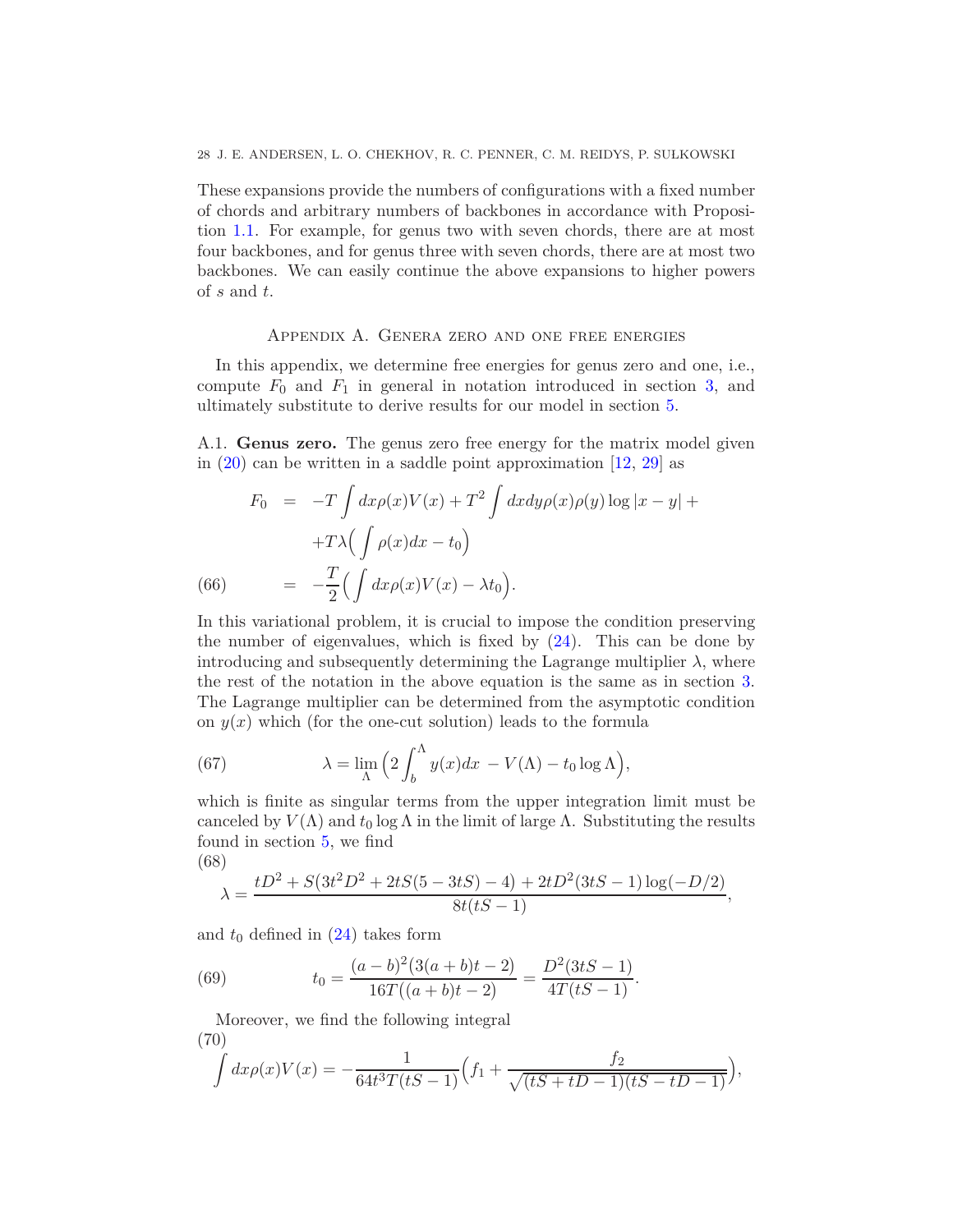where

$$
f_1 = 16S - 16(s + 3S^2)t + 8S(-3D^2 + 2s + 6S^2)t^2 +
$$
  
+ 
$$
(D^4 - 16S^4 + 4D^2(2s + 7S^2))t^3 + 3D^2S(D^2 - 4(2s + S^2))t^4
$$
  

$$
f_2 = 8(-2S + 2(s + 4S^2)t - 4S(-D^2 + s + 3S^2)t^2 +
$$
  
+ 
$$
2(S^2 - D^2)(s + 4S^2)t^3 + S(D^2(3s + 4S^2) - 2D^4 - 2S^4)t^4).
$$

Substituting now  $(68)$ ,  $(69)$  and  $(70)$  into  $(66)$ , we find  $F_0$  expressed in terms of cut endpoints *a* and *b* or rather their combinations *S* and *D* defined in [\(53\)](#page-21-4). We can now substitute expansions of  $S$  and  $D$  obtained from solving  $(51)$ or [\(54\)](#page-21-3). In particular, substituting perturbative expansions of *S* and *D* in *s* with exact dependence on *t* as given in appendix [B,](#page-29-1) setting  $T = 1$  and  $z = t^2$ as in [\(64\)](#page-25-1), and neglecting *z*-independent contributions which reproduce the genus zero result in the Gaussian case, we find perfect agreement with known results.

Indeed,  $C_{0,1}(z) \equiv C_0(z)$  reproduces the generating function for the Cata-lan numbers given in [\(10\)](#page-7-0) while  $C_{0,2}(z)$  and  $C_{0,3}(z)$  agree with [\(18\)](#page-12-0). Moreover, we can perform expansions in *s* to arbitrary order and find exact generating functions for arbitrary numbers of backbones. In particular for four and five backbones, we find

(71)  
\n
$$
C_{0,4}(z) = \frac{24z^3(3+18z+8z^2)}{(1-4z)^7} =
$$
\n
$$
= 72z^3 + 2448z^4 + 44544z^5 + 585984z^6 + \dots
$$
\n
$$
C_{0,5}(z) = \frac{24z^4(55+741z+1512z^2+336z^3)}{(1-4z)^{19/2}} =
$$
\n(72)  
\n
$$
= 1320z^4 + 67944z^5 + 1765440z^6 + \dots
$$

To test these results and to provide an idea of their combinatorial complexity, we show in appendix [C](#page-29-0) by an explicit enumeration that in genus zero on four backbones there are indeed 72 diagrams with three chords and 2448 diagrams with four chords.

A.2. **Genus one.** As shown in [\[14\]](#page-32-14), the genus one free energy is given by  $(6)$ , where  $M(x)$  is in general defined via  $(30)$  and in our model takes the form [\(56\)](#page-22-3), where *a* and *b* are given by a solution to the system [\(51\)](#page-21-0). We can expand this result to arbitrary accuracy in *s* or *t* to find generating functions for chord diagrams with arbitrary numbers of backbones or chords. The constant term is logarithmic in *T* and merely reproduces the Gaussian genus one free energy, Setting  $T = 1$  in accordance with  $(64)$ , expanding in *s*, keeping the exact dependence in *t* and using results presented in appendix [B,](#page-29-1) we find that indeed  $C_{1,1}(z) \equiv C_1(z)$  agrees with  $C_1(z)$  given in [\(12\)](#page-9-0) and  $C_{1,2}(z)$ ,  $C_{1,3}(z)$  agree with [\(18\)](#page-12-0). This confirms that our approach correctly reproduces known results in genus one for three or fewer backbones. Moreover, performing expansions to higher order in *s*, we can immediately find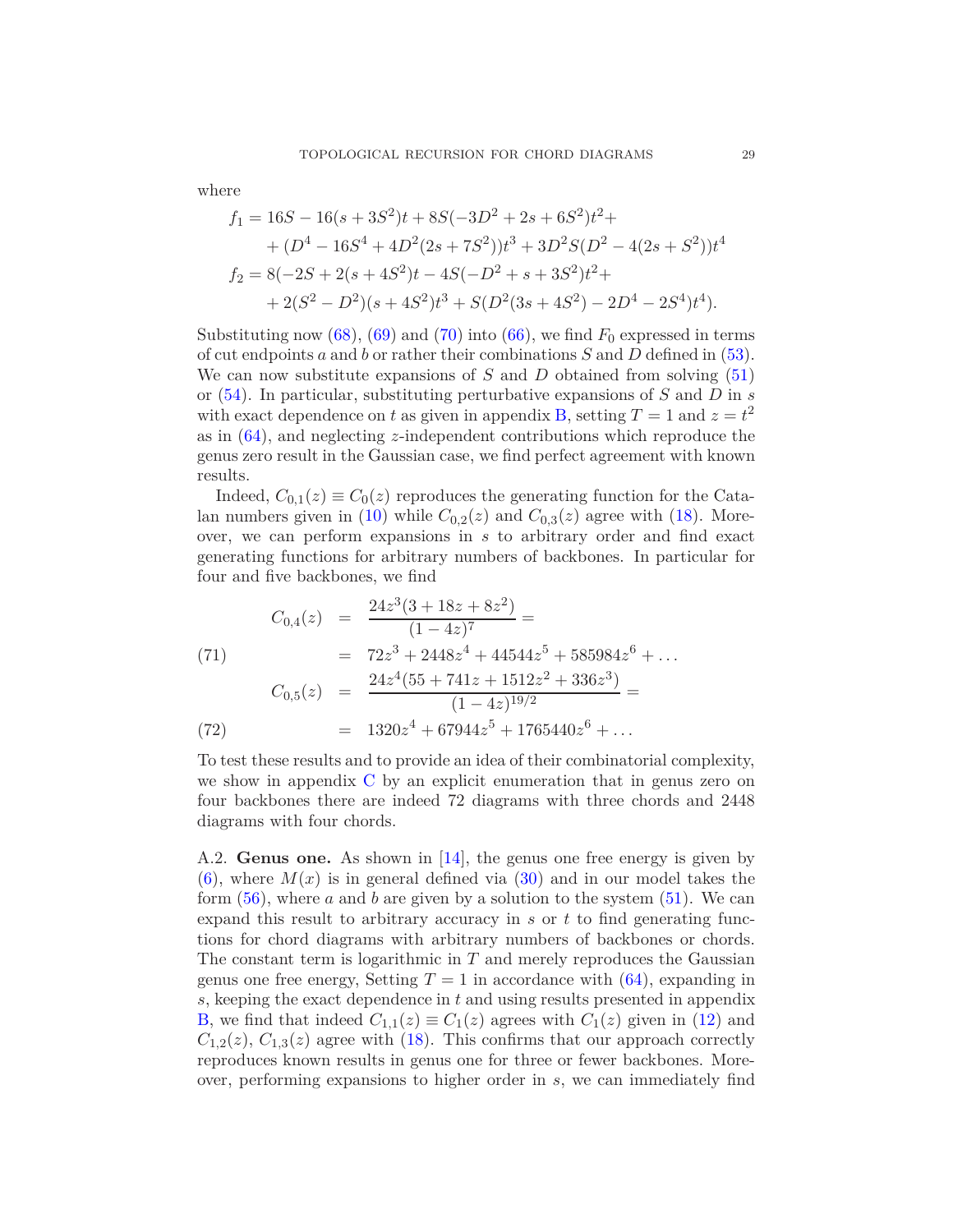30 J. E. ANDERSEN, L. O. CHEKHOV, R. C. PENNER, C. M. REIDYS, P. SUŁKOWSKI

generating functions for more backbones, for instance,

$$
C_{1,4}(z) = \frac{24z^5(715+7551z+12456z^2+2096z^3)}{(1-4z)^{10}},
$$
  
\n
$$
C_{1,5}(z) = \frac{48z^6(13650+253625z+975915z^2+840600z^3+86448z^4)}{(1-4z)^{25/2}}.
$$

# APPENDIX B. CUT ENDPOINTS

<span id="page-29-1"></span>It is convenient to present here a solution for cut endpoints *a* and *b* obtained from equations [\(51\)](#page-21-0) in terms of variables introduced in [\(53\)](#page-21-4)

(73) 
$$
S = \frac{a+b}{2}, \qquad D = \frac{a-b}{2}
$$

Equations [\(54\)](#page-21-3) provide a solution which is perturbative in *s* and exact in *t*:

*.*

$$
D = -2T^{1/2} - \frac{2st^2T^{1/2}}{(1-4t^2T)^{3/2}} - \frac{3s^2t^4T^{1/2}(3+4t^2T)}{(1-4t^2T)^4} - \frac{s^3t^6T^{1/2}(47+308t^2T+128t^4T^2)}{(1-4t^2T)^{13/2}} - \frac{s^4t^8T^{1/2}(1051+15756t^2T+33168t^4T^2+6720t^6T^3)}{4(1-4t^2T)^9} - \frac{3s^5t^{10}T^{1/2}(2037+53448t^2T+262224t^4T^2+272640t^6T^3+32768t^8T^4)}{4(1-4t^2T)^{23/2}} + \mathcal{O}(s^6) S = \frac{st}{(1-4t^2T)^{3/2}} + \frac{2s^2t^3(1+8t^2T)}{(1-4t^2T)^4} + \frac{s^3t^5(7+166t^2T+280t^4T^2)}{(1-4t^2T)^{13/2}} + \frac{2s^4t^7(15+684t^2T+3552t^4T^2+2560t^6T^3)}{(1-4t^2T)^9} + \frac{s^5t^9(143+10408t^2T+107094t^4T^2+240144t^6T^3+96096t^8T^4)}{(1-4t^2T)^{23/2}} + \mathcal{O}(s^6)
$$

# Appendix C. Explicit diagram counting

<span id="page-29-0"></span>To illustrate the combinatorial complexity of chord diagrams and fully appreciate the generating functions which we have computed, we directly count in this appendix the number of genus zero diagrams on four backbones with three or four chords. In this way, we also confirm correctness of the coefficients  $c_{0,4}(3) = 72$  and  $c_{0,4}(4) = 2448$  in the genus zero expansion on four backbones in [\(7\)](#page-3-0).

Our first task is to distribute endpoints of chords along backbones in all possible inequivalent ways. If there are *n* chords, then there are 2*n* such endpoints, perhaps better apprehended as half-chords. We shall denote a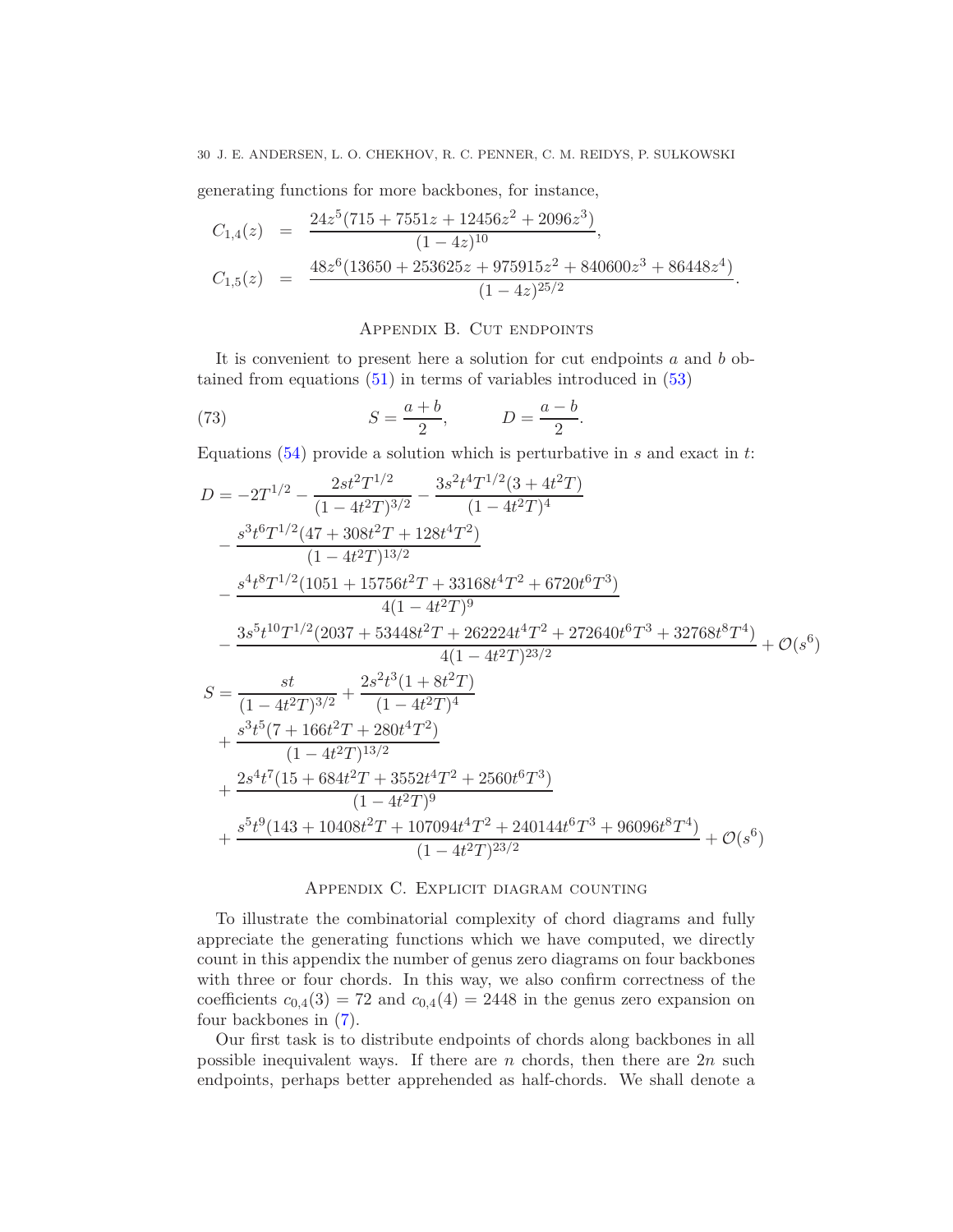partition of  $\{1, 2, \dots 2n\}$  into  $n_i$  sets of cardinality  $i \geq 1$  as  $\{n_1, \dots, n_K\}$ where  $\sum_{k=1}^{K} n_k = 2n$ .

We must then count how many ways there are to produce a connected chord diagram of the correct genus by pairing up these putative endpoints. In fact in the cases under consideration, the genus is always zero by Proposition [1.1,](#page-6-0) so here we must count simply the number of connected such pairings.

To begin, consider diagrams on four backbones with three chords. The partitions of six are:  $\{3, 1, 1, 1\}$  and  $\{2, 2, 1, 1\}$ .

- For  $\{3, 1, 1, 1\}$ , all possible linearly ordered sets of backbones arise by embedding them in the real line with the induced linear order and orientations. To achieve such an embedding, we merely determine which among the four backbones has three half-chords. Order these half-chords 1, 2, 3, which connect uniquely to the other backbones occurring in the order 1, 2, 3 along the real axis. There are thus 4 times  $3! = 24$  such chord diagrams.
- For  $\{2, 2, 1, 1\}$ , there are  $\binom{4}{2}$  $_2^4$  = 6 places to put the two 2's. By connectivity, there must be a chord between the two 2's, and there are four ways to do this. The two remaining half-chords on the 2's again come in an order along the real axis as do the two remaining 1's, giving another factor 2!, for a total of  $6 \cdot 4 \cdot 2! = 48$ .

The grand total is thus  $24 + 48 = 72$  diagrams in agreement with the first term in the expansion of the generating function  $C_{0,4}$  given in  $(7)$ .

We next consider the more involved case of four backbones with four chords. There are the five partitions  $\{5, 1, 1, 1\}$ ,  $\{4, 2, 1, 1\}$ ,  $\{3, 2, 2, 1\}$ ,  $\{2, 2, 2, 2\}$ , and  $\{3, 3, 1, 1\}$  of the eight half-chords into four backbones, and:

- For  $\{5, 1, 1, 1\}$ , there are four locations for the 5. Two half-chords on 5 must be connected, and there are  $\binom{5}{2}$  $_{2}^{5}$ ) = 10 of these. The remaining half-chords on 5 connect arbitrarily to the 1's giving another factor 3!, for a total of  $4 \cdot 10 \cdot 6 = 240$  diagrams for  $\{5, 1, 1, 1\}$ .
- For {4*,* 2*,* 1*,* 1} there are four locations for 4 and three for 2. There must be at least one 4-2 chord by connectivity and at most two by cardinality.

If there is a unique chord 4-2, among the  $4 \cdot 2$  such possibilities, then the other half-chord on the 2 must connect to a 1 by definition, and there are two of these; the remaining 1 then can connect to any of the three remaining half-chords; there are a total of  $4.3.4.2.2.3 = 576$ in this sub-case.

There are  $\binom{4}{2} = 6$  times two possible pairs of 4-2 chords and two ways to produce a connected diagram connecting the remaining 1's to the remaining half-chords on 4; there are a total of  $4.3.6.2.2 = 288$ in this sub-case.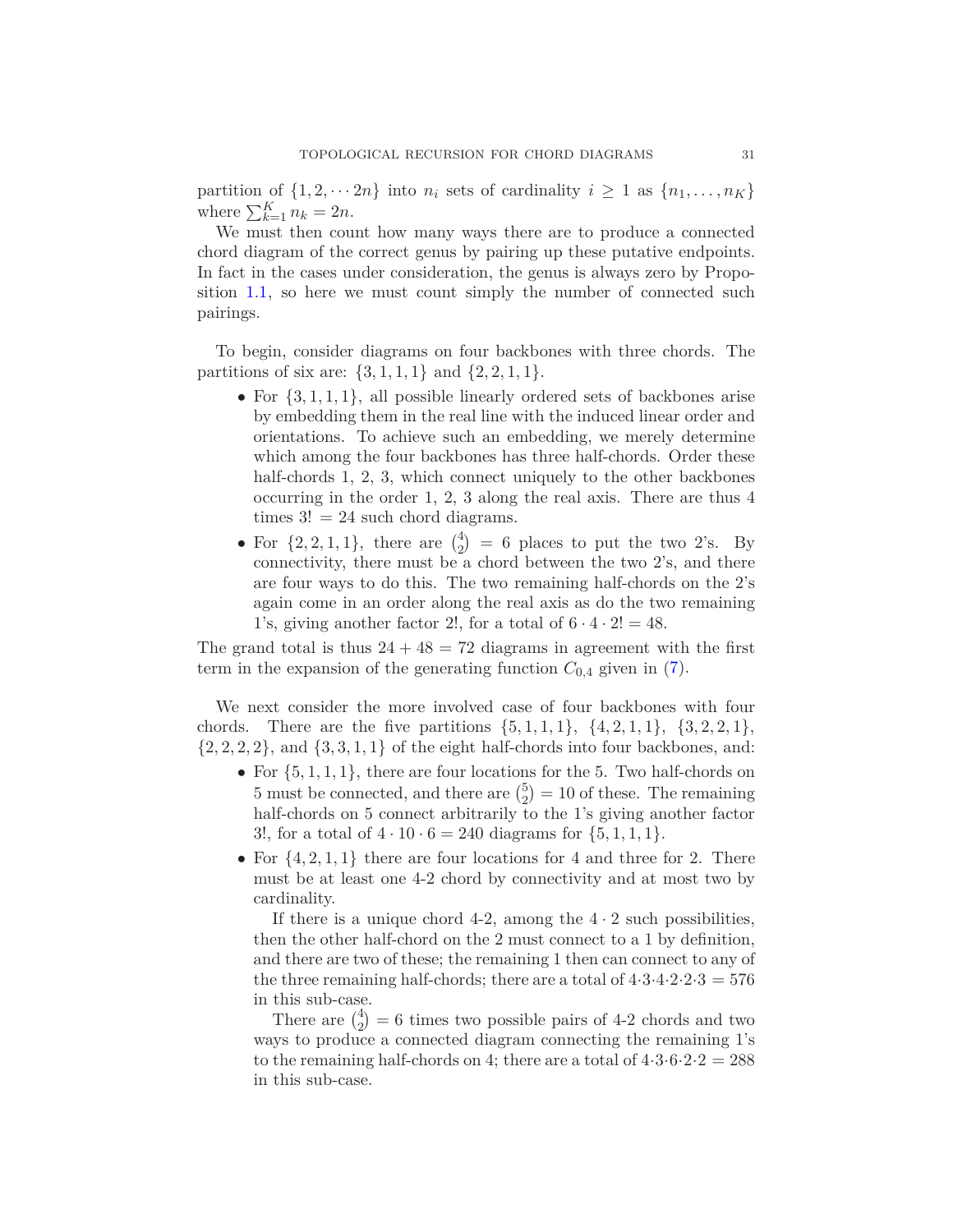There are a total of  $576 + 288 = 864$  chord diagrams for  $\{4, 2, 1, 1\}$ .

• For  $\{3, 2, 2, 1\}$ , there are four locations for 3 and three for 1. There must be at least one 3-2 chord by connectivity.

If there is exactly one 3-2 chord among the  $3 \cdot 4$  possibilities, then the other half-chord from the 2 must go to the other 2, with two possibilities. This gives  $4 \cdot 3 \cdot 4 \cdot 3 \cdot 2 = 288$  in this sub-case.

If there are exactly two 3-2 chords, then their 2-endpoints must lie on different backbones by connectivity. There are thus  $\binom{3}{2} = 3$  times eight such pairs of chords and a unique completion to a diagram with exactly two 3-2 chords. There are a total of  $4 \cdot 3 \cdot 3 \cdot 8 = 288$  in this sub-case.

There are  $4 \cdot 3 \cdot 2$  configurations of three 3-2 chords with a unique completion, so a total of  $4 \cdot 3 \cdot 4 \cdot 3 \cdot 2 = 288$  in the sub-case of exactly three 3-2 chords.

There are a total of  $288 + 288 + 288 = 864$  diagrams for  $\{3, 2, 2, 1\}$ .

- For  $\{2, 2, 2, 2\}$ , there can be no two chords with the same backbone endpoints by connectivity, so the first chord on the first backbone lands in one of six places and the second in one of four places on different backbones. There are two connected completions of any such partial diagram, for a total of  $6 \cdot 4 \cdot 2 = 48$  diagrams for  $\{2, 2, 2, 2\}$ .
- For  $\{3, 3, 1, 1\}$ , there are  $\binom{4}{2}$  $_{2}^{4}$ ) locations for the 3's. A fixed 1 must connect to a 3 in one of three possible ways times two for the two 3's. Either this 3 connects to the other 1 in two possible ways and to the other 3 in three possible ways, or not, in which case, the other 1 connects to the other 3 in three possible ways with two possible connected completions for a total of  $6.6 \cdot (2.3 + 3.2) = 432$  diagrams for  $\{3, 3, 1, 1\}.$

Overall, we find  $240 + 864 + 864 + 48 + 432 = 2448$  chord diagrams in agreement with the second term  $c_{0,4}(4)$  in the expansion of the generating function  $C_{0,4}$  given in [\(7\)](#page-3-0).

Acknowledgements: JEA and RCP are supported by the Centre for Quantum Geometry of Moduli Spaces which is funded by the Danish National Research Foundation. The research of LCh is supported by the Russian Foundation for Basic Research (Grants Nos 10-02-01315-a, 11-01-12037-ofim-2011, and 11-02-90453-Ukr-f-a) by the Program Mathematical Methods of Nonlinear Dynamics and by the Grant of Supporting Leading Scientific Schools NSh-4612.2012.1. The research of PS is supported by the DOE grant DE-FG03-92-ER40701FG-02, the European Commission under the Marie-Curie International Outgoing Fellowship Programme, and the Foundation for Polish Science. RCP also acknowledges the kind support of Institut Henri Poincaré where parts of this manuscript were written.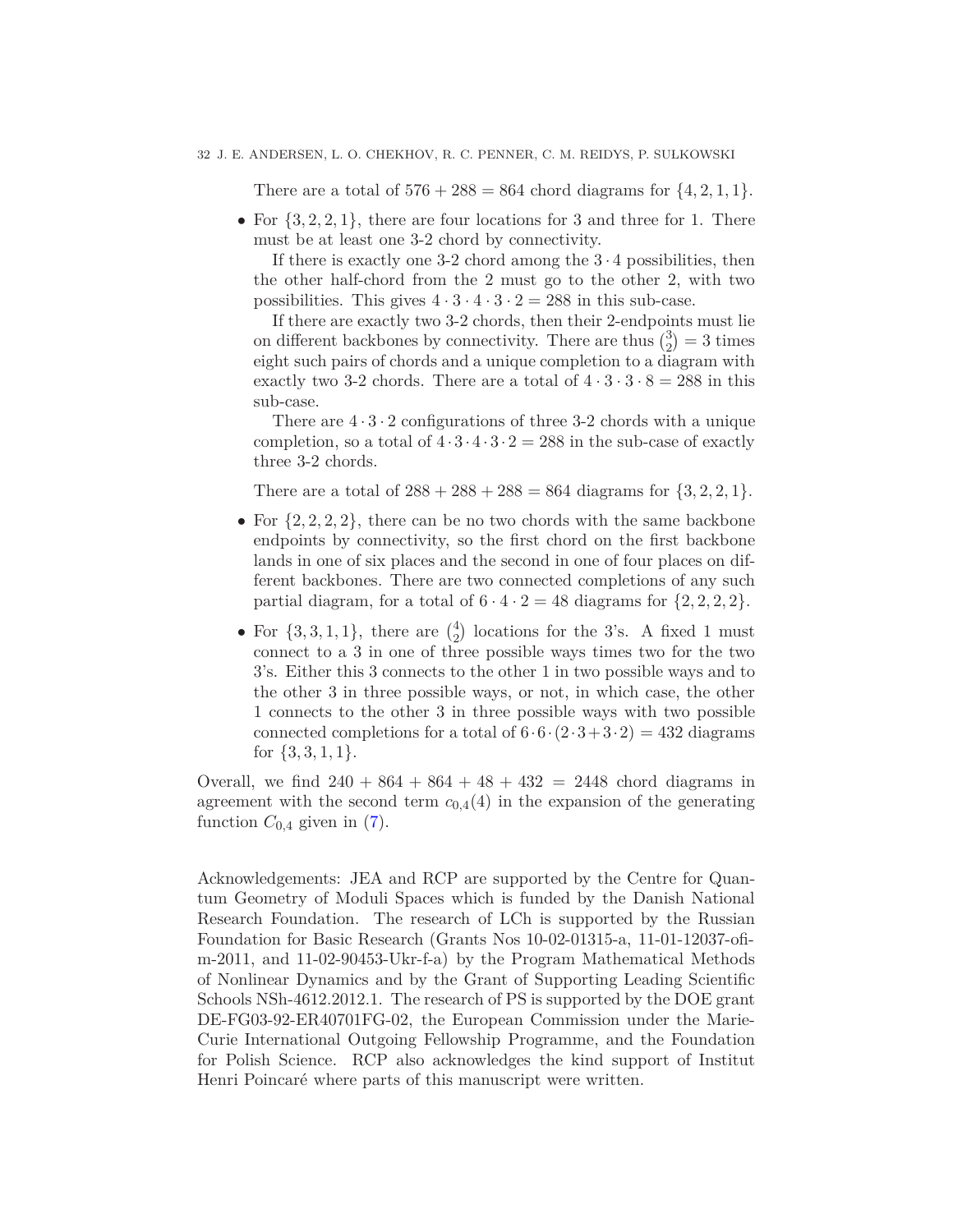#### **REFERENCES**

- <span id="page-32-23"></span>[1] A. Alexandrov, A. Mironov, A. Morozov, *Partition functions of matrix models as the first special functions of string theory: Finite Hermitian one-matrix model*, Theor. Math. Phys. 142 (2005) 349-411.
- <span id="page-32-21"></span>[2] J. Ambjorn, L. Chekhov, C.F. Kristjansen, Yu. Makeenko, *Matrix Model Calculations beyond the Spherical Limit*, Nucl.Phys. B404 (1993) 127-172; Erratum-ibid. B449 (1995) 681.
- <span id="page-32-13"></span>[3] J. Ambjorn, L. Chekhov, Yu. Makeenko, *Higher Genus Correlators from the Hermitian One-Matrix Model*, Phys. Lett. B282 (1992) 341-348.
- <span id="page-32-18"></span>[4] J. E. Andersen, F. W. D. Huang, R. C. Penner, C. M. Reidys, *Topology of RNA-RNA interaction structures*, (2112), [arXiv:1112.6194.](http://arxiv.org/abs/1112.6194)
- <span id="page-32-19"></span>[5] J. E. Andersen, R. C. Penner, C. M. Reidys, M. S. Waterman, *Topological classification and enumeration of RNA structures by genus*, preprint.
- <span id="page-32-4"></span>[6] D. Bessis, C. Itzykson, J. B. Zuber, *Quantum field theory techniques in graphical enumeration*, Adv. Appl. Math. **1** (1980), 109–157.
- <span id="page-32-15"></span>[7] M. Bon, G. Vernizzi, H. Orland, A. Zee, *Topological classification of RNA structures*, Jour. Math. Bio. **379**, (2008), 900-911.
- <span id="page-32-5"></span>[8] G. Borot, B. Eynard, M. Mulase, B. Safnuk, *A matrix model for simple Hurwitz numbers, and topological recursion*, 0906.1206 [math-ph].
- <span id="page-32-6"></span>[9] V. Bouchard, A. Klemm, M. Marino, S. Pasquetti, *Remodeling the B-model*, Commun. Math. Phys. 287 (2009) 117-178.
- <span id="page-32-7"></span>[10] V. Bouchard, A. Catuneanu, O. Marchal, P. Su lkowski, *The remodeling conjecture and the Faber-Pandharipande formula*, 1108.2689 [math.AG].
- <span id="page-32-8"></span>[11] V. Bouchard, P. Sułkowski, *Topological recursion and mirror curves*, 1105.2052 [hepth].
- <span id="page-32-12"></span>[12] E. Brezin, C. Itzykson, G. Parisi, J. Zuber, *Planar diagrams*, Commun. Math. Phys. 59 (1978) 35-51.
- <span id="page-32-9"></span>[13] K. Chapman, M. Mulase, B. Safnuk, *The Kontsevich constants for the volume of the moduli of curves and topological recursion*, 1009.2055 [math.AG].
- <span id="page-32-14"></span>[14] L. Chekhov, *Genus one correlation to multi-cut matrix model solutions*, Theor. Math. Phys. 141 (2004) 1640-1653, Teor. Mat. Fiz. 141 (2004) 358-374.
- <span id="page-32-0"></span>[15] L. Chekhov, B. Eynard, *Hermitean matrix model free energy: Feynman graph technique for all genera*, JHEP 0603 (2006) 014.
- <span id="page-32-1"></span>[16] L. Chekhov, B. Eynard, N. Orantin, *Free energy topological expansion for the 2-matrix model*, JHEP 0612 (2006) 053.
- <span id="page-32-24"></span>[17] L. Chekhov, A. Marshakov, A. Mironov, D. Vasiliev, *DV and WDVV*, Phys. Lett. B562 (2003) 323-338.
- <span id="page-32-17"></span>[18] M. G. dell'Erba, G. R. Zemba, *Thermodynamics of a model for RNA folding*, Phys. Rev. E **79** (2009), 011913.
- <span id="page-32-22"></span>[19] B. Eynard, *All genus correlation functions for the hermitian 1-matrix model*, JHEP 0411 (2004) 031.
- <span id="page-32-10"></span>[20] B. Eynard, *Invariants of spectral curves and intersection theory of moduli spaces of complex curves*, 1110.2949 [math-ph].
- <span id="page-32-2"></span>[21] B. Eynard and N. Orantin, *Invariants of algebraic curves and topological expansion* Comm. Number Th. and Phys. **1** (2007), 347-452.
- <span id="page-32-11"></span>[22] B. Eynard, N. Orantin, *Algebraic methods in random matrices and enumerative geometry* , 0811.3531 [math-ph].
- <span id="page-32-16"></span>[23] I. Garg and N. Deo, *RNA matrix model with external interactions and their asymptotic behaviors* Phys. Rev. E **79**, (2009), 061903.
- <span id="page-32-3"></span>[24] S. Gukov, P. Su lkowski, *A-polynomial, B-model, and Quantization*, JHEP 1202 (2012) 070, [1108.0002 [hep-th]].
- <span id="page-32-20"></span>[25] S. W. Han and C. M. Reidys, private communication.